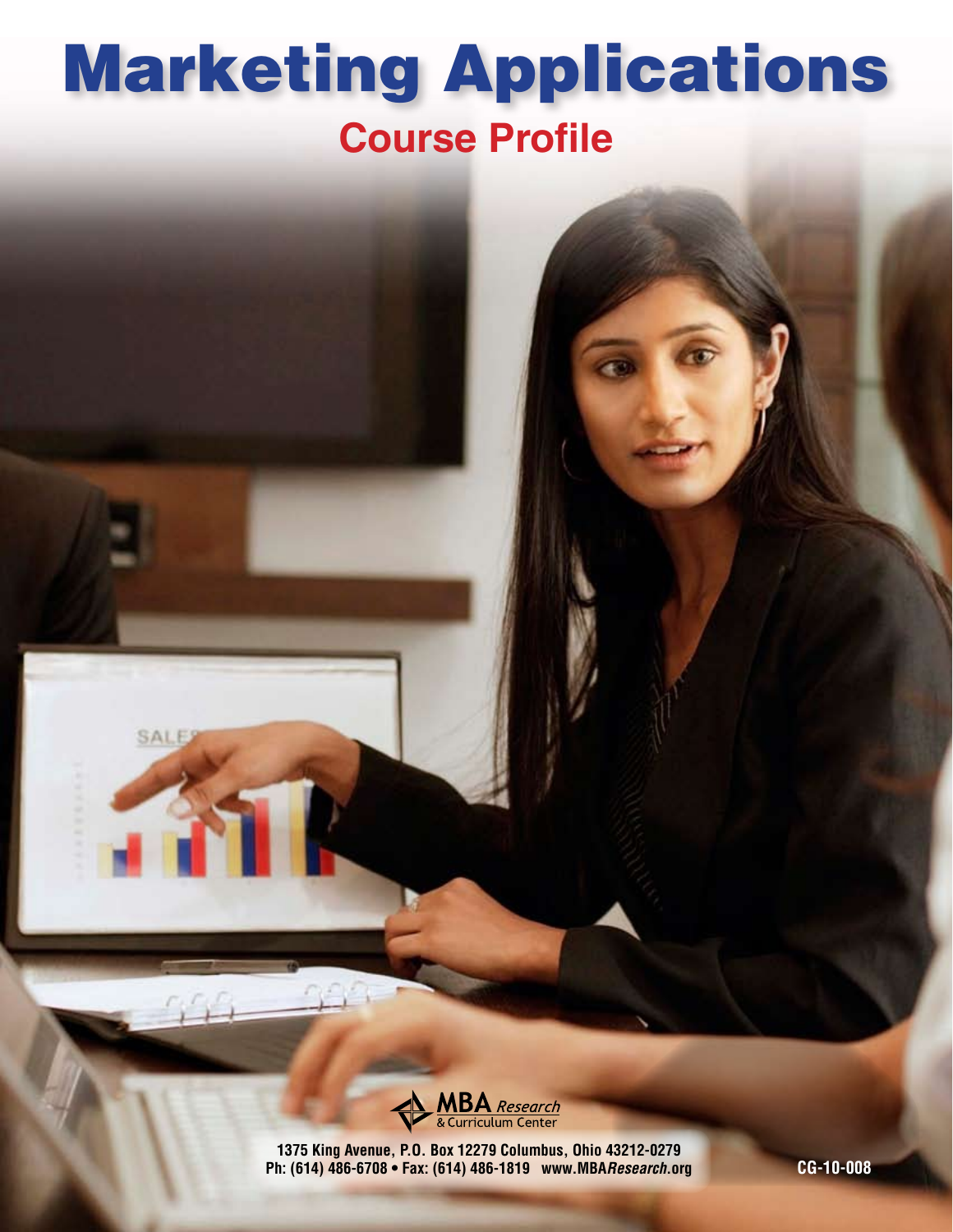## **Course Description and Learning Outcomes**

Section 1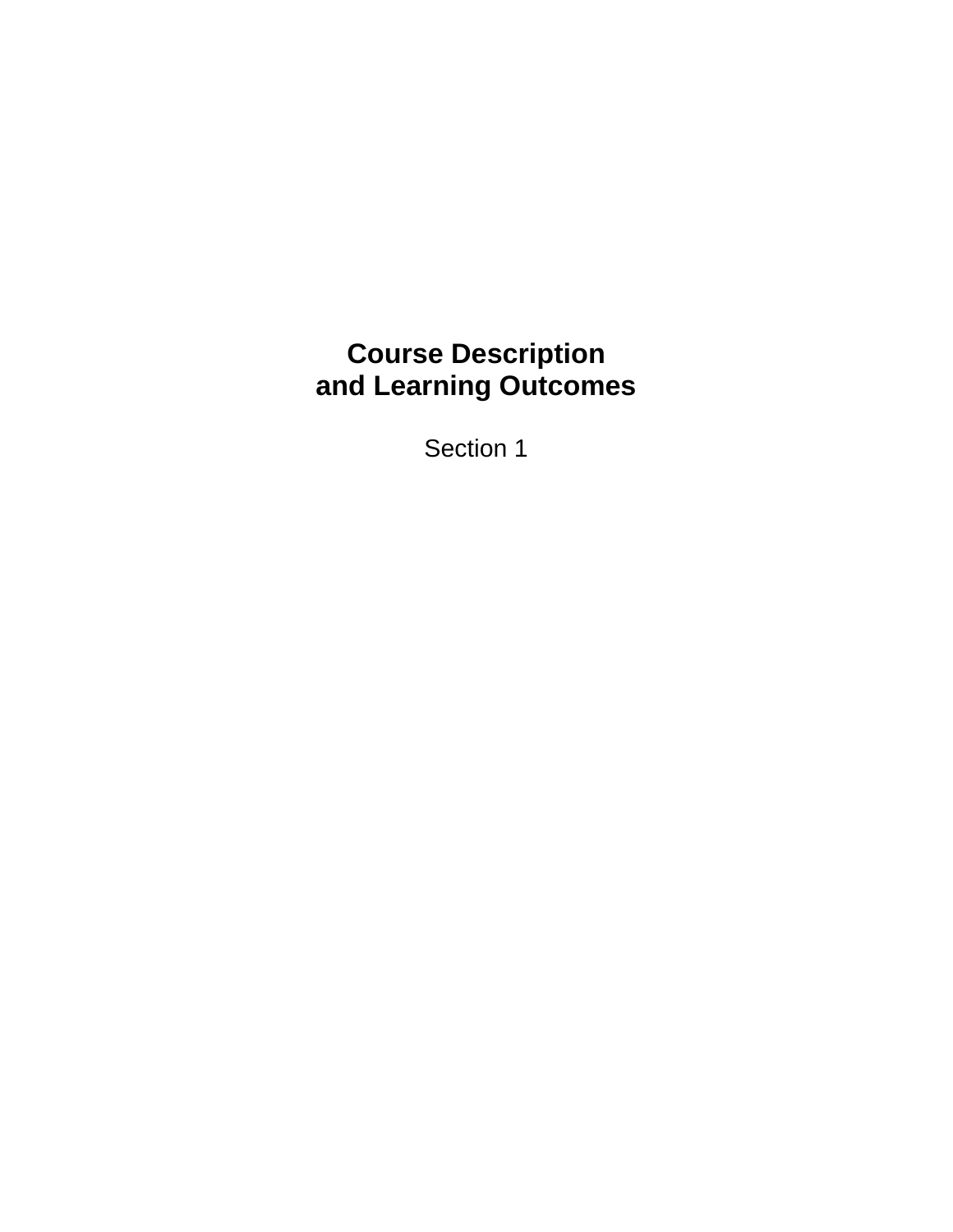| Section 1                               | <b>Course Description &amp; Learning Outcomes</b>                                                                                                                                                                                                                                                                                                                                                                                                                                                                                                                                                                                                                                                                                                                         | Page 1-2 |
|-----------------------------------------|---------------------------------------------------------------------------------------------------------------------------------------------------------------------------------------------------------------------------------------------------------------------------------------------------------------------------------------------------------------------------------------------------------------------------------------------------------------------------------------------------------------------------------------------------------------------------------------------------------------------------------------------------------------------------------------------------------------------------------------------------------------------------|----------|
| <b>Course Title</b>                     | <b>Marketing Applications</b>                                                                                                                                                                                                                                                                                                                                                                                                                                                                                                                                                                                                                                                                                                                                             |          |
| <b>Description</b>                      | Marketing Applications furthers student understanding and skills in the various<br>marketing functions. Students coordinate channel management with other<br>marketing activities, discuss the nature of marketing plans, generate product ideas,<br>coordinate activities in the promotional mix, and demonstrate specialized sales<br>processes and techniques. Economic and financial concepts are also stressed<br>throughout the course. Current technology will be used to acquire information and<br>to complete the projects. Throughout the course, students are presented problem-<br>solving situations for which they must apply academic and critical-thinking skills.<br>Formal reflection is an on-going component of the course along with four projects. |          |
| <b>Performance</b><br><b>Indicators</b> | 78                                                                                                                                                                                                                                                                                                                                                                                                                                                                                                                                                                                                                                                                                                                                                                        |          |
| <b>Credit</b>                           | One unit                                                                                                                                                                                                                                                                                                                                                                                                                                                                                                                                                                                                                                                                                                                                                                  |          |
| <b>Program of Study</b>                 | Marketing Applications is the fifth technical course in the MBAResearch Marketing<br>Program of Study.                                                                                                                                                                                                                                                                                                                                                                                                                                                                                                                                                                                                                                                                    |          |
| <b>Grade Level</b>                      | 12                                                                                                                                                                                                                                                                                                                                                                                                                                                                                                                                                                                                                                                                                                                                                                        |          |
|                                         |                                                                                                                                                                                                                                                                                                                                                                                                                                                                                                                                                                                                                                                                                                                                                                           |          |
|                                         | Marketing Applications Course Profile<br>© 2011-2015 MBA Research and Curriculum Center                                                                                                                                                                                                                                                                                                                                                                                                                                                                                                                                                                                                                                                                                   |          |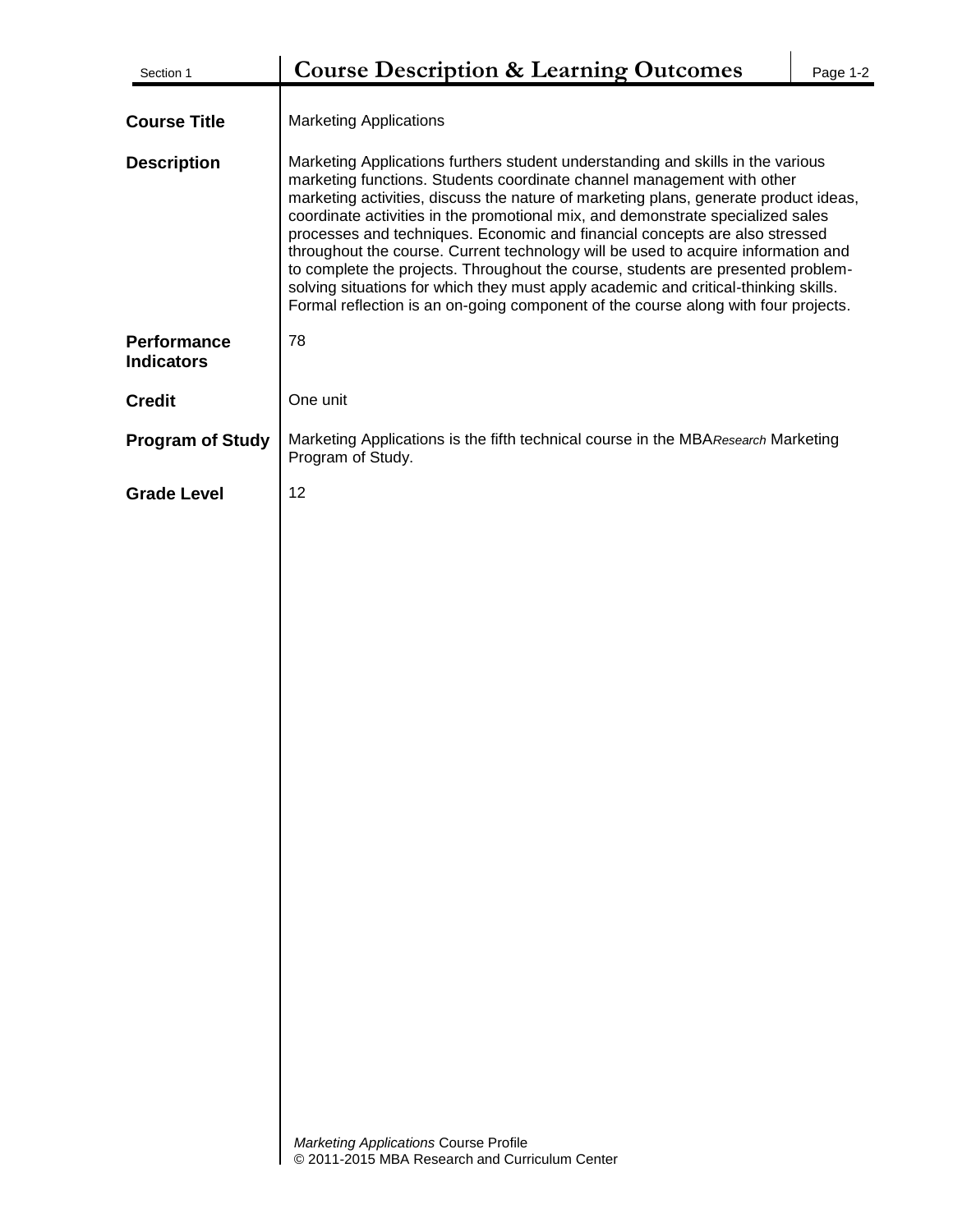| Section 1                               | <b>Course Description &amp; Learning Outcomes</b>                                                                                                                                                                                                                                                                                                                                                                         | Page 1-3 |
|-----------------------------------------|---------------------------------------------------------------------------------------------------------------------------------------------------------------------------------------------------------------------------------------------------------------------------------------------------------------------------------------------------------------------------------------------------------------------------|----------|
|                                         |                                                                                                                                                                                                                                                                                                                                                                                                                           |          |
| <b>Instructional</b><br><b>Area</b>     | <b>COMMUNICATION SKILLS</b>                                                                                                                                                                                                                                                                                                                                                                                               |          |
| <b>Performance</b><br><b>Element</b>    | Write internal and external business correspondence to convey and obtain<br>information effectively.                                                                                                                                                                                                                                                                                                                      |          |
| <b>Performance</b><br><b>Indicators</b> | Write persuasive messages (CO:031) (SP)<br>Prepare simple written reports (CO:094) (SP)<br>Write executive summaries (CO:091) (SP)                                                                                                                                                                                                                                                                                        |          |
| <b>Instructional</b><br>Area            | <b>CUSTOMER RELATIONS</b>                                                                                                                                                                                                                                                                                                                                                                                                 |          |
| <b>Performance</b><br><b>Element</b>    | Understand the nature of customer relationship management to show its<br>contributions to a company.                                                                                                                                                                                                                                                                                                                      |          |
| <b>Performance</b><br><b>Indicators</b> | Discuss the nature of customer relationship management (CR:016, CR LAP 2)<br>(CS)<br>Explain the role of ethics in customer relationship management (CR:017) (SP)<br>Describe the use of technology in customer relationship management (CR:018)<br>(SP)                                                                                                                                                                  |          |
| <b>Instructional</b><br>Area            | <b>ECONOMICS</b>                                                                                                                                                                                                                                                                                                                                                                                                          |          |
| <b>Performance</b><br><b>Element</b>    | Acquire knowledge of the impact of government on business activities to<br>make informed economic decisions.                                                                                                                                                                                                                                                                                                              |          |
| <b>Performance</b><br><b>Indicators</b> | Describe the nature of taxes (EC:072, EC LAP 27) (SP)                                                                                                                                                                                                                                                                                                                                                                     |          |
| <b>Performance</b><br><b>Element</b>    | Analyze cost/profit relationships to guide business decision-making.                                                                                                                                                                                                                                                                                                                                                      |          |
| Performance<br><b>Indicators</b>        | Analyze impact of specialization/division of labor on productivity (EC:014,<br>EC LAP 7) (SP)<br>Explain the concept of organized labor and business (EC:015, EC LAP 5) (SP)<br>Explain the impact of the law of diminishing returns (EC:023) (SP)                                                                                                                                                                        |          |
| <b>Performance</b><br><b>Element</b>    | Understand economic indicators to recognize economic trends and<br>conditions.                                                                                                                                                                                                                                                                                                                                            |          |
| <b>Performance</b><br><b>Indicators</b> | Describe the economic impact of inflation on business (EC:083, EC LAP 28) (SP)<br>Explain the concept of Gross Domestic Product (GDP) (EC:017, EC LAP 1) (SP)<br>Discuss the impact of a nation's unemployment rates (EC:082, EC LAP 29) (SP)<br>Explain the economic impact of interest-rate fluctuations (EC:084) (SP)<br>Determine the impact of business cycles on business activities (EC:018,<br>$EC$ LAP $9)$ (SP) |          |
|                                         | <b>Marketing Applications Course Profile</b>                                                                                                                                                                                                                                                                                                                                                                              |          |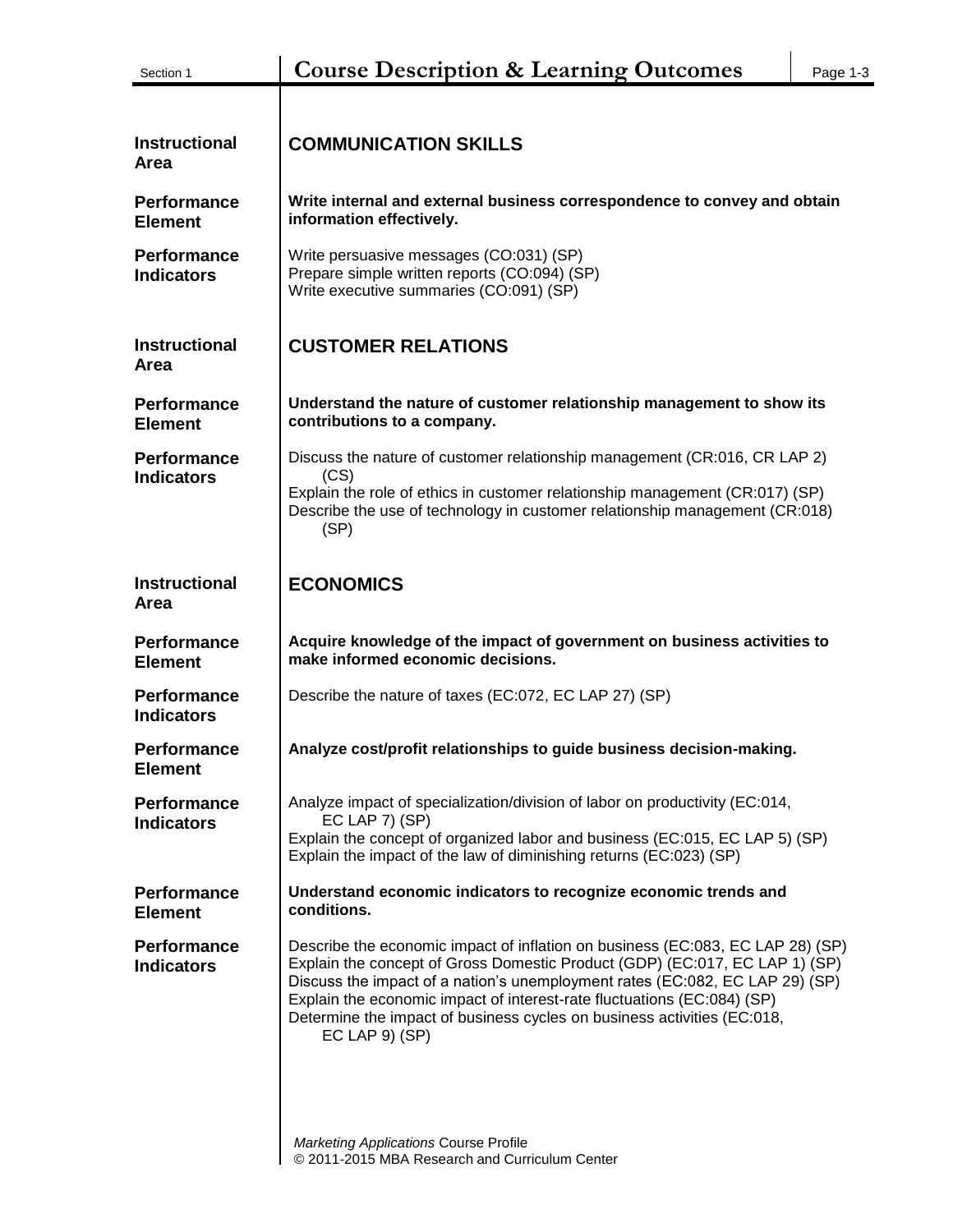| Section 1                               | <b>Course Description &amp; Learning Outcomes</b>                                                                                                                                                                                                                              | Page 1-4 |
|-----------------------------------------|--------------------------------------------------------------------------------------------------------------------------------------------------------------------------------------------------------------------------------------------------------------------------------|----------|
| <b>Instructional</b><br><b>Area</b>     | <b>ECONOMICS (cont'd)</b>                                                                                                                                                                                                                                                      |          |
| <b>Performance</b><br><b>Element</b>    | Determine global trade's impact on business decision-making.                                                                                                                                                                                                                   |          |
| <b>Performance</b><br><b>Indicators</b> | Explain the nature of global trade (EC:016, EC LAP 4) (SP)<br>Describe the determinants of exchange rates and their effects on the domestic<br>economy (EC:100, EC LAP 30) (SP)<br>Discuss the impact of culture and social issues on global trade (EC:045,<br>EC LAP 24) (SP) |          |
| <b>Instructional</b><br><b>Area</b>     | <b>EMOTIONAL INTELLIGENCE</b>                                                                                                                                                                                                                                                  |          |
| <b>Performance</b><br><b>Element</b>    | Use communication skills to foster open, honest communications.                                                                                                                                                                                                                |          |
| <b>Performance</b><br><b>Indicators</b> | Explain ethical considerations in providing information (EI:038) (SP)                                                                                                                                                                                                          |          |
| <b>Performance</b><br><b>Element</b>    | Use communication skills to influence others.                                                                                                                                                                                                                                  |          |
| <b>Performance</b><br><b>Indicators</b> | Persuade others (EI:012, QS LAP 10) (SP)<br>Demonstrate negotiation skills (EI:062, EI LAP 8) (SP)                                                                                                                                                                             |          |
| <b>Performance</b><br><b>Element</b>    | Manage stressful situations to minimize negative workplace interactions.                                                                                                                                                                                                       |          |
| <b>Performance</b><br><b>Indicators</b> | Explain the nature of stress management (EI:028, EI LAP 25) (SP)                                                                                                                                                                                                               |          |
| <b>Instructional</b><br>Area            | <b>FINANCIAL ANALYSIS</b>                                                                                                                                                                                                                                                      |          |
| <b>Performance</b><br><b>Element</b>    | Acquire a foundational knowledge of accounting to understand its nature<br>and scope.                                                                                                                                                                                          |          |
| <b>Performance</b><br><b>Indicators</b> | Describe the need for financial information (FI:579, FI LAP 9) (CS)                                                                                                                                                                                                            |          |
| <b>Performance</b><br><b>Element</b>    | Implement accounting procedures to track money flow and to determine<br>financial status.                                                                                                                                                                                      |          |
| <b>Performance</b><br><b>Indicators</b> | Describe the nature of cash flow statements (FI:091, FI LAP 6) (SP)<br>Explain the nature of balance sheets (FI:093, FI LAP 10) (SP)<br>Describe the nature of income statements (FI:094, FI LAP 4) (SP)                                                                       |          |
|                                         |                                                                                                                                                                                                                                                                                |          |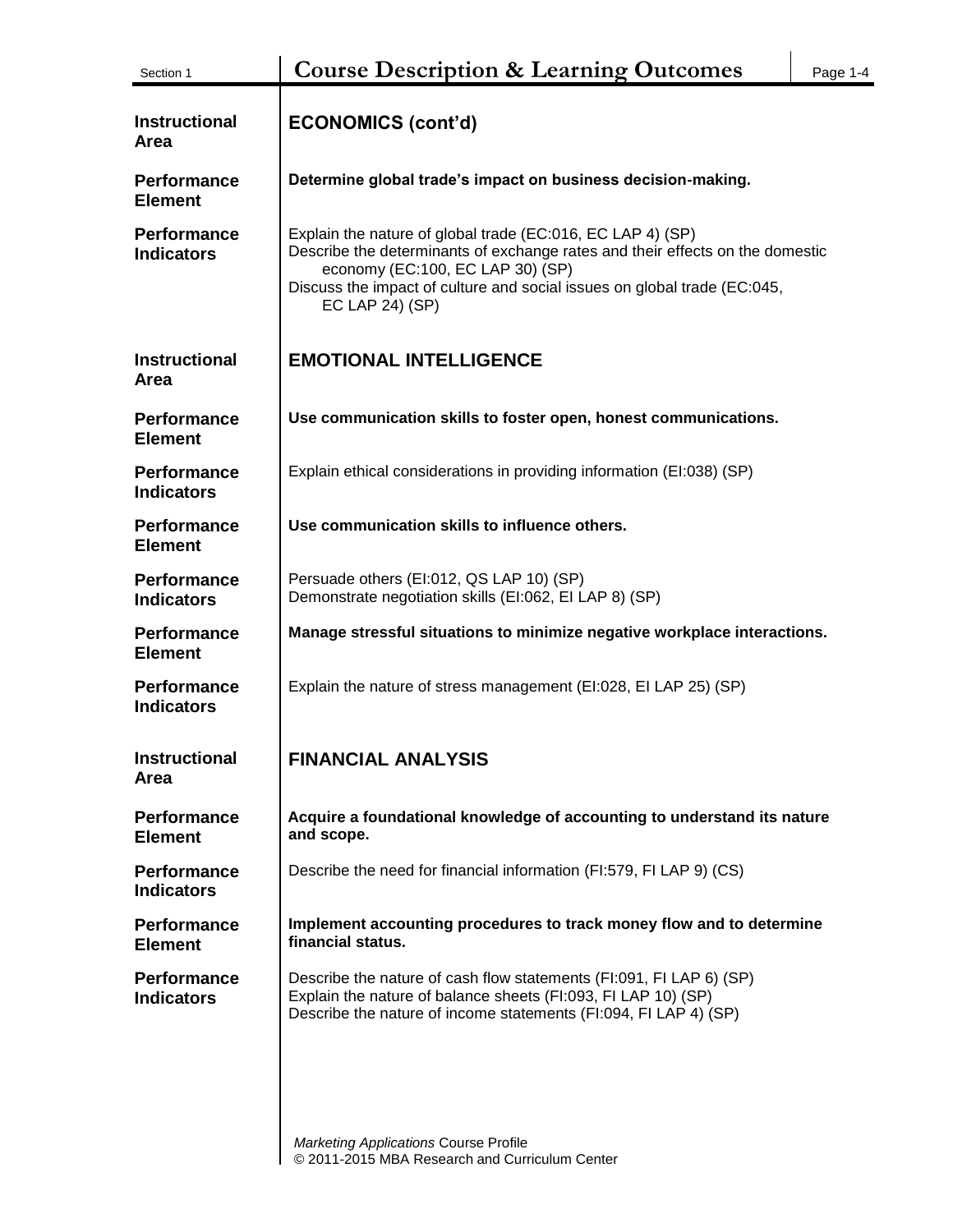| Section 1                               | <b>Course Description &amp; Learning Outcomes</b>                                                                                                                                                                                                                               | Page 1-5 |
|-----------------------------------------|---------------------------------------------------------------------------------------------------------------------------------------------------------------------------------------------------------------------------------------------------------------------------------|----------|
| <b>Instructional</b><br><b>Area</b>     | <b>FINANCIAL ANALYSIS (cont'd)</b>                                                                                                                                                                                                                                              |          |
| <b>Performance</b><br><b>Element</b>    | Manage financial resources to ensure solvency.                                                                                                                                                                                                                                  |          |
| <b>Performance</b><br><b>Indicators</b> | Describe the nature of budgets (FI:106, FI LAP 3) (SP)                                                                                                                                                                                                                          |          |
| <b>Instructional</b><br><b>Area</b>     | <b>MARKETING</b>                                                                                                                                                                                                                                                                |          |
| <b>Performance</b><br><b>Element</b>    | Understand marketing's role and function in business to facilitate economic<br>exchanges with customers.                                                                                                                                                                        |          |
| Performance<br><b>Indicators</b>        | Describe marketing functions and related activities (MK:002, MK LAP 1) (CS)—<br>Review if Marketing Principles course used                                                                                                                                                      |          |
| <b>Performance</b><br><b>Element</b>    | Acquire foundational knowledge of customer/client/business behavior to<br>understand what motivates decision-making.                                                                                                                                                            |          |
| <b>Performance</b><br><b>Indicators</b> | Explain factors that influence customer/client/business buying behavior (MK:014,<br><b>MK LAP 6) (SP)</b><br>Demonstrate connections between company actions and results (e.g., influencing<br>consumer buying behavior, gaining market share, etc.) (MK:019, MK LAP 3)<br>(SP) |          |
| <b>Instructional</b><br><b>Area</b>     | <b>PROFESSIONAL DEVELOPMENT</b>                                                                                                                                                                                                                                                 |          |
| <b>Performance</b><br><b>Element</b>    | Utilize critical-thinking skills to determine best options/outcomes.                                                                                                                                                                                                            |          |
| Performance<br><b>Indicators</b>        | Use time-management skills (PD:019, PD LAP 1) (SP)<br>Demonstrate appropriate creativity (PD:012, QS LAP 5) (SP)                                                                                                                                                                |          |
| <b>Instructional</b><br>Area            | <b>CHANNEL MANAGEMENT</b>                                                                                                                                                                                                                                                       |          |
| <b>Performance</b><br><b>Element</b>    | Manage channel activities to minimize costs and to determine distribution<br>strategies.                                                                                                                                                                                        |          |
| <b>Performance</b><br><b>Indicators</b> | Coordinate channel management with other marketing activities (CM:007) (SP)<br>Explain the nature of channel-member relationships (CM:008) (SP)                                                                                                                                 |          |
|                                         |                                                                                                                                                                                                                                                                                 |          |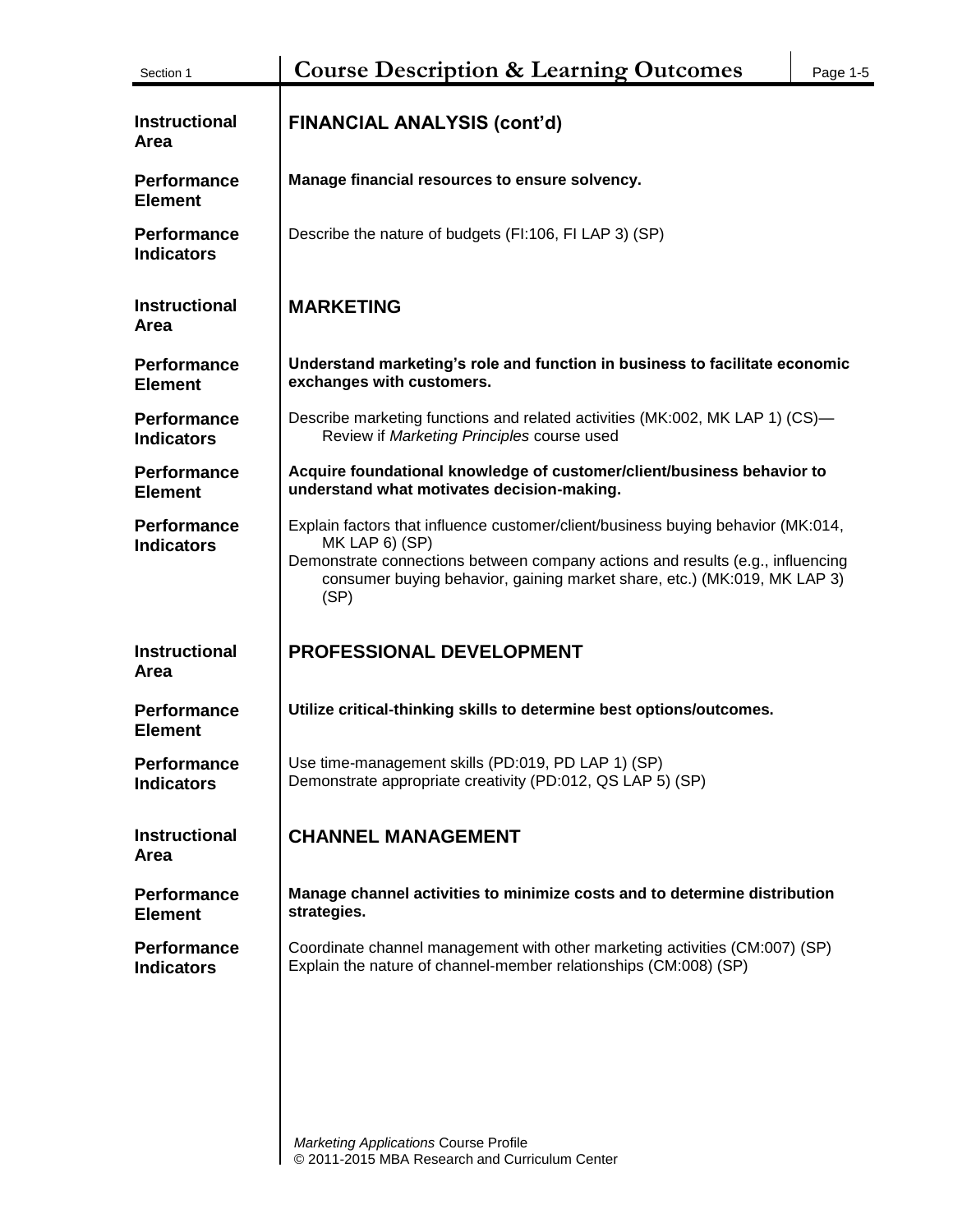| Section 1                               | <b>Course Description &amp; Learning Outcomes</b>                                                                                                                                                                                                                                                                                                                                                                                                         | Page 1-6 |
|-----------------------------------------|-----------------------------------------------------------------------------------------------------------------------------------------------------------------------------------------------------------------------------------------------------------------------------------------------------------------------------------------------------------------------------------------------------------------------------------------------------------|----------|
| <b>Instructional</b><br><b>Area</b>     | <b>MARKETING-INFORMATION MANAGEMENT</b>                                                                                                                                                                                                                                                                                                                                                                                                                   |          |
| <b>Performance</b><br><b>Element</b>    | Interpret marketing information to test hypotheses and/or to resolve issues.                                                                                                                                                                                                                                                                                                                                                                              |          |
| <b>Performance</b><br><b>Indicators</b> | Explain techniques for processing marketing data (IM:062) (SP)<br>Explain the use of descriptive statistics in marketing decision making (IM:191) (SP)                                                                                                                                                                                                                                                                                                    |          |
| <b>Performance</b><br><b>Element</b>    | Evaluate marketing research procedures and findings to assess their<br>credibility.                                                                                                                                                                                                                                                                                                                                                                       |          |
| <b>Performance</b><br><b>Indicators</b> | Identify sources of error in a research project (e.g., response errors, interviewer<br>errors, non-response errors, sample design) (IM:292) (SP)<br>Evaluate questionnaire design (e.g., types of questions, question wording, routing,<br>sequencing, length, layout) (IM:293) (SP)<br>Assess appropriateness of marketing research for problem/issue (e.g., research<br>methods, sources of information, timeliness of information, etc.) (IM:428) (SP) |          |
| <b>Instructional</b><br><b>Area</b>     | <b>MARKET PLANNING</b>                                                                                                                                                                                                                                                                                                                                                                                                                                    |          |
| <b>Performance</b><br><b>Element</b>    | Employ marketing-information to develop a marketing plan.                                                                                                                                                                                                                                                                                                                                                                                                 |          |
| <b>Performance</b><br><b>Indicators</b> | Explain the nature of marketing plans (MP:007, MP LAP 1) (SP)<br>Explain the role of situation analysis in the marketing planning process (MP:008)<br>(SP)<br>Explain the nature of sales forecasts (MP:013, MP LAP 5) (SP)                                                                                                                                                                                                                               |          |
| <b>Instructional</b><br>Area            | <b>PRODUCT/SERVICE MANAGEMENT</b>                                                                                                                                                                                                                                                                                                                                                                                                                         |          |
| <b>Performance</b><br><b>Element</b>    | Generate product ideas to contribute to ongoing business success.                                                                                                                                                                                                                                                                                                                                                                                         |          |
| Performance<br><b>Indicators</b>        | Identify methods/techniques to generate a product idea (PM:127, PM LAP 11) (SP)<br>Generate product ideas (PM:128) (SP)                                                                                                                                                                                                                                                                                                                                   |          |
| <b>Performance</b><br><b>Indicators</b> | Employ product-mix strategies to meet customer expectations.                                                                                                                                                                                                                                                                                                                                                                                              |          |
| <b>Performance</b><br><b>Indicators</b> | Describe the nature of product bundling (PM:041) (SP)                                                                                                                                                                                                                                                                                                                                                                                                     |          |
| <b>Performance</b><br><b>Element</b>    | Position company to acquire desired business image.                                                                                                                                                                                                                                                                                                                                                                                                       |          |
| <b>Performance</b><br><b>Indicators</b> | Describe factors used by businesses to position corporate brands (PM:207) (SP)                                                                                                                                                                                                                                                                                                                                                                            |          |

*Marketing Applications* Course Profile © 2011-2015 MBA Research and Curriculum Center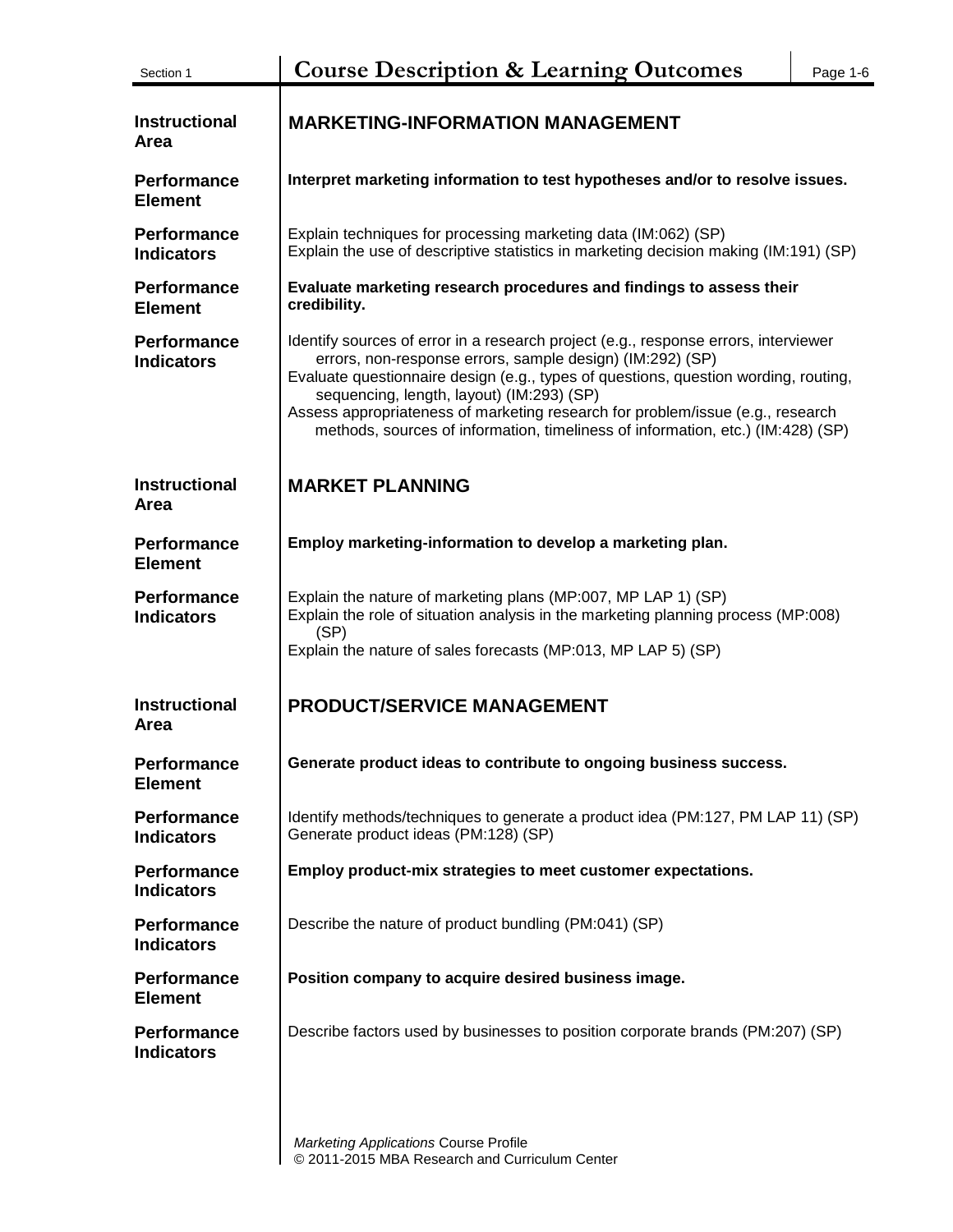| Section 1                               | <b>Course Description &amp; Learning Outcomes</b>                                                                                                                                                                                        | Page 1-7 |
|-----------------------------------------|------------------------------------------------------------------------------------------------------------------------------------------------------------------------------------------------------------------------------------------|----------|
| <b>Instructional</b><br><b>Area</b>     | <b>PROMOTION</b>                                                                                                                                                                                                                         |          |
| <b>Performance</b><br><b>Element</b>    | Understand the use of an advertisement's components to communicate with<br>targeted audiences.                                                                                                                                           |          |
| <b>Performance</b><br><b>Indicators</b> | Explain the components of advertisements (PR:014) (SP)<br>Explain the importance of coordinating elements in advertisements (PR:251) (SP)                                                                                                |          |
| <b>Performance</b><br><b>Element</b>    | Understand the use of public-relations activities to communicate with<br>targeted audiences.                                                                                                                                             |          |
| <b>Performance</b><br><b>Indicator</b>  | Identify types of public-relations activities (PR:252) (SP)<br>Discuss internal and external audiences for public-relations activities (PR:253)<br>(SP)                                                                                  |          |
| <b>Performance</b><br><b>Element</b>    | Understand the use of trade shows/expositions to communicate with<br>targeted audiences.                                                                                                                                                 |          |
| <b>Performance</b><br><b>Indicator</b>  | Explain how businesses can use trade-show/exposition participation to<br>communicate with targeted audiences (PR:254) (SP)<br>Explain considerations used to evaluate whether to participate in trade<br>shows/expositions (PR:255) (SP) |          |
| <b>Performance</b><br><b>Element</b>    | Manage promotional activities to maximize return on promotional efforts.                                                                                                                                                                 |          |
| <b>Performance</b><br><b>Indicator</b>  | Explain the nature of a promotional plan (PR:073) (SP)<br>Coordinate activities in the promotional mix (PR:076) (SP)                                                                                                                     |          |
| <b>Instructional</b><br><b>Area</b>     | <b>SELLING</b>                                                                                                                                                                                                                           |          |
| <b>Performance</b><br>Element           | Understand sales activities to show command of their nature and scope.                                                                                                                                                                   |          |
| <b>Performance</b><br><b>Indicators</b> | Explain the impact of sales cycles (SE:380) (SP)                                                                                                                                                                                         |          |
| <b>Performance</b><br><b>Element</b>    | Acquire product knowledge to communicate product benefits and to ensure<br>appropriateness of product for the customer.                                                                                                                  |          |
| <b>Performance</b><br><b>Indicators</b> | Differentiate between consumer and organizational buying behavior (SE:112) (SP)<br>Identify emerging trends for use in selling (SE:404) (SP)                                                                                             |          |
| <b>Performance</b><br><b>Element</b>    | Understand sales processes and techniques to enhance customer<br>relationships and to increase the likelihood of making sales.                                                                                                           |          |
| <b>Performance</b><br><b>Indicators</b> | Discuss motivational theories that impact buying behavior (SE:359) (SP)                                                                                                                                                                  |          |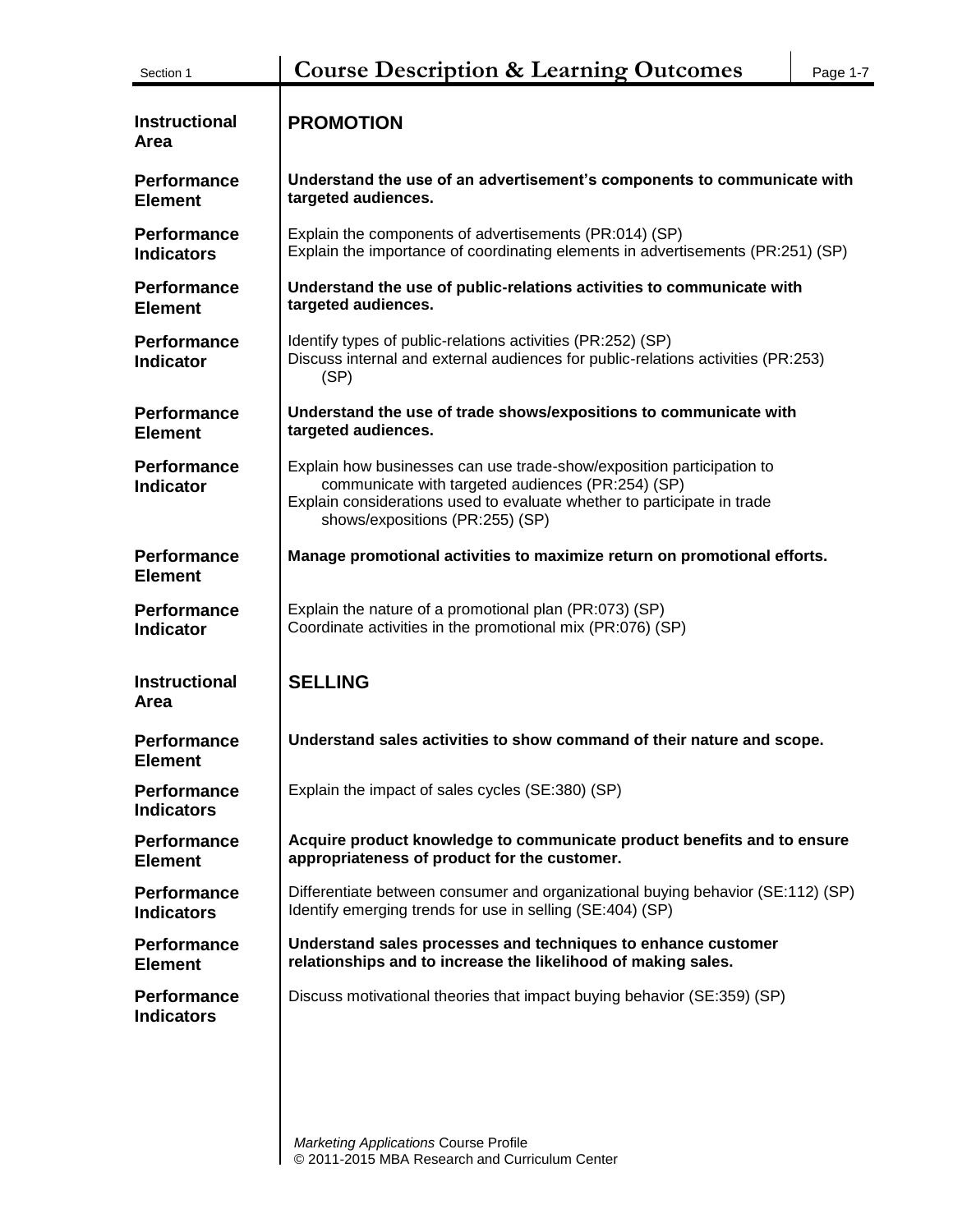| Section 1                               | <b>Course Description &amp; Learning Outcomes</b>                                                                                                                                                                                                                                                                                                                                                                                                                                                                                                                                                                                                                                                                                                                                  | Page 1-8 |
|-----------------------------------------|------------------------------------------------------------------------------------------------------------------------------------------------------------------------------------------------------------------------------------------------------------------------------------------------------------------------------------------------------------------------------------------------------------------------------------------------------------------------------------------------------------------------------------------------------------------------------------------------------------------------------------------------------------------------------------------------------------------------------------------------------------------------------------|----------|
|                                         |                                                                                                                                                                                                                                                                                                                                                                                                                                                                                                                                                                                                                                                                                                                                                                                    |          |
|                                         |                                                                                                                                                                                                                                                                                                                                                                                                                                                                                                                                                                                                                                                                                                                                                                                    |          |
| <b>Instructional</b><br>Area            | <b>SELLING (cont'd)</b>                                                                                                                                                                                                                                                                                                                                                                                                                                                                                                                                                                                                                                                                                                                                                            |          |
| <b>Performance</b><br><b>Element</b>    | Perform pre-sales activities to facilitate sales presentation.                                                                                                                                                                                                                                                                                                                                                                                                                                                                                                                                                                                                                                                                                                                     |          |
| <b>Performance</b><br><b>Indicators</b> | Prospect for customers (SE:001, SE LAP 116) (SP)<br>Qualify customers/clients (SE:400) (SP)<br>Conduct pre-visit research (e.g., customer's markets/products, customer's<br>competitors, and competitors' offerings) (SE:369) (SP)<br>Book appointments with prospective clients (SE:366) (SP)<br>Prepare sales presentation (SE:067) (SP)<br>Create a presentation software package to support sales presentation (SE:119) (SP)                                                                                                                                                                                                                                                                                                                                                   |          |
| <b>Performance</b><br><b>Element</b>    | Employ sales processes and techniques to enhance customer relationships<br>and to increase the likelihood of making sales.                                                                                                                                                                                                                                                                                                                                                                                                                                                                                                                                                                                                                                                         |          |
| <b>Performance</b><br><b>Indicators</b> | Address needs of individual personalities (SE:810, SE LAP 112) (SP)<br>Determine customer's buying motives for use in selling (SE:883, SE LAP 109) (SP)<br>Facilitate customer/client buying decisions (SE:811, SE LAP 108) (SP)<br>Assess customer/client needs (SE:113) (SP)<br>Demonstrate product (SE:893, SE LAP 103) (SP)<br>Prescribe solution to customer/client needs (SE:115) (SP)<br>Convert customer/client objections into selling points (SE:874, SE LAP 100) (SP)<br>Close the sale (SE:895, SE LAP 107) (SP)<br>Demonstrate suggestion selling (SE:875, SE LAP 110) (SP)<br>Negotiate sales terms (SE:392) (SP)<br>Maintain sales standards (SE:387) (SP)<br>Sell good/service/idea to individuals (SE:046) (SP)<br>Sell good/service/idea to groups (SE:073) (SP) |          |
| <b>Performance</b><br><b>Element</b>    | Process the sale to complete the exchange.                                                                                                                                                                                                                                                                                                                                                                                                                                                                                                                                                                                                                                                                                                                                         |          |
| <b>Performance</b><br><b>Indicators</b> | Process sales documentation (SE:117) (SP)                                                                                                                                                                                                                                                                                                                                                                                                                                                                                                                                                                                                                                                                                                                                          |          |
|                                         | Marketing Applications Course Profile<br>© 2011-2015 MBA Research and Curriculum Center                                                                                                                                                                                                                                                                                                                                                                                                                                                                                                                                                                                                                                                                                            |          |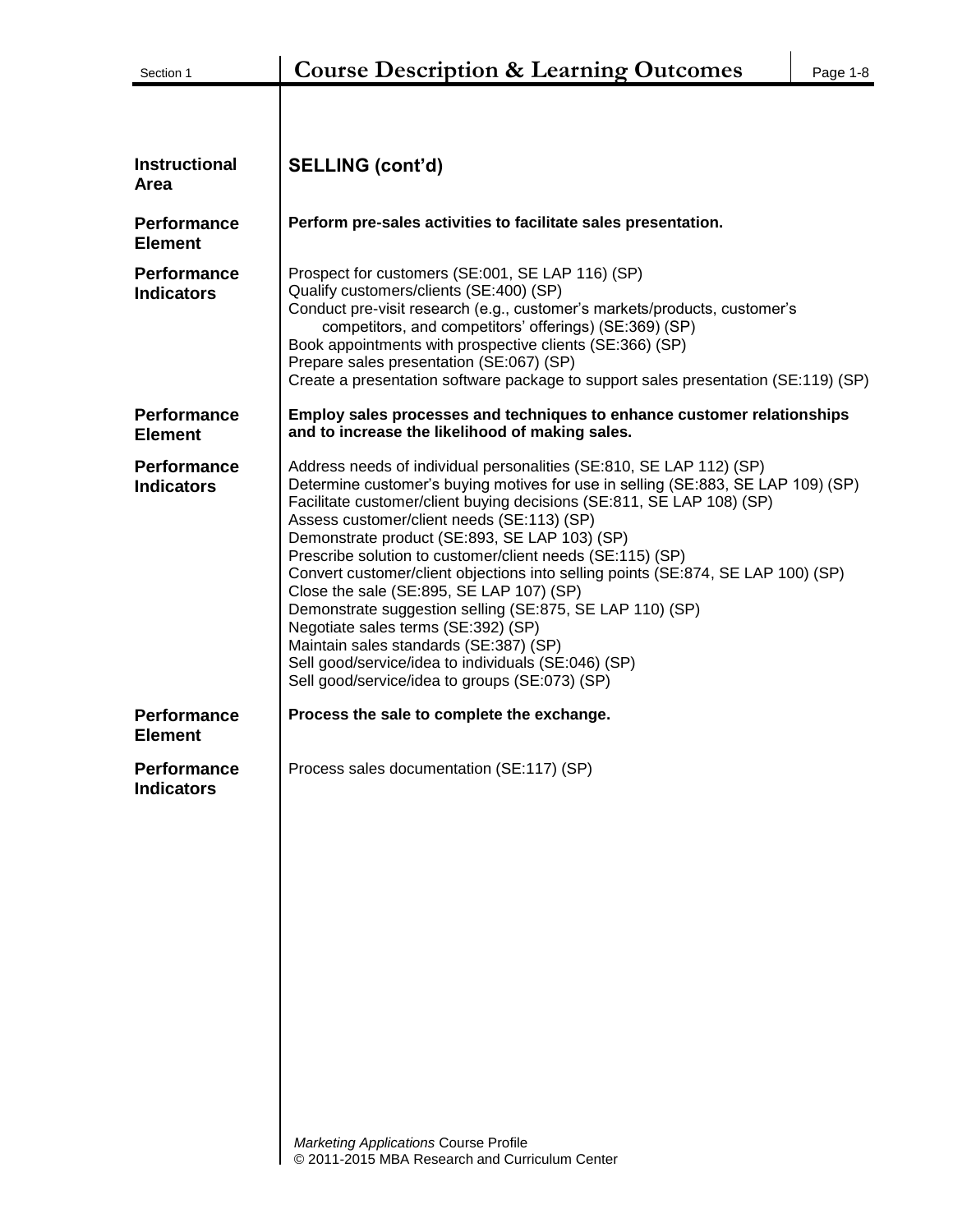| Section 1                                                       | <b>Course Description &amp; Learning Outcomes</b>                                                                                                                                                                                                                                                                                                                                                                                                                                                                                                                                                                                                                                                                                                                                                                                | Page 1-9 |
|-----------------------------------------------------------------|----------------------------------------------------------------------------------------------------------------------------------------------------------------------------------------------------------------------------------------------------------------------------------------------------------------------------------------------------------------------------------------------------------------------------------------------------------------------------------------------------------------------------------------------------------------------------------------------------------------------------------------------------------------------------------------------------------------------------------------------------------------------------------------------------------------------------------|----------|
| <b>Introduction</b>                                             | To aid with instructional planning, a listing of supporting objectives for each of the<br>performance indicators is provided. The performance indicators are sequenced by<br>instructional area and are not intended to provide instructional sequence for the<br>course. That information is found in Section 2 of the course profile.                                                                                                                                                                                                                                                                                                                                                                                                                                                                                          |          |
| <b>Instructional</b><br>Area                                    | <b>COMMUNICATIONS</b>                                                                                                                                                                                                                                                                                                                                                                                                                                                                                                                                                                                                                                                                                                                                                                                                            |          |
| <b>Performance</b><br><b>Indicator and</b><br><b>Objectives</b> | Write persuasive messages (CO:031) (SP)<br>Define the term persuasive messages.<br>a.<br>Identify types of persuasive messages written by businesses.<br>b.<br>Explain the importance of writing persuasive messages.<br>c.<br>d.<br>Describe characteristics of effective persuasive messages.<br>Demonstrate procedures for writing persuasive messages.<br>е.                                                                                                                                                                                                                                                                                                                                                                                                                                                                 |          |
| <b>Performance</b><br><b>Indicator and</b><br><b>Objectives</b> | Prepare simple written reports (CO:094) (SP)<br>Identify types of simple written reports used in business.<br>a.<br>Explain characteristics of simple written reports.<br>b.<br>Prepare a simple written report.<br>c.                                                                                                                                                                                                                                                                                                                                                                                                                                                                                                                                                                                                           |          |
| <b>Performance</b><br><b>Indicator and</b><br><b>Objectives</b> | Write executive summaries (CO:091) (SP)<br>Explain the purpose of executive summaries.<br>a.<br>Identify the primary audience for executive summaries.<br>b.<br>Discuss situations when executive summaries are needed.<br>c.<br>d.<br>Describe the components/format of executive summaries.<br>Discuss what an executive summary can do to appeal to the audience (e.g.,<br>е.<br>establish the need or problem, recommend a solution and explain its value,<br>and create your competitive advantage).<br>Identify questions to answer when writing an executive summary.<br>f.<br>Identify tips that writers can use to appeal to executive-summary readers.<br>g.<br>Demonstrate how to write an executive summary.<br>h.<br><b>Marketing Applications Course Profile</b><br>© 2011-2015 MBA Research and Curriculum Center |          |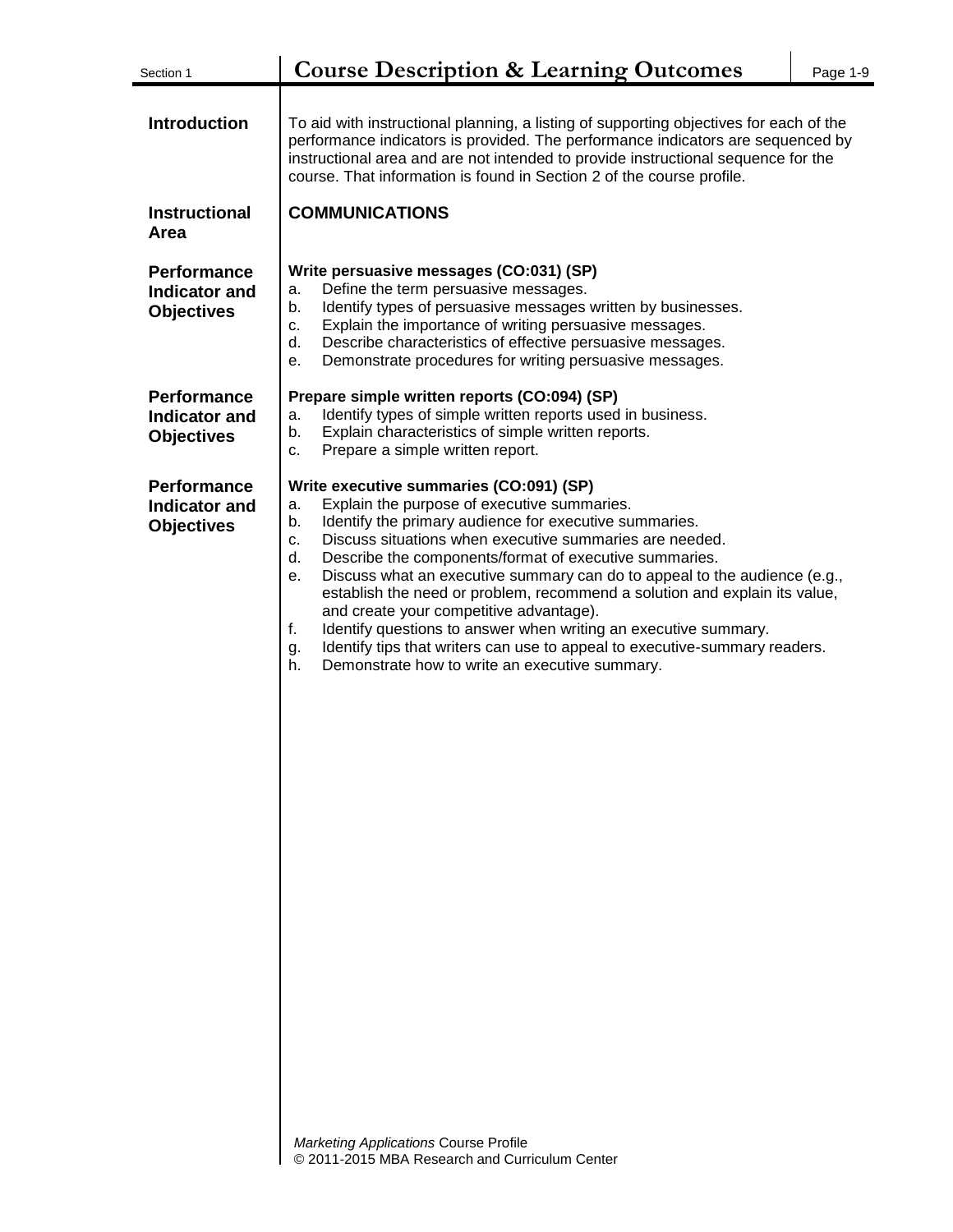| <b>Instructional</b><br><b>Area</b>                             | <b>CUSTOMER RELATIONS</b>                                                                                                                                                                                                                                                                                                                                                                                                                                                                                                                                                                                                                                                                                                                                                                                                                                                                                                                                                                                                                                                                                                                                                                                                                                                                                                                                    |
|-----------------------------------------------------------------|--------------------------------------------------------------------------------------------------------------------------------------------------------------------------------------------------------------------------------------------------------------------------------------------------------------------------------------------------------------------------------------------------------------------------------------------------------------------------------------------------------------------------------------------------------------------------------------------------------------------------------------------------------------------------------------------------------------------------------------------------------------------------------------------------------------------------------------------------------------------------------------------------------------------------------------------------------------------------------------------------------------------------------------------------------------------------------------------------------------------------------------------------------------------------------------------------------------------------------------------------------------------------------------------------------------------------------------------------------------|
| <b>Performance</b><br><b>Indicator and</b><br><b>Objectives</b> | Discuss the nature of customer relationship management (CR:016,<br><b>CR LAP 2) (CS)</b><br>Define the following terms: customer relationship management (CRM),<br>a.<br>customer experience management (CEM), customer-centric strategy, touch<br>points, customer lifecycle, continuous improvement, and business process<br>management (BPM).<br>Discuss the nature of customer relationships in today's society.<br>b.<br>Explain goals of customer relationship management (CRM).<br>c.<br>Discuss the importance of formulating a CRM strategy prior to implementing<br>d.<br>CRM processes and tools.<br>Describe common CRM processes.<br>е.<br>f.<br>Describe the role of customer experience management (CEM) in customer<br>relationship management (CRM).<br>Discuss the use of customer information in customer relationship<br>g<br>management.<br>Discuss the role of corporate culture in customer relationship management.<br>h.<br>i.<br>Explain the impact of organizational structure on customer relationship<br>management.<br>j.<br>Describe the relationship of customer relationship management and<br>continuous improvement.<br>Discuss the relationship of customer relationship management and business<br>k.<br>process management.<br>Explain ways in which customer relationship management can benefit a<br>I.<br>business. |
| <b>Performance</b><br><b>Indicator and</b><br><b>Objectives</b> | Explain the role of ethics in customer relationship management (CR:017)<br>(SP)<br>Define the terms informed consent and integrity.<br>а.<br>Describe the importance of trust in customer/business relationships.<br>b.<br>Discuss loyalty issues in customer/business relationships.<br>c.<br>d.<br>Describe ethical issues related to the collection of customer information.<br>Explain situations in which employees/departments involved in customer<br>е.<br>relationship management may be reluctant to share customer information with<br>each other.<br>f.<br>Discuss ethical issues related to the sale of customer information to third<br>parties.<br>Discuss the impact of poor/unethical privacy practices on customer<br>g.<br>relationships.<br><b>Marketing Applications Course Profile</b>                                                                                                                                                                                                                                                                                                                                                                                                                                                                                                                                                 |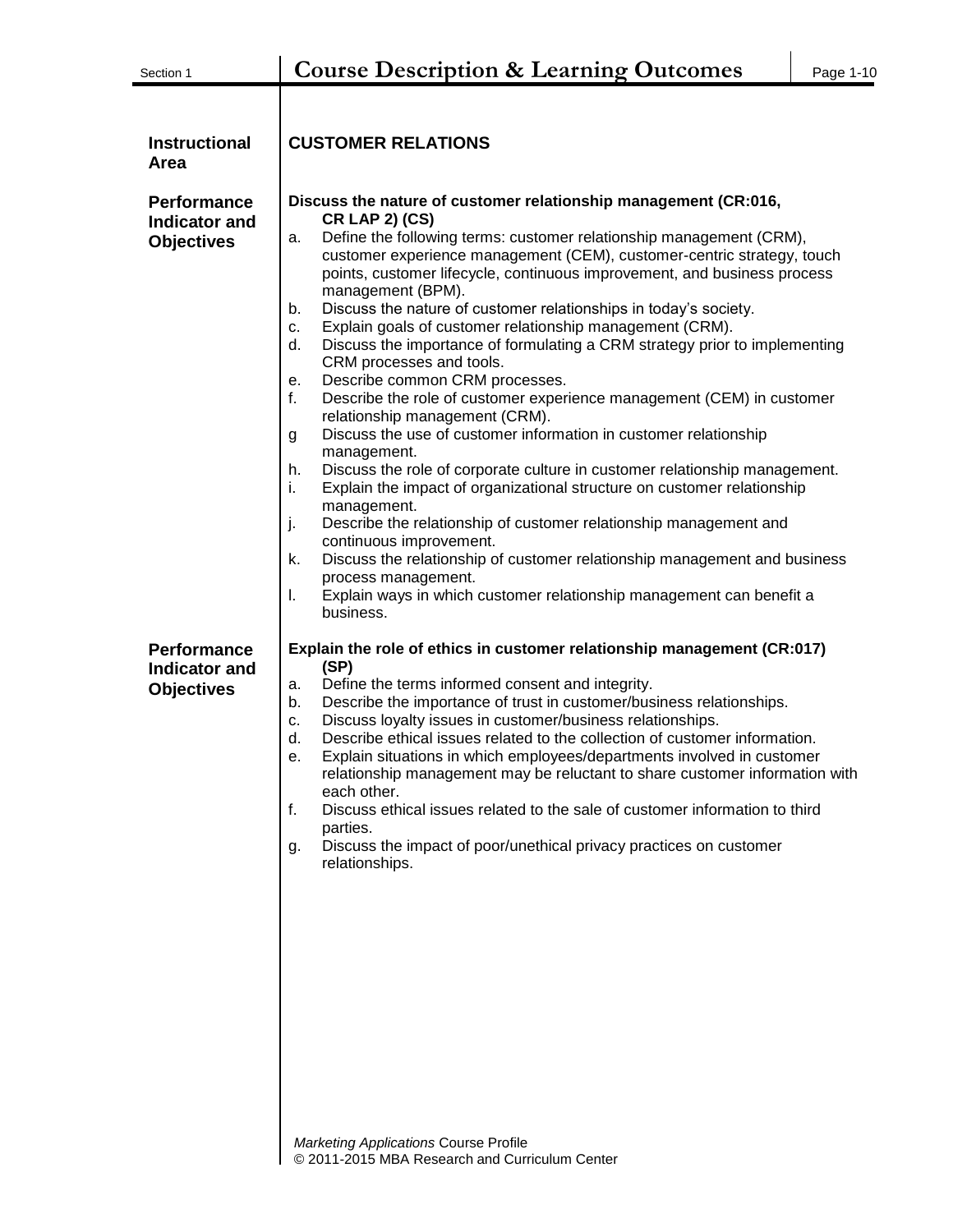| <b>Instructional</b><br>Area                                    | <b>CUSTOMER RELATIONS (cont'd)</b>                                                                                                                                                                                                                                                                                                                                                                                                                                                                                                                                                                                                                                                                                                                                                                                                                                                                                                                                                                                                                                                                              |
|-----------------------------------------------------------------|-----------------------------------------------------------------------------------------------------------------------------------------------------------------------------------------------------------------------------------------------------------------------------------------------------------------------------------------------------------------------------------------------------------------------------------------------------------------------------------------------------------------------------------------------------------------------------------------------------------------------------------------------------------------------------------------------------------------------------------------------------------------------------------------------------------------------------------------------------------------------------------------------------------------------------------------------------------------------------------------------------------------------------------------------------------------------------------------------------------------|
| <b>Performance</b><br><b>Indicator and</b><br><b>Objectives</b> | Describe the use of technology in customer relationship management<br>(CR:018) (SP)<br>Define the following terms: client intelligence, cross-selling, up-selling,<br>а.<br>relationship mapping, personalization, segmentation, and clustering.<br>Explain the difference between customer relationship management<br>b.<br>technology and customer relationship management.<br>Describe types of customer relationship management tools (e.g., CRM<br>c.<br>applications, databases, data warehouses, etc.).<br>Discuss customer relationship management software approaches (e.g.,<br>d.<br>operational, analytical, collaborative, sales force automation, etc.).<br>Explain types of data commonly stored in a CRM system (e.g., contact data,<br>е.<br>demographic data, transactional data, relationship data, etc.).<br>f.<br>Discuss the benefits and drawbacks associated with CRM technology.<br>Explain how CRM technology can be used to create a "single view" of a<br>g.<br>customer.<br>Explain the importance of cleansing, standardizing, and updating data in a<br>h.<br>CRM data warehouse. |
| <b>Instructional</b><br><b>Area</b>                             | <b>ECONOMICS</b>                                                                                                                                                                                                                                                                                                                                                                                                                                                                                                                                                                                                                                                                                                                                                                                                                                                                                                                                                                                                                                                                                                |
| <b>Performance</b><br><b>Indicator and</b><br><b>Objectives</b> | Describe the nature of taxes (EC:072, EC LAP 27) (SP)<br>Define the following terms: tax, revenue, expenditure, excise tax, income tax,<br>a.<br>property tax, and sales tax.<br>Explain the importance of taxes in a market economy.<br>b.<br>List sources of tax monies paid to different levels of government.<br>c.<br>Identify ways that tax monies are used by the different levels of government.<br>d.<br>Describe tax structures.<br>е.<br>f.<br>Explain the Internal Revenue Service's roles.<br>Illustrate the impact of taxation on the circular flow of income model.<br>g.<br>h.<br>Explain how government expenditures are financed.                                                                                                                                                                                                                                                                                                                                                                                                                                                             |
| <b>Performance</b><br><b>Indicator and</b><br><b>Objectives</b> | Analyze impact of specialization/division of labor on productivity (EC:014,<br><b>EC LAP 7) (SP)</b><br>Define the following terms: specialization of labor, division of labor, depth of<br>а.<br>jobs and scope of jobs.<br>Describe how resources are involved in specialization.<br>b.<br>Identify forms of specialization of human resources.<br>c.<br>Describe specialization by trade or profession.<br>d.<br>Describe specialization by stage of production.<br>е.<br>f.<br>Describe specialization by task.<br>Explain the relationship between the depth and scope of a job.<br>g.<br>Describe the advantages of specialization.<br>h.<br>Explain the disadvantages of specialization.<br>i.<br>j.<br>Describe ways to overcome the disadvantages of specialization.<br><b>Marketing Applications Course Profile</b>                                                                                                                                                                                                                                                                                   |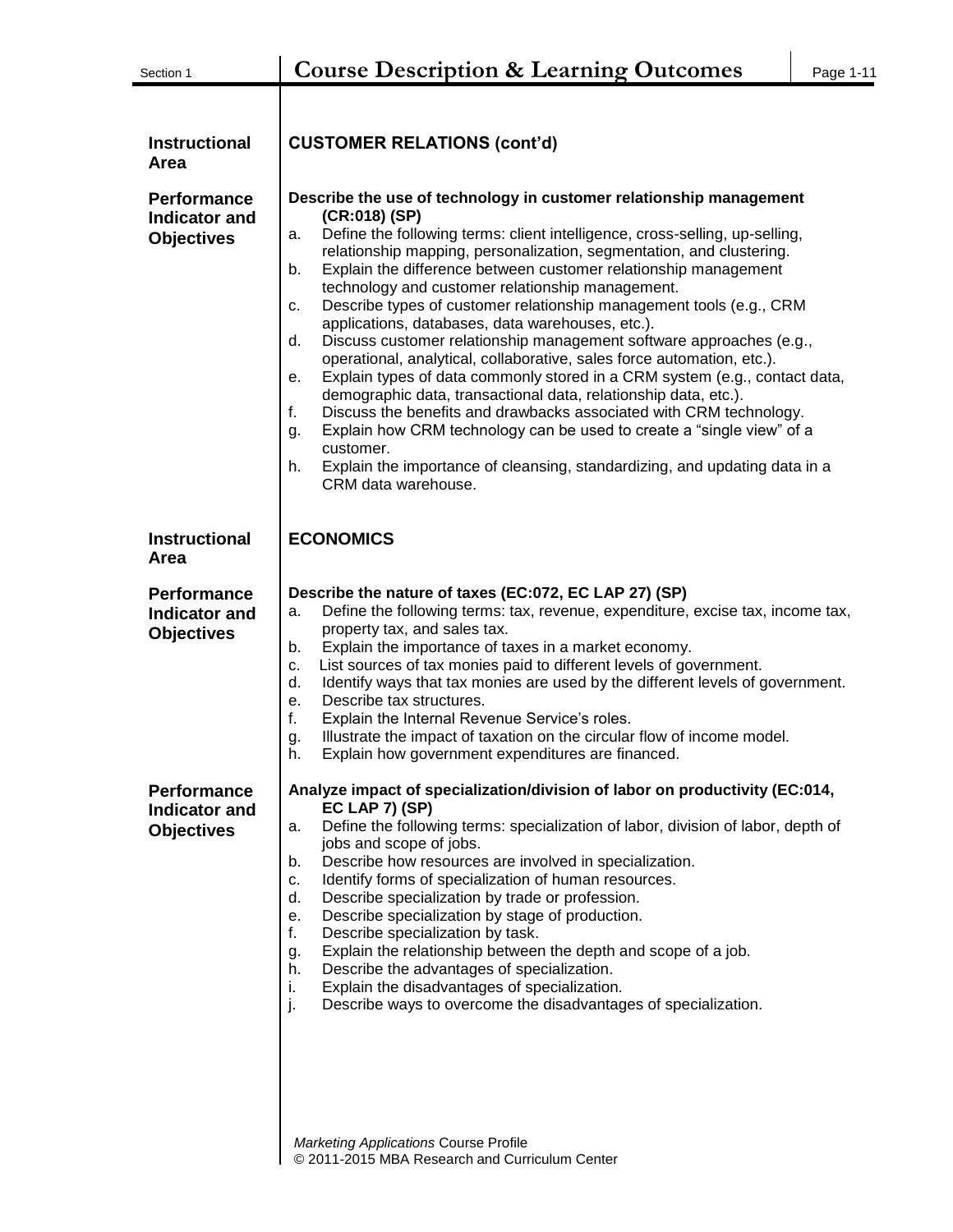| <b>Instructional</b><br><b>Area</b>                             | <b>ECONOMICS (cont'd)</b>                                                                                                                                                                                                                                                                                                                                                                                                                                                                                                                                                                                                                                                                                                                                                                                                                                                                                                                                                                                                                                           |
|-----------------------------------------------------------------|---------------------------------------------------------------------------------------------------------------------------------------------------------------------------------------------------------------------------------------------------------------------------------------------------------------------------------------------------------------------------------------------------------------------------------------------------------------------------------------------------------------------------------------------------------------------------------------------------------------------------------------------------------------------------------------------------------------------------------------------------------------------------------------------------------------------------------------------------------------------------------------------------------------------------------------------------------------------------------------------------------------------------------------------------------------------|
| <b>Performance</b><br><b>Indicator and</b><br><b>Objectives</b> | Explain the concept of organized labor and business (EC:015, EC LAP 5)<br>(SP)<br>Define the following terms: labor union, local, national, federation, collective<br>а.<br>bargaining, strikes, picketing, boycotts, featherbedding, lockouts, injunctions<br>and strikebreakers.<br>Identify reasons that labor unions form.<br>b.<br>Identify types of labor issues.<br>c.<br>d.<br>Classify types of unions.<br>Describe levels of union organization.<br>е.<br>f.<br>Describe types of union organization.<br>Describe the collective bargaining process.<br>g.<br>Explain types of union negotiation strategies.<br>h.<br>Describe types of management negotiation strategies.<br>i.<br>j.<br>Explain the effects of unionism on workers.<br>k.<br>Describe the effects of unionism on businesses.                                                                                                                                                                                                                                                            |
| <b>Performance</b><br><b>Indicator and</b><br><b>Objectives</b> | Explain the impact of the law of diminishing returns (EC:023) (SP)<br>Define the following terms: stages of production, theory of production,<br>a.<br>production function, increasing returns, diminishing returns, law of diminishing<br>returns, law of variable proportions, marginal product negative returns,<br>marginal cost, total revenue, and marginal revenue.<br>Explain the stages of production.<br>b.<br>Describe the impact of the law of diminishing returns on production decisions.<br>c.<br>Explain how total revenue and marginal revenue are used to determine the<br>d.<br>amount of output that will generate the most profit.                                                                                                                                                                                                                                                                                                                                                                                                             |
| <b>Performance</b><br><b>Indicator and</b><br><b>Objectives</b> | Describe the economic impact of inflation on business (EC:083, EC LAP 28)<br>(SP)<br>Define the following terms: inflation, inflation rate, deflation, Consumer Price<br>а.<br>Index, standard of living, targeted inflation rate, and price stability.<br>Describe causes of inflation.<br>b.<br>Explain how inflation impacts the economy.<br>c.<br>d.<br>Describe the relationship between price stability and inflation.<br>Explain problems associated with deflation.<br>е.<br>f.<br>Discuss reasons why the inflation rate should be above zero.<br>Explain how businesses can use the Consumer Price Index.<br>g.<br>Discuss the purpose of the Consumer Price Index (CPI).<br>h.<br>Describe how the Consumer Price Index is determined.<br>i.<br>Identify the major kinds of consumer spending that make up the Consumer<br>j.<br>Price Index.<br>Explain how the Consumer Price Index is used to find the rate of inflation.<br>k.<br>Describe limitations on the use of the Consumer Price Index.<br>L.<br><b>Marketing Applications Course Profile</b> |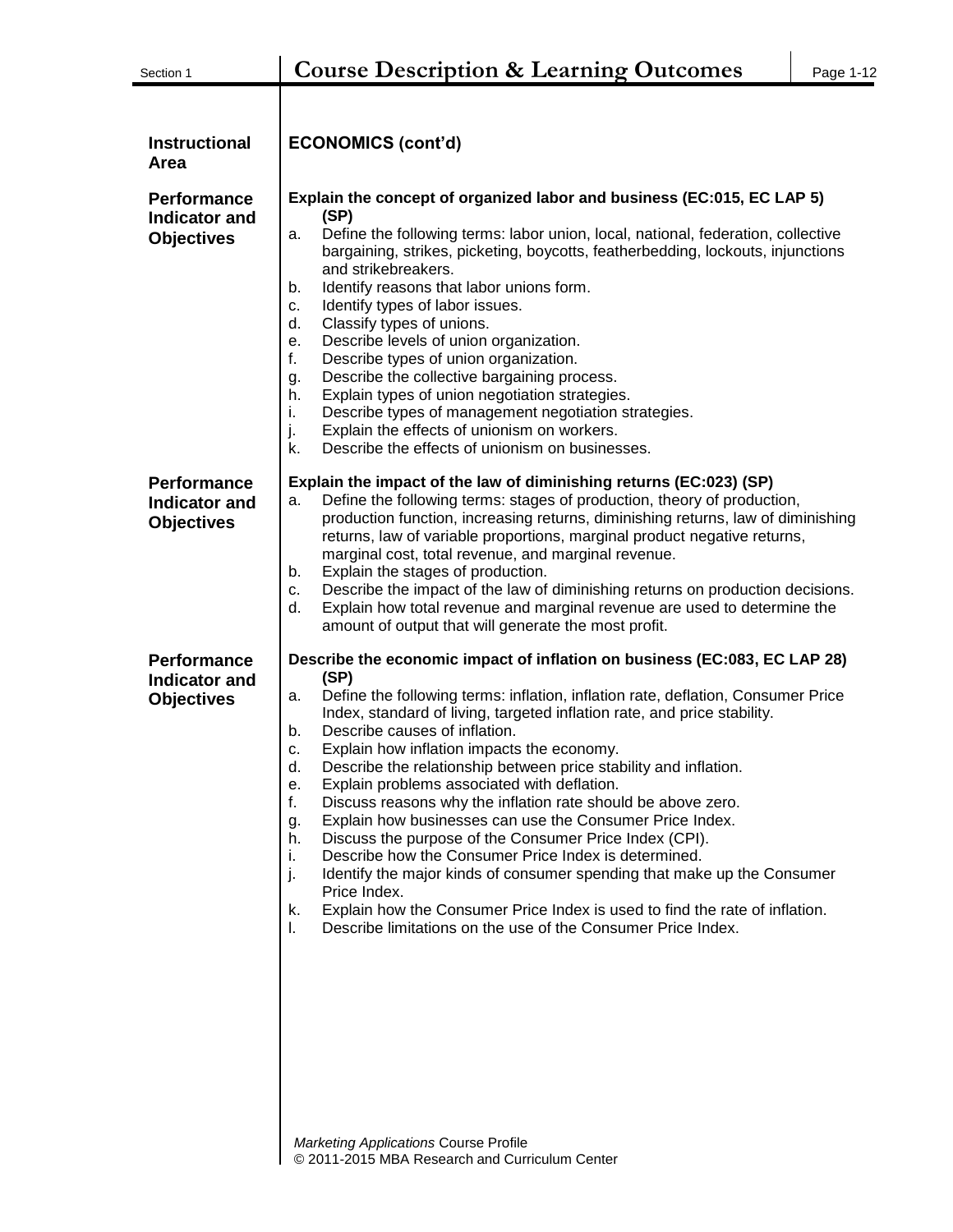| <b>Instructional</b>                                            | <b>ECONOMICS (cont'd)</b>                                                                                                                                                                                                                                                                                                                                                                                                                                                                                                                                                                                                                                                                                                                                                                                                                                                                                                                         |
|-----------------------------------------------------------------|---------------------------------------------------------------------------------------------------------------------------------------------------------------------------------------------------------------------------------------------------------------------------------------------------------------------------------------------------------------------------------------------------------------------------------------------------------------------------------------------------------------------------------------------------------------------------------------------------------------------------------------------------------------------------------------------------------------------------------------------------------------------------------------------------------------------------------------------------------------------------------------------------------------------------------------------------|
| Area                                                            |                                                                                                                                                                                                                                                                                                                                                                                                                                                                                                                                                                                                                                                                                                                                                                                                                                                                                                                                                   |
| <b>Performance</b><br><b>Indicator and</b>                      | Explain the concept of Gross Domestic Product (GDP) (EC:017, EC LAP 1)<br>(SP)                                                                                                                                                                                                                                                                                                                                                                                                                                                                                                                                                                                                                                                                                                                                                                                                                                                                    |
| <b>Objectives</b>                                               | Define the following terms: gross domestic product (GDP), personal<br>a.<br>consumption expenditures, gross private domestic investment, government<br>purchases of goods and services, net exports of goods and services, trade<br>deficit, trade surplus, uncounted production, underground economy, and<br>double counting.<br>Identify the categories of goods and services that make up GDP.<br>b.<br>Describe problems encountered in calculating GDP.<br>c.<br>d.<br>Explain the importance of a country's GDP.<br>Describe ways to increase GDP.<br>е.<br>f.<br>Describe how the government responds to changes in GDP.<br>Describe ways that businesses respond to changes in GDP.<br>g.                                                                                                                                                                                                                                                 |
| <b>Performance</b>                                              | Discuss the impact of a nation's unemployment rates (EC:082, EC LAP 29)                                                                                                                                                                                                                                                                                                                                                                                                                                                                                                                                                                                                                                                                                                                                                                                                                                                                           |
| <b>Indicator and</b><br><b>Objectives</b>                       | (SP)<br>Define the following terms: unemployment rate, frictional unemployment,<br>a.<br>structural unemployment, cyclical unemployment, seasonal unemployment,<br>technological unemployment, and full employment.<br>Discuss individual costs of unemployment.<br>b.<br>Describe economic benefits of unemployment.<br>c.<br>d.<br>Explain theories of the causes of unemployment.<br>Explain why the unemployment rate understates employment conditions.<br>е.<br>f.<br>Describe the costs of unemployment for a nation.                                                                                                                                                                                                                                                                                                                                                                                                                      |
| <b>Performance</b><br><b>Indicator and</b><br><b>Objectives</b> | Explain the economic impact of interest-rate fluctuations (EC:084) (SP)<br>Define the following terms: interest rate, nominal interest rate, real interest<br>a.<br>rate, interest-rate fluctuation, default risk, liquidity risk, maturity risk.<br>Discuss causes of interest-rate fluctuations.<br>b.<br>Explain the impact of interest rate fluctuations on an economy.<br>c.<br>d.<br>Describe the relationship between interest rates and the demand for money.<br>Describe the relationship between inflation and interest rates.<br>е.<br>f.<br>Discuss factors that create differences in the amount of interest charged on<br>credit transactions (e.g., levels and kinds of risk, borrowers' and lenders'<br>rights, and tax considerations).<br>Describe kinds of risk associated with variances in interest rates (i.e., default,<br>g.<br>liquidity, and maturity).<br>Explain how fiscal policies can affect interest rates.<br>h. |
| <b>Performance</b><br><b>Indicator and</b><br><b>Objectives</b> | Determine the impact of business cycles on business activities (EC:018,<br><b>EC LAP 9) (SP)</b><br>Define the following terms: business cycles, expansion, peak, contraction,<br>а.<br>and trough.<br>Identify the phases of a business cycle.<br>b.<br>Describe the expansion phase of a business cycle.<br>c.<br>Describe the peak phase of a business cycle.<br>d.<br>Describe the contraction phase of a business cycle.<br>е.<br>f.<br>Describe the trough phase of a business cycle.<br>Explain how knowledge of business cycles benefits businesspeople.<br>g.<br>Describe internal causes of business cycles.<br>h.<br>Explain external causes of business cycles.<br>i.                                                                                                                                                                                                                                                                 |
|                                                                 | Marketing Applications Course Profile<br>© 2011-2015 MBA Research and Curriculum Center                                                                                                                                                                                                                                                                                                                                                                                                                                                                                                                                                                                                                                                                                                                                                                                                                                                           |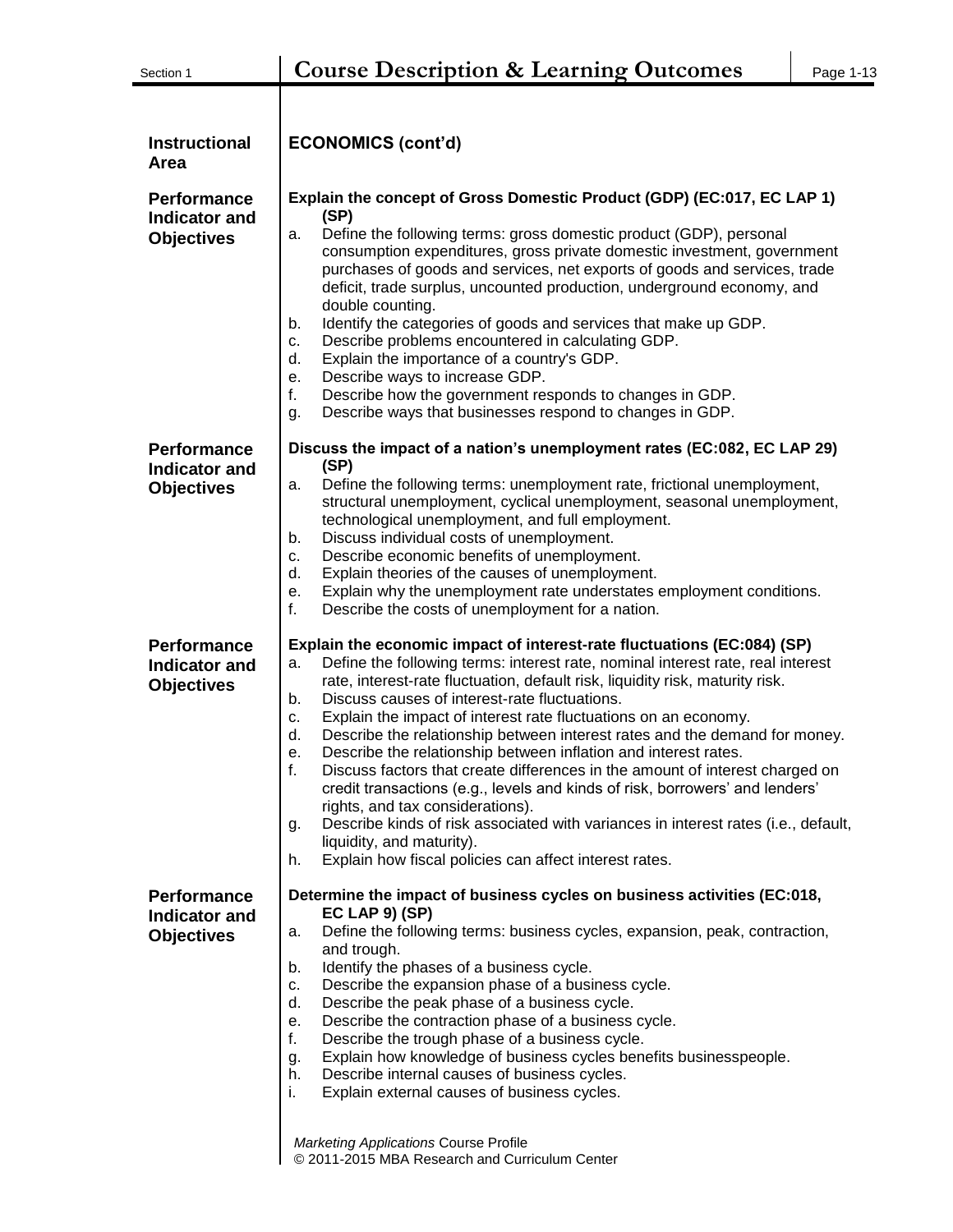| Section 1                                                       | <b>Course Description &amp; Learning Outcomes</b>                                                                                                                                                                                                                                                                                                                                                                                                                                                                                                                                                                                                                                                                                                                                                                                                                                                                                                                                                                                                                                                                                                                                                                                                                                                                                                                               | Page 1-14 |
|-----------------------------------------------------------------|---------------------------------------------------------------------------------------------------------------------------------------------------------------------------------------------------------------------------------------------------------------------------------------------------------------------------------------------------------------------------------------------------------------------------------------------------------------------------------------------------------------------------------------------------------------------------------------------------------------------------------------------------------------------------------------------------------------------------------------------------------------------------------------------------------------------------------------------------------------------------------------------------------------------------------------------------------------------------------------------------------------------------------------------------------------------------------------------------------------------------------------------------------------------------------------------------------------------------------------------------------------------------------------------------------------------------------------------------------------------------------|-----------|
| <b>Instructional</b><br>Area                                    | <b>ECONOMICS (cont'd)</b>                                                                                                                                                                                                                                                                                                                                                                                                                                                                                                                                                                                                                                                                                                                                                                                                                                                                                                                                                                                                                                                                                                                                                                                                                                                                                                                                                       |           |
| <b>Performance</b><br><b>Indicator and</b><br><b>Objectives</b> | Explain the nature of global trade (EC:016, EC LAP 4) (SP)<br>Define the following terms: imports, exports, international trade, absolute<br>a.<br>advantage, and comparative advantage.<br>Describe reasons that international trade takes place.<br>b.<br>List gains from international trade.<br>c.<br>d.<br>Identify ways in which the U.S. economy is affected by international trade.<br>Describe types of trade barriers.<br>е.<br>f.<br>relations.                                                                                                                                                                                                                                                                                                                                                                                                                                                                                                                                                                                                                                                                                                                                                                                                                                                                                                                      |           |
| <b>Performance</b><br><b>Indicator and</b><br><b>Objectives</b> | Explain techniques used by governments to improve international trade<br>Describe the determinants of exchange rates and their effects on the<br>domestic economy (EC:100, EC LAP 30) (SP)<br>Define the terms exchange rate, exchange-rate quotation, free-floating<br>a.<br>currency, pegged currency, foreign-exchange market, strong/weak dollar, and<br>arbitrage.<br>Distinguish between direct and indirect exchange-rate quotations.<br>b.<br>Interpret exchange rates.<br>c.<br>Identify factors that increase demand for currencies.<br>d.<br>Explain factors that cause a currency to lose value relative to other<br>е.<br>currencies.<br>f.<br>Discuss how economic factors affect exchange rates.<br>Explain how market psychology can affect exchange rates.<br>g.<br>Describe how political conditions can influence exchange rates.<br>h.<br>i.<br>Distinguish between free-floating and pegged currency.<br>j.<br>Describe factors that influence free-floating currency.<br>Identify institutions that utilize the foreign exchange market.<br>k.<br>Discuss types of financial instruments used in foreign exchange markets.<br>I.<br>Explain the advantages/disadvantages of a strong U.S. dollar.<br>m.<br>Describe the advantages/disadvantages of a weak U.S. dollar.<br>n.<br>Explain the risks of speculating on the price of foreign currency.<br>о. |           |
|                                                                 | <b>Marketing Applications Course Profile</b>                                                                                                                                                                                                                                                                                                                                                                                                                                                                                                                                                                                                                                                                                                                                                                                                                                                                                                                                                                                                                                                                                                                                                                                                                                                                                                                                    |           |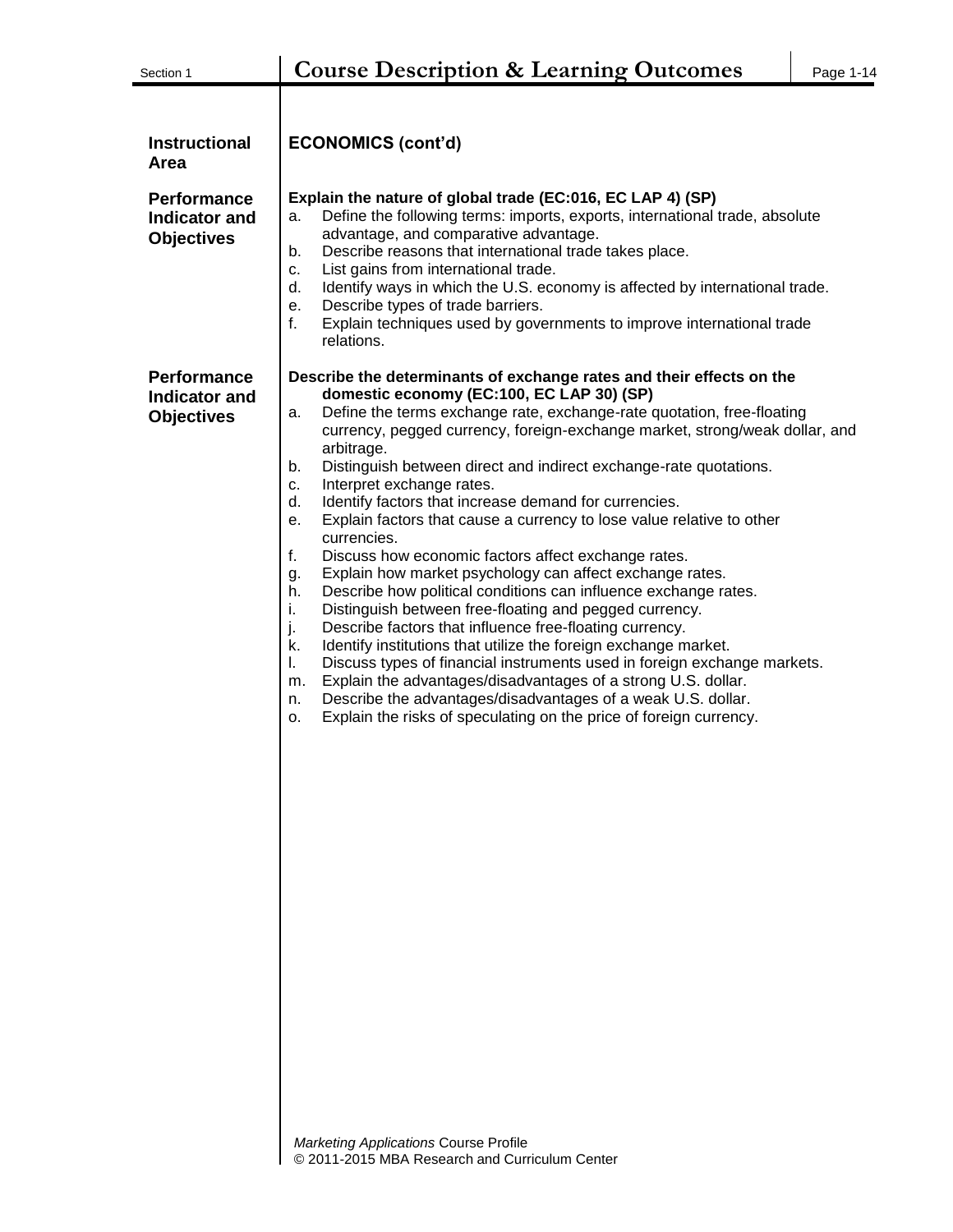| <b>Instructional</b>                                            | <b>ECONOMICS (cont'd)</b>                                                                                                                                                                                                                                                                                                                                                                                                                                                                                                                                                                                                                                                                                                                                                                                                                                                                                                                                                                                                                                                                                                                                                                                                                                                                                                                                                                                                               |
|-----------------------------------------------------------------|-----------------------------------------------------------------------------------------------------------------------------------------------------------------------------------------------------------------------------------------------------------------------------------------------------------------------------------------------------------------------------------------------------------------------------------------------------------------------------------------------------------------------------------------------------------------------------------------------------------------------------------------------------------------------------------------------------------------------------------------------------------------------------------------------------------------------------------------------------------------------------------------------------------------------------------------------------------------------------------------------------------------------------------------------------------------------------------------------------------------------------------------------------------------------------------------------------------------------------------------------------------------------------------------------------------------------------------------------------------------------------------------------------------------------------------------|
| <b>Area</b>                                                     |                                                                                                                                                                                                                                                                                                                                                                                                                                                                                                                                                                                                                                                                                                                                                                                                                                                                                                                                                                                                                                                                                                                                                                                                                                                                                                                                                                                                                                         |
| <b>Performance</b><br><b>Indicator and</b><br><b>Objectives</b> | Discuss the impact of culture and social issues on global trade (EC:045,<br><b>EC LAP 24) (SP)</b><br>Describe Hofstede's dimensions of national cultures (i.e., individualism vs.<br>a.<br>collectivism, power distance, uncertainty avoidance, masculinity vs.<br>femininity).<br>Explain why business subcultures shape the behaviors of businesspeople.<br>b.<br>Explain how language impacts knowing when and how business will be<br>c.<br>conducted.<br>d.<br>Explain how culture influences communication.<br>Discuss how the interrelationship of business law and religion impacts<br>е.<br>international business activities.<br>f.<br>Identify ways to overcome issues with the crossover of business law and<br>religion in international business activities.<br>Describe how corruption impacts international business activities.<br>g.<br>Explain how a country's level of involvement impacts international trade.<br>h.<br>Discuss how culture can hamper international trade.<br>i.<br>Explain how culture can impact trade partner selection.<br>j.<br>Describe how culture can impact negotiations in international trade.<br>k.<br>Discuss how culture can impact product delivery in international trade.<br>I.<br>Explain how positive/negative experiences with a culture can update one's<br>m.<br>beliefs.<br>Describe how culture can impact the selection of trade goals in international<br>n.<br>trade. |
| <b>Instructional</b><br><b>Area</b>                             | <b>EMOTIONAL INTELLIGENCE</b>                                                                                                                                                                                                                                                                                                                                                                                                                                                                                                                                                                                                                                                                                                                                                                                                                                                                                                                                                                                                                                                                                                                                                                                                                                                                                                                                                                                                           |
| <b>Performance</b><br><b>Indicator and</b><br><b>Objectives</b> | Explain ethical considerations in providing information (EI:038) (SP)<br>Explain the impact of providing false or misleading information.<br>a.<br>Discuss the potential impact of providing half-truths.<br>b.<br>Describe how providing information out of context can impact honest<br>c.<br>communications.<br>Explain how withholding information can be harmful.<br>d.<br>Identify topics that should not be discussed with a competitor (e.g., prices,<br>е.<br>products and services, business practices, territories, distribution channels, or<br>customers).<br>f.<br>Identify topics that should be avoided with coworkers.<br>Explain the importance of a business's proprietary information.<br>g.<br>Cite examples of a business's proprietary information.<br>h.<br>i.<br>Describe why employees should avoid posting company information in chat<br>rooms, forums, or blogs.<br>Discuss the need to follow company policy regarding communications with the<br>j.<br>media.<br>Identify employee practices that would hamper confidentiality.<br>k.<br>Explain methods businesses use to protect their proprietary information.<br>I.<br>Marketing Applications Course Profile                                                                                                                                                                                                                                         |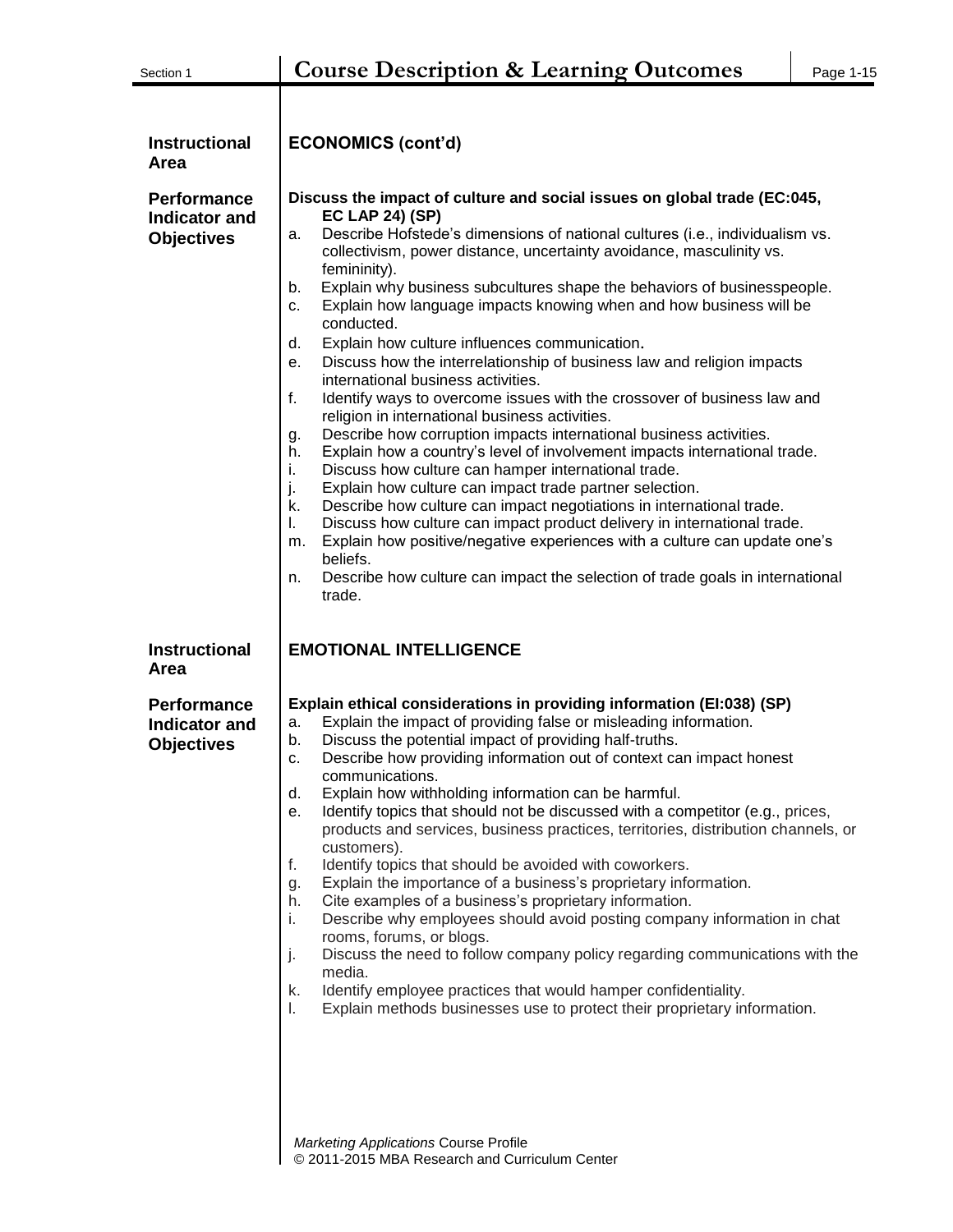| Section 1                                                       | <b>Course Description &amp; Learning Outcomes</b>                                                                                                                                                                                                                                                                                                                                                                                                                                                                                                                                                                                                                                                                                                                                                                                                                                               | Page 1-16 |
|-----------------------------------------------------------------|-------------------------------------------------------------------------------------------------------------------------------------------------------------------------------------------------------------------------------------------------------------------------------------------------------------------------------------------------------------------------------------------------------------------------------------------------------------------------------------------------------------------------------------------------------------------------------------------------------------------------------------------------------------------------------------------------------------------------------------------------------------------------------------------------------------------------------------------------------------------------------------------------|-----------|
|                                                                 |                                                                                                                                                                                                                                                                                                                                                                                                                                                                                                                                                                                                                                                                                                                                                                                                                                                                                                 |           |
| <b>Instructional</b><br>Area                                    | <b>EMOTIONAL INTELLIGENCE (cont'd)</b>                                                                                                                                                                                                                                                                                                                                                                                                                                                                                                                                                                                                                                                                                                                                                                                                                                                          |           |
| <b>Performance</b><br><b>Indicator and</b><br><b>Objectives</b> | Persuade others (EI:012, QS LAP 10) (SP)<br>Explain the importance of being able to persuade others.<br>a.<br>Describe occasions in business for persuading others.<br>b.<br>Identify factors that determine a person's credibility with others.<br>c.<br>Explain techniques for persuading others.<br>d.<br>Demonstrate procedures for persuading others.<br>е.                                                                                                                                                                                                                                                                                                                                                                                                                                                                                                                                |           |
| <b>Performance</b><br><b>Indicator and</b><br><b>Objectives</b> | Demonstrate negotiation skills (EI:062, EI LAP 8) (SP)<br>Define the term negotiation.<br>a.<br>Identify business situations in which negotiation skills are needed.<br>b.<br>Describe negotiation techniques.<br>c.<br>d.<br>Use negotiation skills in business situations.                                                                                                                                                                                                                                                                                                                                                                                                                                                                                                                                                                                                                    |           |
| <b>Performance</b><br><b>Indicator and</b><br><b>Objectives</b> | Explain the nature of stress management (EI:028, EI LAP 25) (SP)<br>Define the terms stress and burnout.<br>a.<br>Describe signs of employee stress.<br>b.<br>Discuss causes of employee stress.<br>c.<br>Explain how stress can lead to burnout.<br>d.<br>Describe types of programs that companies can use to identify and alleviate<br>е.<br>employee stress.<br>f.<br>Explain wellness programs that can be used to prevent employee stress.                                                                                                                                                                                                                                                                                                                                                                                                                                                |           |
| <b>Instructional</b><br><b>Area</b>                             | <b>FINANCIAL ANALYSIS</b>                                                                                                                                                                                                                                                                                                                                                                                                                                                                                                                                                                                                                                                                                                                                                                                                                                                                       |           |
| <b>Performance</b><br><b>Indicator and</b><br><b>Objectives</b> | Describe the need for financial information (FI:579, FI LAP 9) (CS)<br>Discuss characteristics of useful financial information (e.g., credible,<br>a.<br>transparent, timely, understandable, comparable, reliable, etc.).<br>Describe the usefulness of financial information in identifying trends.<br>b.<br>Explain how managers use financial information (e.g., in planning strategies,<br>c.<br>executing strategies, and feedback from execution of the strategy).<br>Discuss the usefulness of financial information in contracts.<br>d.<br>Discuss how analysis of financial data aids in understanding accounting<br>е.<br>treatment.<br>Describe how analysis of financial data aids in verifying information.<br>f.<br>Explain how analysis of financial data aids in determining variance.<br>g.<br>Discuss how analysis of financial data guides financial decision-making.<br>h. |           |
| <b>Performance</b><br><b>Indicator and</b><br><b>Objectives</b> | Describe the nature of cash flow statements (FI:091, FI LAP 6) (SP)<br>Define the terms cash flow and cash flow statement.<br>а.<br>Describe importance of adequate cash flow to business success.<br>b.<br>Identify sources of cash that flow into a business.<br>c.<br>Cite examples of sources of cash that flow out of a business.<br>d.<br>Explain how cash flow statements tell when, where, and how much money will<br>е.<br>flow into and out of a business.<br>f.<br>Distinguish between how new and established businesses estimate their cash<br>flow figures.<br>Describe the components of a cash flow statement.<br>g.<br>Explain how cash flow is calculated.<br>h.<br><b>Marketing Applications Course Profile</b>                                                                                                                                                              |           |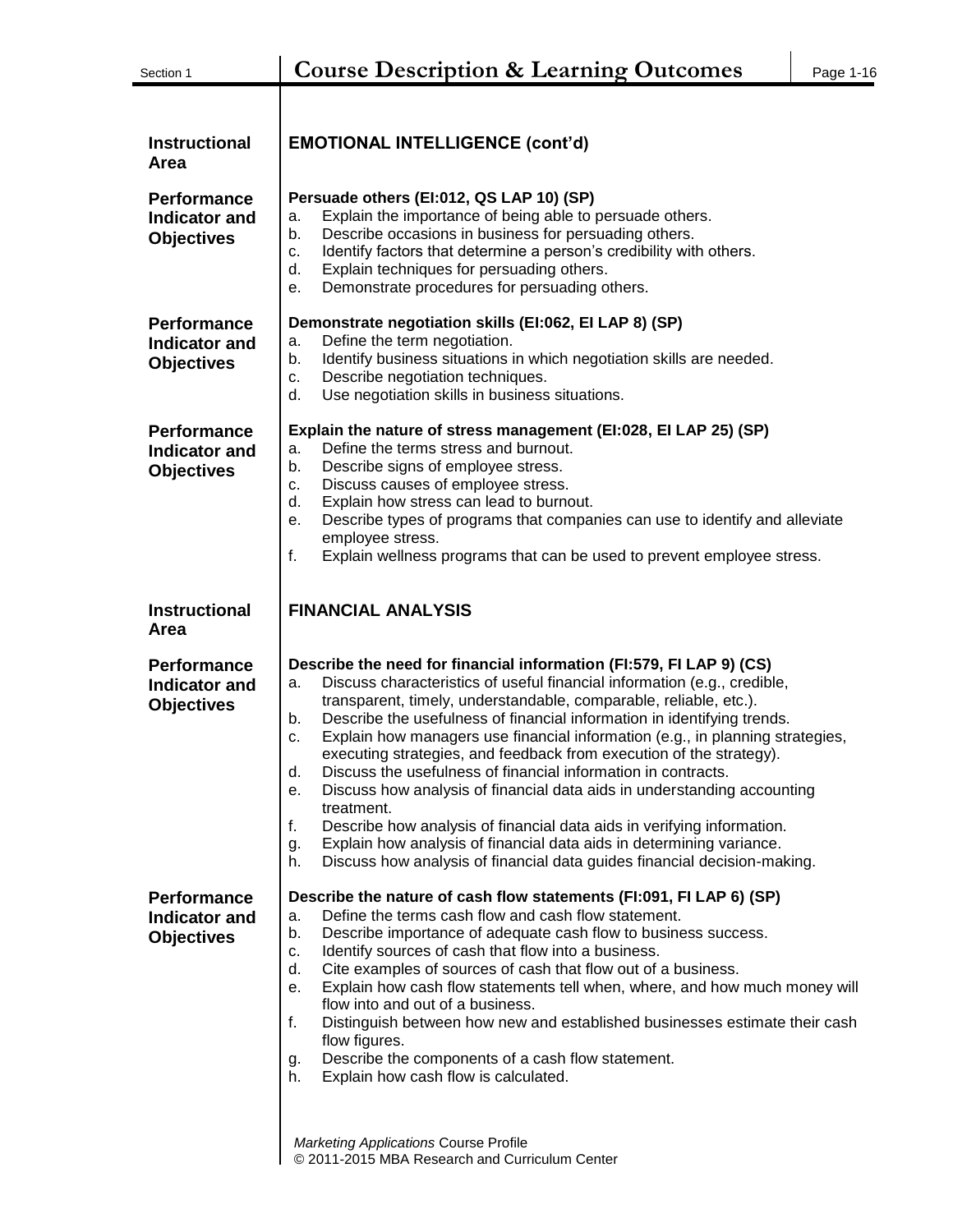| Section 1                                                       | <b>Course Description &amp; Learning Outcomes</b>                                                                                                                                                                                                                                                                                                                                                                                                                                                                                                                                                                                                                                                                                                                                                                                                                                                                                                                                                                                                                                                                                                                                                                                                                                                                                                      | Page 1-17 |
|-----------------------------------------------------------------|--------------------------------------------------------------------------------------------------------------------------------------------------------------------------------------------------------------------------------------------------------------------------------------------------------------------------------------------------------------------------------------------------------------------------------------------------------------------------------------------------------------------------------------------------------------------------------------------------------------------------------------------------------------------------------------------------------------------------------------------------------------------------------------------------------------------------------------------------------------------------------------------------------------------------------------------------------------------------------------------------------------------------------------------------------------------------------------------------------------------------------------------------------------------------------------------------------------------------------------------------------------------------------------------------------------------------------------------------------|-----------|
| <b>Instructional</b><br>Area                                    | <b>FINANCIAL ANALYSIS (cont'd)</b>                                                                                                                                                                                                                                                                                                                                                                                                                                                                                                                                                                                                                                                                                                                                                                                                                                                                                                                                                                                                                                                                                                                                                                                                                                                                                                                     |           |
| <b>Performance</b><br><b>Indicator and</b><br><b>Objectives</b> | Explain the nature of balance sheets (FI:093, FI LAP 10) (SP)<br>Define the terms balance sheet, assets, accounts receivable, depreciation,<br>a.<br>liabilities, accounts payable, shareholders' equity, net worth, retained<br>earnings, par value, capital surplus, treasury stock, reserve, and accounting<br>equation.<br>Identify examples of a business's current assets (e.g., cash and cash<br>b.<br>equivalents, short-term investments, receivables, inventories, prepaid<br>expenses, notes receivable, etc.)<br>Categorize examples of assets as current or long-term.<br>С.<br>Identify examples of a business's current liabilities (e.g., short-term loans,<br>d.<br>accounts payable, dividends and interest payable, bonds payable, consumer<br>deposits, tax reserves, etc.).<br>Categorize examples of liabilities as current or long-term.<br>е.<br>Describe sources of stockholders' equity (i.e., money from stock sales and<br>f.<br>profits put back into the business [retained earnings]).<br>Explain why a balance sheet is considered a snapshot of a business's<br>g.<br>financial condition.<br>Discuss the preparation of a balance sheet as it relates to that of an income<br>h.<br>statement.<br>Describe the components of a balance sheet.<br>i.<br>j.<br>Explain ways that a business can use its balance sheet. |           |
| <b>Performance</b><br><b>Indicator and</b><br><b>Objectives</b> | Describe the nature of income statements (FI:094, FI LAP 4) (SP)<br>Define the terms: income statement, revenue, total revenue, cost of goods<br>a.<br>sold, gross profit, operating expenses, goodwill, depreciation, amortization,<br>minority interests, discontinued operations, and net income.<br>Explain the purpose of an income statement.<br>b.<br>Identify other names by which an income statement is known.<br>c.<br>Describe the categories of components on an income statement.<br>d.<br>Explain why an income statement is cumulative.<br>е.<br>f.<br>Explain who analyzes the information found in income statements.<br>Distinguish between depreciation expense and accumulated depreciation.<br>g.                                                                                                                                                                                                                                                                                                                                                                                                                                                                                                                                                                                                                                |           |
| <b>Performance</b><br><b>Indicator and</b><br><b>Objectives</b> | Describe the nature of budgets (FI:106, FI LAP 3) (SP)<br>Define the term budgets.<br>a.<br>Explain why budgets are about money.<br>b.<br>Describe how budgets are financial maps.<br>c.<br>Identify reasons that budgets are management tools.<br>d.<br>Explain the importance of budgets to business success.<br>е.<br>Identify ways that businesses can create budgets.<br>f.<br>Distinguish between general and specialized budgets.<br>g.<br>Describe characteristics of a successful budget.<br>h.<br><b>Marketing Applications Course Profile</b>                                                                                                                                                                                                                                                                                                                                                                                                                                                                                                                                                                                                                                                                                                                                                                                               |           |
|                                                                 | © 2011-2015 MBA Research and Curriculum Center                                                                                                                                                                                                                                                                                                                                                                                                                                                                                                                                                                                                                                                                                                                                                                                                                                                                                                                                                                                                                                                                                                                                                                                                                                                                                                         |           |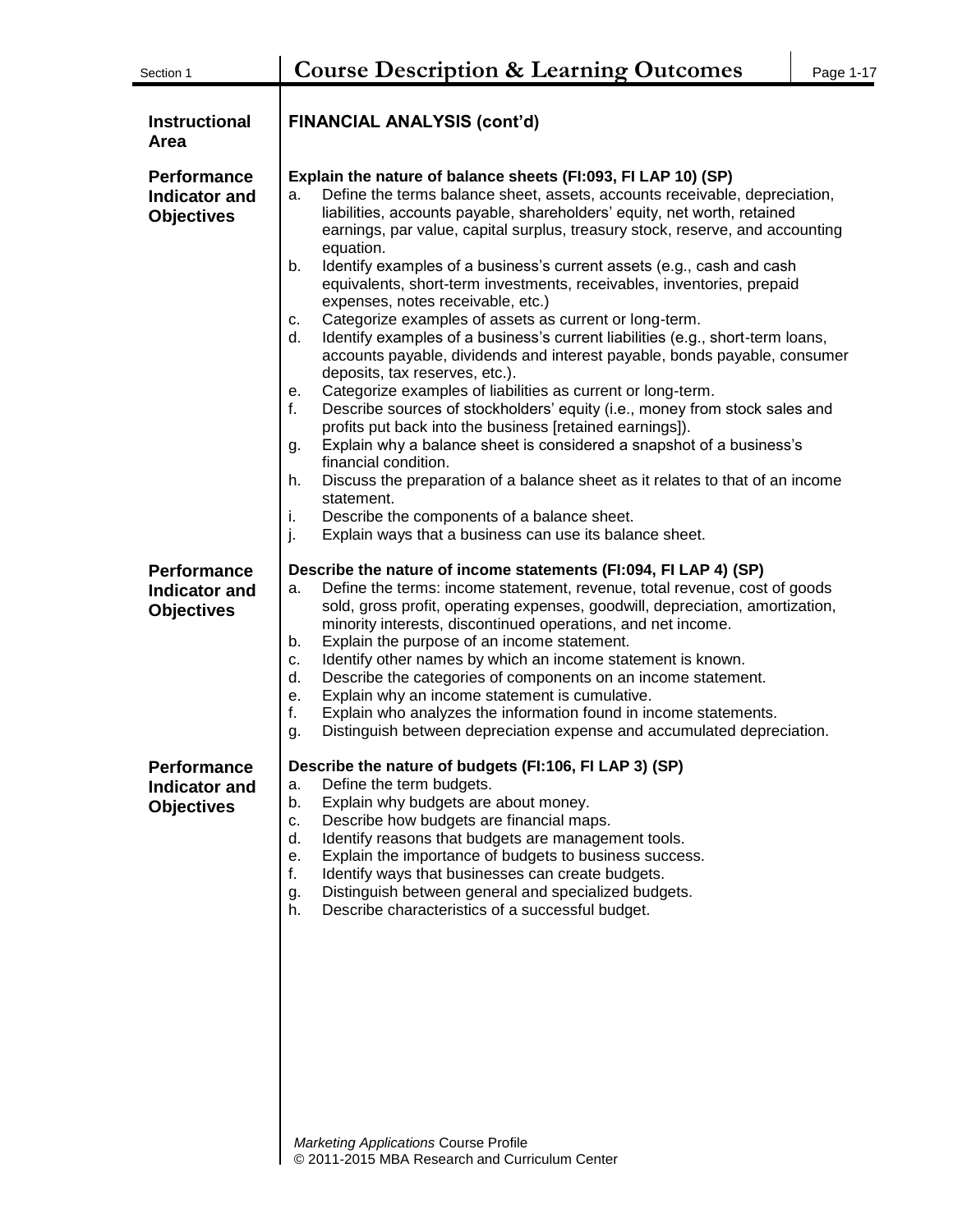| Section 1                                                       | <b>Course Description &amp; Learning Outcomes</b>                                                                                                                                                                                                                                                                                                                                                                                                                                                                                                                                                                                                                                                                                                                                                                                                                                                                                                                                                                                                                                                                                                                                                                 | Page 1-18 |
|-----------------------------------------------------------------|-------------------------------------------------------------------------------------------------------------------------------------------------------------------------------------------------------------------------------------------------------------------------------------------------------------------------------------------------------------------------------------------------------------------------------------------------------------------------------------------------------------------------------------------------------------------------------------------------------------------------------------------------------------------------------------------------------------------------------------------------------------------------------------------------------------------------------------------------------------------------------------------------------------------------------------------------------------------------------------------------------------------------------------------------------------------------------------------------------------------------------------------------------------------------------------------------------------------|-----------|
| <b>Instructional</b><br>Area                                    | <b>MARKETING</b>                                                                                                                                                                                                                                                                                                                                                                                                                                                                                                                                                                                                                                                                                                                                                                                                                                                                                                                                                                                                                                                                                                                                                                                                  |           |
| <b>Performance</b><br><b>Indicator and</b><br><b>Objectives</b> | Describe marketing functions and related activities (MK:002, MK LAP 1)<br>(CS)-Review if Marketing Principles course used<br>Define the following terms: channel management, marketing-information<br>a.<br>management, pricing, product/service management, promotion, and selling.<br>Explain the purposes of each marketing function.<br>b.<br>Describe the importance of each marketing function to marketing.<br>c.<br>Explain the interrelationships among marketing functions.<br>d.                                                                                                                                                                                                                                                                                                                                                                                                                                                                                                                                                                                                                                                                                                                       |           |
| <b>Performance</b><br><b>Indicator and</b><br><b>Objectives</b> | Explain factors that influence customer/client/business buying behavior<br>(MK:014, MK LAP 6) (SP)<br>Define the following terms: behavior, perception, drive, cues, attitudes, beliefs<br>a.<br>and expectations.<br>Discuss the role that needs and wants play in behavior.<br>b.<br>Explain the selective processes that consumers use to respond to stimuli.<br>c.<br>d.<br>Distinguish between attitudes and beliefs.<br>Explain how cultural influences affect consumer behavior.<br>е.<br>f.<br>Describe how social influences impact consumer behavior.<br>Discuss how a person's individual differences impact consumer behavior.<br>g.<br>Explain how psychological influences impact consumer behavior.<br>h.<br>Discuss situational influences that impact consumer behavior.<br>i.<br>j.<br>Describe ways that final-consumer behavior differs from that of business<br>customers.<br>Explain how environmental influences affect business-customers' behavior.<br>k.<br>L.<br>Discuss how organizational influences affect business-customers' behavior.<br>Explain why marketers attempt to satisfy both a company's needs and those<br>m.<br>of individuals when working with business customers. |           |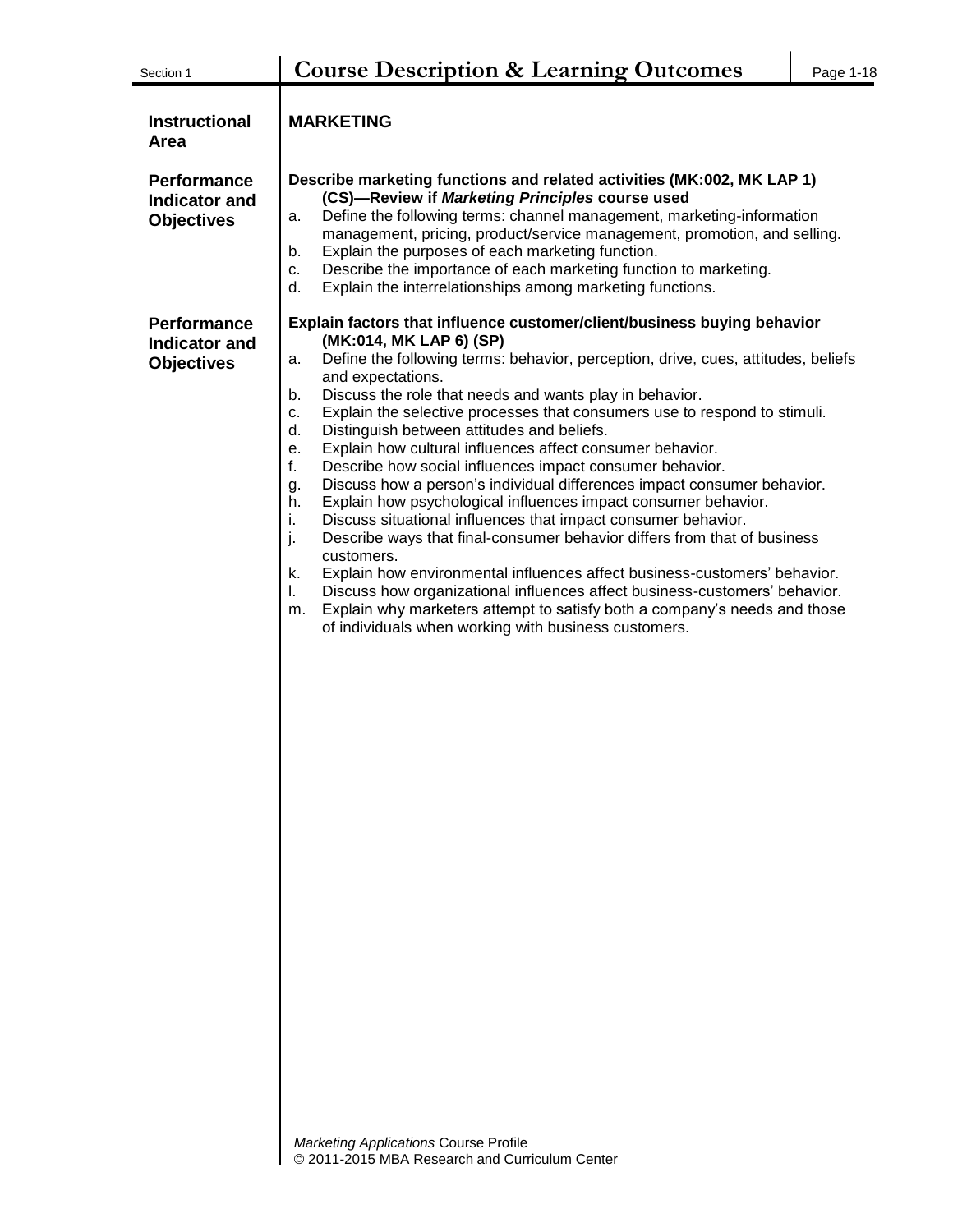| <b>Instructional</b><br>Area                                    | <b>MARKETING (cont'd)</b>                                                                                                                                                                                                                                                                                                                                                                                                                                                                                                                                                                                                                                                                                                                                                                                                                                                                                                                                                                                                                                                                                                                                                                                                                                                                                                                                                                                                                                                                                                                                                                                                                                                                                                                                                                                                                |
|-----------------------------------------------------------------|------------------------------------------------------------------------------------------------------------------------------------------------------------------------------------------------------------------------------------------------------------------------------------------------------------------------------------------------------------------------------------------------------------------------------------------------------------------------------------------------------------------------------------------------------------------------------------------------------------------------------------------------------------------------------------------------------------------------------------------------------------------------------------------------------------------------------------------------------------------------------------------------------------------------------------------------------------------------------------------------------------------------------------------------------------------------------------------------------------------------------------------------------------------------------------------------------------------------------------------------------------------------------------------------------------------------------------------------------------------------------------------------------------------------------------------------------------------------------------------------------------------------------------------------------------------------------------------------------------------------------------------------------------------------------------------------------------------------------------------------------------------------------------------------------------------------------------------|
| <b>Performance</b><br>Indicator and<br><b>Objectives</b>        | Demonstrate connections between company actions and results (e.g.,<br>influencing consumer buying behavior, gaining market share, etc.)<br>(MK:019, MK LAP 3) (SP)<br>Identify actions that companies can take to contribute to their success.<br>a.<br>Explain the importance of aligning company activities and strategies with<br>b.<br>business goals.<br>Discuss the need for businesses to provide proper employee training.<br>С.<br>Describe the importance of protecting the business's reputation.<br>d.<br>Identify ways that businesses protect their reputations.<br>е.<br>f.<br>Explain the importance of honest, clear communication within and outside the<br>business.<br>Discuss the need to provide excellent customer service for business success.<br>g.<br>Identify touch-point situations that can contribute to business success.<br>h.<br>Describe the need to use both rational and emotional motivation to close<br>i.<br>sales.<br>Explain how demonstrating corporate responsibility contributes to company<br>j.<br>success.<br>k.<br>Identify ways that businesses can demonstrate corporate responsibility.<br>Discuss the results businesses may achieve from taking positive actions (e.g.,<br>L.<br>increased efficiency, brand value, market share, and customer loyalty; and an<br>enhanced business reputation).<br>Explain negative company actions that businesses should strive to avoid<br>m.<br>(e.g., not keeping promises, delivering low-quality goods and services, using<br>high-pressure sales techniques, acting unethically, responding inappropriately<br>to crises, failing to provide what customers want).<br>Describe negative consequences that may result from businesses' negative<br>n.<br>actions.<br>Distinguish between customer satisfaction and customer loyalty.<br>о. |
| <b>Instructional</b><br><b>Area</b>                             | <b>PROFESSIONAL DEVELOPMENT</b>                                                                                                                                                                                                                                                                                                                                                                                                                                                                                                                                                                                                                                                                                                                                                                                                                                                                                                                                                                                                                                                                                                                                                                                                                                                                                                                                                                                                                                                                                                                                                                                                                                                                                                                                                                                                          |
| <b>Performance</b><br><b>Indicator and</b><br><b>Objectives</b> | Use time-management skills (PD:019, PD LAP 1) (SP)<br>Define the terms time management, stress, procrastination, free time, weekly<br>a.<br>master list, to do list, and ABC principle.<br>Identify the characteristics of time.<br>b.<br>List benefits of time management.<br>c.<br>d.<br>Describe ways to manage time.<br>Explain the time-management process.<br>е.<br>f.<br>Use time-management principles.                                                                                                                                                                                                                                                                                                                                                                                                                                                                                                                                                                                                                                                                                                                                                                                                                                                                                                                                                                                                                                                                                                                                                                                                                                                                                                                                                                                                                          |
| <b>Performance</b><br><b>Indicator and</b><br><b>Objectives</b> | Demonstrate appropriate creativity (PD:012, QS LAP 5) (SP)<br>Define the term creativity.<br>а.<br>Identify personal traits commonly associated with creativity.<br>b.<br>Describe ways in which people can demonstrate creativity.<br>с.<br>Describe specific techniques for developing/enhancing creativity.<br>d.<br>Explain how creativity can be applied beneficially to solve problems.<br>е.<br>f.<br>Apply creativity to situations.<br><b>Marketing Applications Course Profile</b><br>© 2011-2015 MBA Research and Curriculum Center                                                                                                                                                                                                                                                                                                                                                                                                                                                                                                                                                                                                                                                                                                                                                                                                                                                                                                                                                                                                                                                                                                                                                                                                                                                                                           |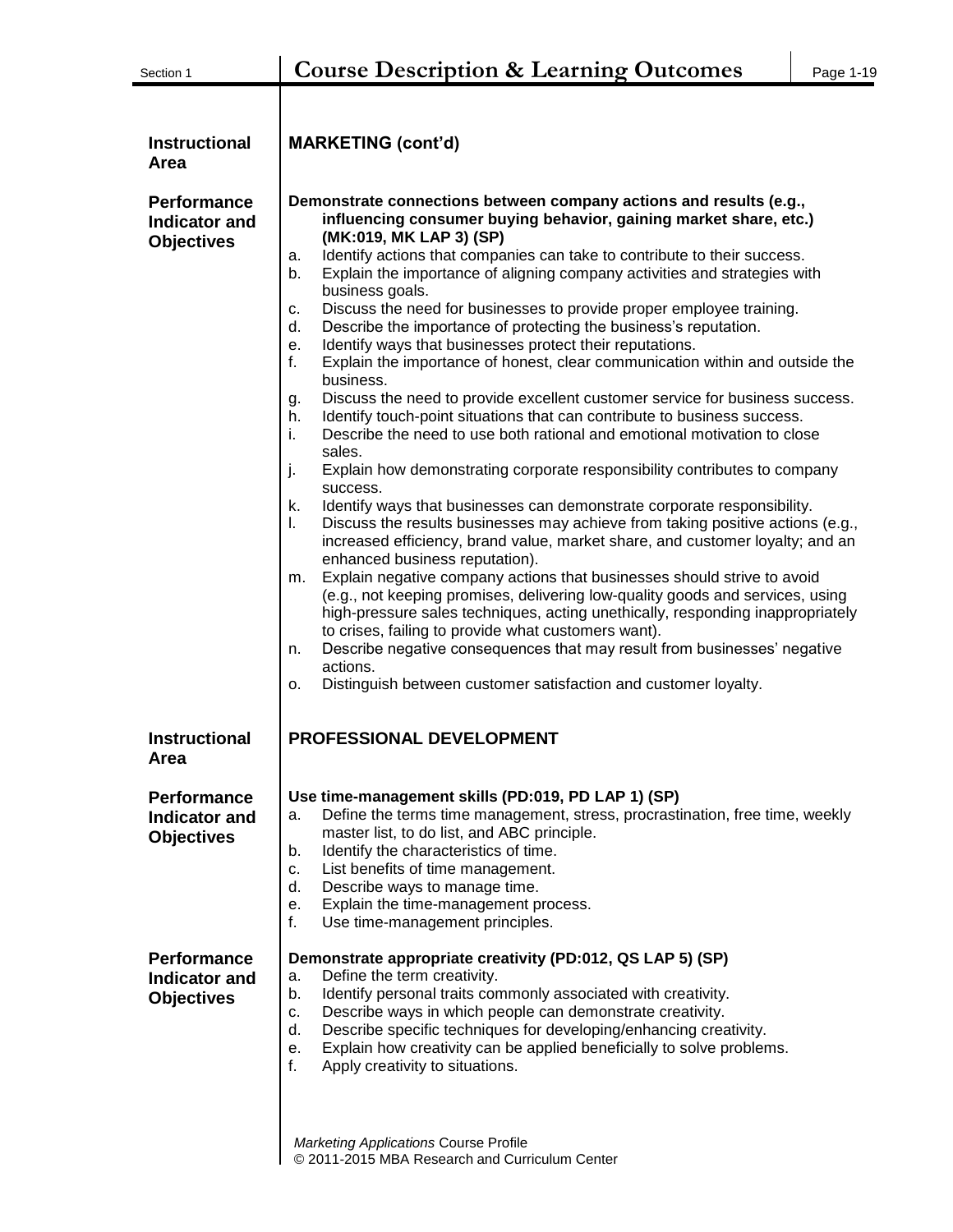| Section 1                                                       | <b>Course Description &amp; Learning Outcomes</b>                                                                                                                                                                                                                                                                                                                                                                                                                                                                                                                                                                                                                                                                                                                                                                                                                                                                                                                  | Page 1-20 |
|-----------------------------------------------------------------|--------------------------------------------------------------------------------------------------------------------------------------------------------------------------------------------------------------------------------------------------------------------------------------------------------------------------------------------------------------------------------------------------------------------------------------------------------------------------------------------------------------------------------------------------------------------------------------------------------------------------------------------------------------------------------------------------------------------------------------------------------------------------------------------------------------------------------------------------------------------------------------------------------------------------------------------------------------------|-----------|
| <b>Instructional</b><br>Area                                    | <b>CHANNEL MANAGEMENT</b>                                                                                                                                                                                                                                                                                                                                                                                                                                                                                                                                                                                                                                                                                                                                                                                                                                                                                                                                          |           |
| <b>Performance</b><br>Indicator and<br><b>Objectives</b>        | Coordinate channel management with other marketing activities (CM:007)<br>(SP)<br>Explain the importance of coordinating channel management with other<br>a.<br>marketing activities.<br>Identify ways that computers are helping to coordinate channel management<br>b.<br>with other marketing activities.<br>Describe aspects of channel management that should be coordinated with<br>c.<br>other marketing activities.<br>Explain procedures for coordinating channel management with other<br>d.<br>marketing activities.<br>Demonstrate procedures for coordinating channel management with other<br>е.<br>marketing activities.                                                                                                                                                                                                                                                                                                                            |           |
| <b>Performance</b><br><b>Indicator and</b><br><b>Objectives</b> | Explain the nature of channel-member relationships (CM:008) (SP)<br>Define the terms horizontal conflict and vertical conflict.<br>a.<br>Describe the bases of power within a distribution channel.<br>b.<br>Explain channel leadership.<br>c.<br>Explain types of channel conflict.<br>d.<br>Describe ways to achieve channel cooperation.<br>е.                                                                                                                                                                                                                                                                                                                                                                                                                                                                                                                                                                                                                  |           |
| <b>Instructional</b><br>Area                                    | <b>MARKETING-INFORMATION MANAGEMENT</b>                                                                                                                                                                                                                                                                                                                                                                                                                                                                                                                                                                                                                                                                                                                                                                                                                                                                                                                            |           |
| <b>Performance</b><br><b>Indicator and</b><br><b>Objectives</b> | Explain techniques for processing marketing data (IM:062) (SP)<br>Explain the need for physical inspection of paper-based marketing data.<br>a.<br>Identify questions to ask when screening initial data.<br>b.<br>Discuss actions that can be taken with incomplete records.<br>c.<br>d.<br>Explain reasons for data entry errors that limit the use of marketing research<br>data.<br>Discuss reasons that questionable entries are found in raw marketing<br>е.<br>research data.<br>f.<br>Describe the role of coding in processing marketing information.<br>Explain generally accepted coding principles.<br>g.<br>Discuss the importance of editing coded information.<br>h.<br>Describe data-entry options.<br>i.<br>j.<br>Compare the processing of paper-based marketing data with that of<br>computer-based marketing data.<br>k.<br>Explain the importance of using a codebook to describe data and to indicate<br>where and how they can be accessed. |           |
| <b>Performance</b><br><b>Indicator and</b><br><b>Objectives</b> | Explain the use of descriptive statistics in marketing decision-making<br>(IM:191) (SP)<br>Define the following terms: descriptive statistics, mean, medium, mode,<br>а.<br>range, standard deviation, and skewed.<br>Explain the objectives of using descriptive statistics to interpret data.<br>b.<br>Describe the advantages and disadvantages of using the mean, median, and<br>c.<br>mode as measures of central tendency.<br>Explain when to use the mean, median, and mode.<br>d.<br>Discuss the importance of using the median when working with skewed<br>е.<br>distributions.<br>f.<br>Describe the use of the standard deviation in data analysis.<br>Marketing Applications Course Profile<br>© 2011-2015 MBA Research and Curriculum Center                                                                                                                                                                                                          |           |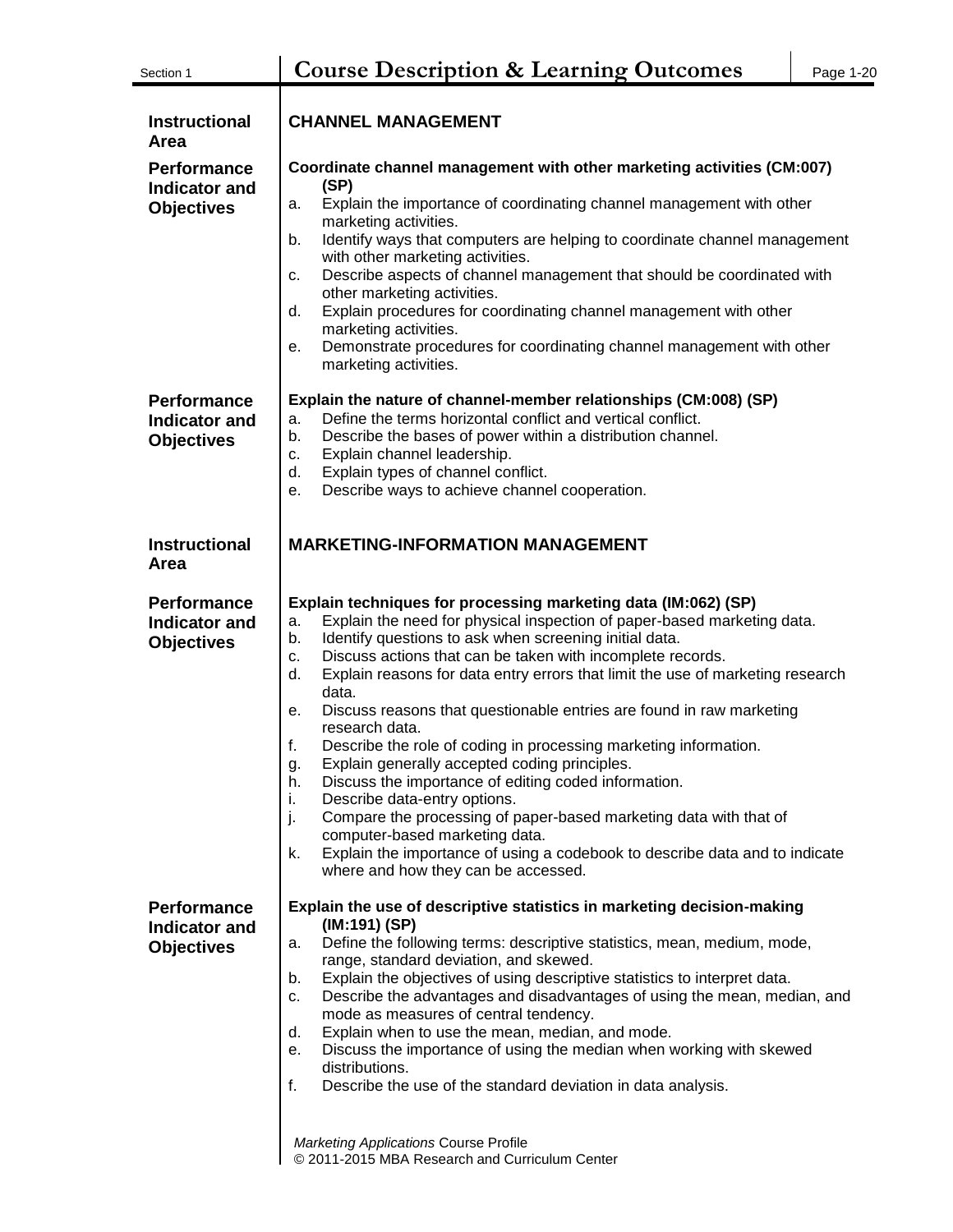| <b>Instructional</b><br>Area                                    | <b>MARKETING-INFORMATION MANAGEMENT (cont'd)</b>                                                                                                                                                                                                                                                                                                                                                                                                                                                                                                                                                                                                                                                                                                                                                                                                                                                                                                                                                                                                                                                                                                                                                                                                                                            |
|-----------------------------------------------------------------|---------------------------------------------------------------------------------------------------------------------------------------------------------------------------------------------------------------------------------------------------------------------------------------------------------------------------------------------------------------------------------------------------------------------------------------------------------------------------------------------------------------------------------------------------------------------------------------------------------------------------------------------------------------------------------------------------------------------------------------------------------------------------------------------------------------------------------------------------------------------------------------------------------------------------------------------------------------------------------------------------------------------------------------------------------------------------------------------------------------------------------------------------------------------------------------------------------------------------------------------------------------------------------------------|
| <b>Performance</b><br><b>Indicator and</b><br><b>Objectives</b> | Identify sources of error in a research project (e.g., response errors,<br>interviewer errors, non-response errors, sample design) (IM:292) (SP)<br>Distinguish between basic and applied research (i.e., generation of<br>а.<br>knowledge vs. solving a specific problem).<br>Explain why business professionals need to be able to distinguish between<br>b.<br>good and bad research activities.<br>Discuss limitations business professionals face regarding applied research<br>c.<br>(e.g., time constraints, financial constraints, complex decision-making<br>environment).<br>d.<br>Explain how researchers can create errors in a research project.<br>Discuss how interviewers contribute to errors in research design.<br>е.<br>f.<br>Explain how respondents contribute to errors in research design.<br>Describe how sampling errors affect data quality.<br>g.<br>Discuss how non-response errors affect data quality.<br>h.<br>Explain how coverage errors affect data quality.<br>i.<br>j.<br>Describe how measurement errors affect data quality.<br>Discuss how processing errors affect data quality.<br>k.                                                                                                                                                             |
| <b>Performance</b><br><b>Indicator and</b><br><b>Objectives</b> | Evaluate questionnaire design (e.g., types of questions, question wording,<br>routing, sequencing, length, layout) (IM:293) (SP)<br>Identify factors that can impact respondents when answering questionnaires<br>a.<br>(e.g., differences in the characteristics being measured: response styles;<br>ambiguous questions; personal factors such as fatigue, surveyor's actions,<br>environment in which the survey is completed, presence of others when<br>survey completed, physical aspects of the questionnaire such as spacing<br>provided).<br>Explain potential problems with the questions on a questionnaire (e.g.,<br>b.<br>unfamiliar terminology, vague or imprecise terms, complex sentence<br>construction, misleading or incorrect assumptions, imprecise or unqualified<br>verbs, vague noun-phrases).<br>Describe how questions on a questionnaire should be sequenced.<br>c.<br>Discuss how questions on a questionnaire should be written to elicit valid<br>d.<br>responses.<br>Identify factors that create a poor quality question (e.g., unanswerable,<br>е.<br>presenting multiple concepts within one question, leading).<br>Explain steps to follow to evaluate questionnaire design.<br>f.<br>Demonstrate procedures for evaluating questionnaire design.<br>g. |

*Marketing Applications* Course Profile © 2011-2015 MBA Research and Curriculum Center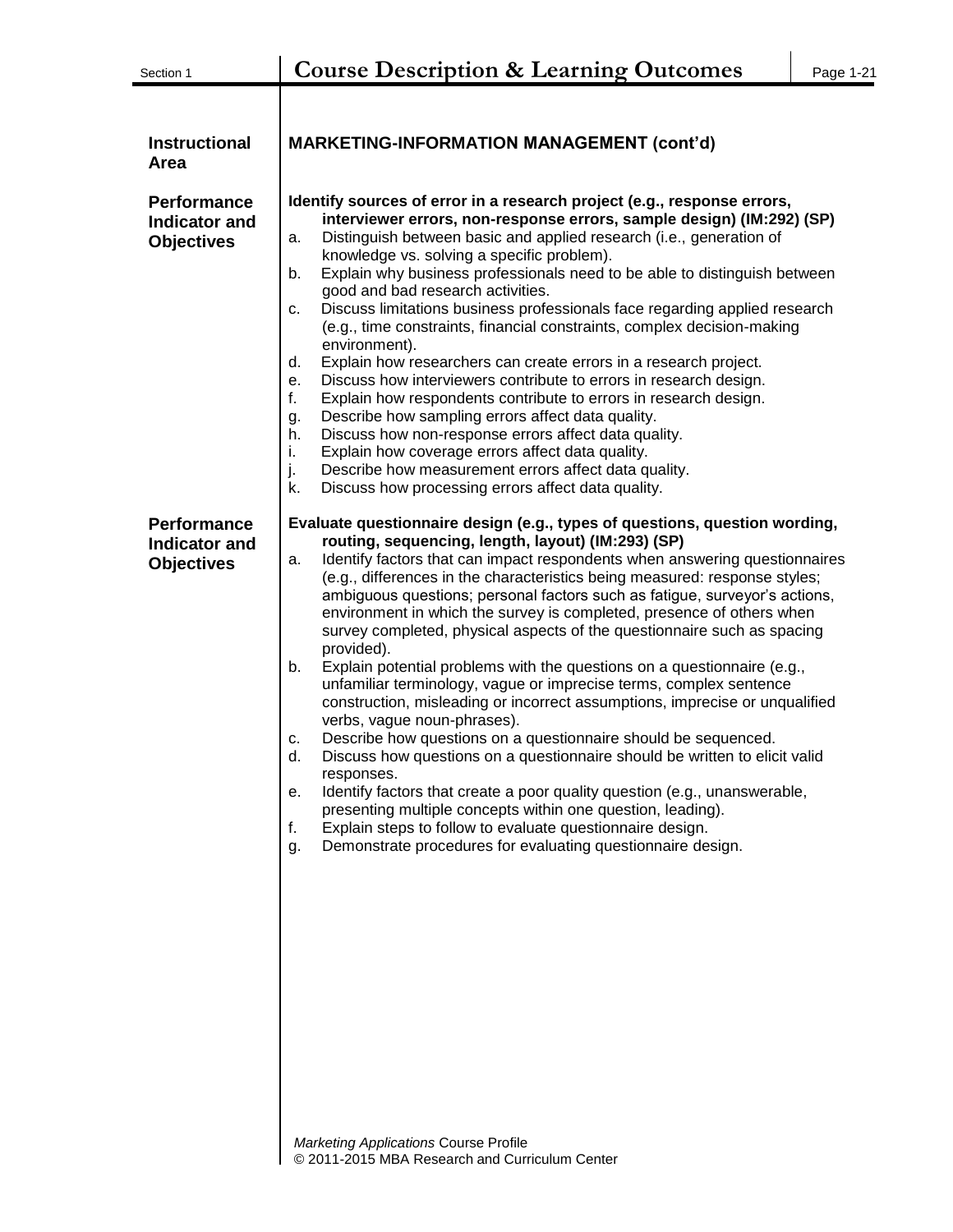| <b>Instructional</b><br>Area                                    | <b>MARKETING-INFORMATION MANAGEMENT (cont'd)</b>                                                                                                                                                                                                                                                                                                                                                                                                                                                                                                                                                                                                                                                                                                                                                                                                                                                                                                                                                                                                                                                                                                                                                                                                                              |
|-----------------------------------------------------------------|-------------------------------------------------------------------------------------------------------------------------------------------------------------------------------------------------------------------------------------------------------------------------------------------------------------------------------------------------------------------------------------------------------------------------------------------------------------------------------------------------------------------------------------------------------------------------------------------------------------------------------------------------------------------------------------------------------------------------------------------------------------------------------------------------------------------------------------------------------------------------------------------------------------------------------------------------------------------------------------------------------------------------------------------------------------------------------------------------------------------------------------------------------------------------------------------------------------------------------------------------------------------------------|
| <b>Performance</b><br>Indicator and<br><b>Objectives</b>        | Assess appropriateness of marketing research for the problem/issue (e.g.,<br>research methods, sources of information, timeliness of information,<br>etc.) (IM:428) (SP)<br>Identify characteristics of "good" marketing research.<br>a.<br>Discuss the benefit of using multiple methods to acquire data.<br>b.<br>Explain why marketing researchers should follow the scientific method to<br>c.<br>conduct their research.<br>Describe why marketing researchers must consider the value of information<br>d.<br>and its cost.<br>Explain the need to evaluate the appropriateness of marketing research for<br>е.<br>the problem/issue identified.<br>f.<br>Discuss the need to evaluate the clarity of the research question.<br>Explain the need to ensure the appropriateness of the research methodology<br>g.<br>(study design, sampling, data collection, measurement, and analysis) for the<br>research objectives/questions.<br>Describe the importance of clearly stated findings.<br>h.<br>Discuss the need to evaluate the appropriateness of the conclusions and<br>i.<br>recommendations based on the research question/study purpose.<br>j.<br>Demonstrate procedures for assessing the appropriateness of the marketing<br>research for the problem/issue. |
| <b>Instructional</b><br>Area                                    | <b>MARKET PLANNING</b>                                                                                                                                                                                                                                                                                                                                                                                                                                                                                                                                                                                                                                                                                                                                                                                                                                                                                                                                                                                                                                                                                                                                                                                                                                                        |
| <b>Performance</b><br><b>Indicator and</b><br><b>Objectives</b> | Explain the nature of marketing plans (MP:007, MP LAP 1) (SP)<br>Define the terms marketing plan and situation analysis.<br>a.<br>Explain the benefits associated with having a marketing plan.<br>b.<br>Identify the components of marketing plans.<br>c.<br>d.<br>Describe the purpose of each component of the marketing plan.                                                                                                                                                                                                                                                                                                                                                                                                                                                                                                                                                                                                                                                                                                                                                                                                                                                                                                                                             |
| <b>Performance</b><br><b>Indicator and</b><br><b>Objectives</b> | Explain the role of situation analysis in the marketing planning process<br>(MP:008) (SP)<br>Define the terms business opportunity, business threat, business<br>a.<br>environment, economic development, technological change, economic<br>change, environmental scanning, and environmental monitoring.<br>Explain how environmental threats for one company can represent<br>b.<br>opportunities for another company.<br>Discuss the purpose of environmental scanning and monitoring in situation<br>С.<br>analysis.<br>Explain why businesses should evaluate their internal environments in the<br>d.<br>context of changes occurring in their external environments.<br><b>Marketing Applications Course Profile</b>                                                                                                                                                                                                                                                                                                                                                                                                                                                                                                                                                   |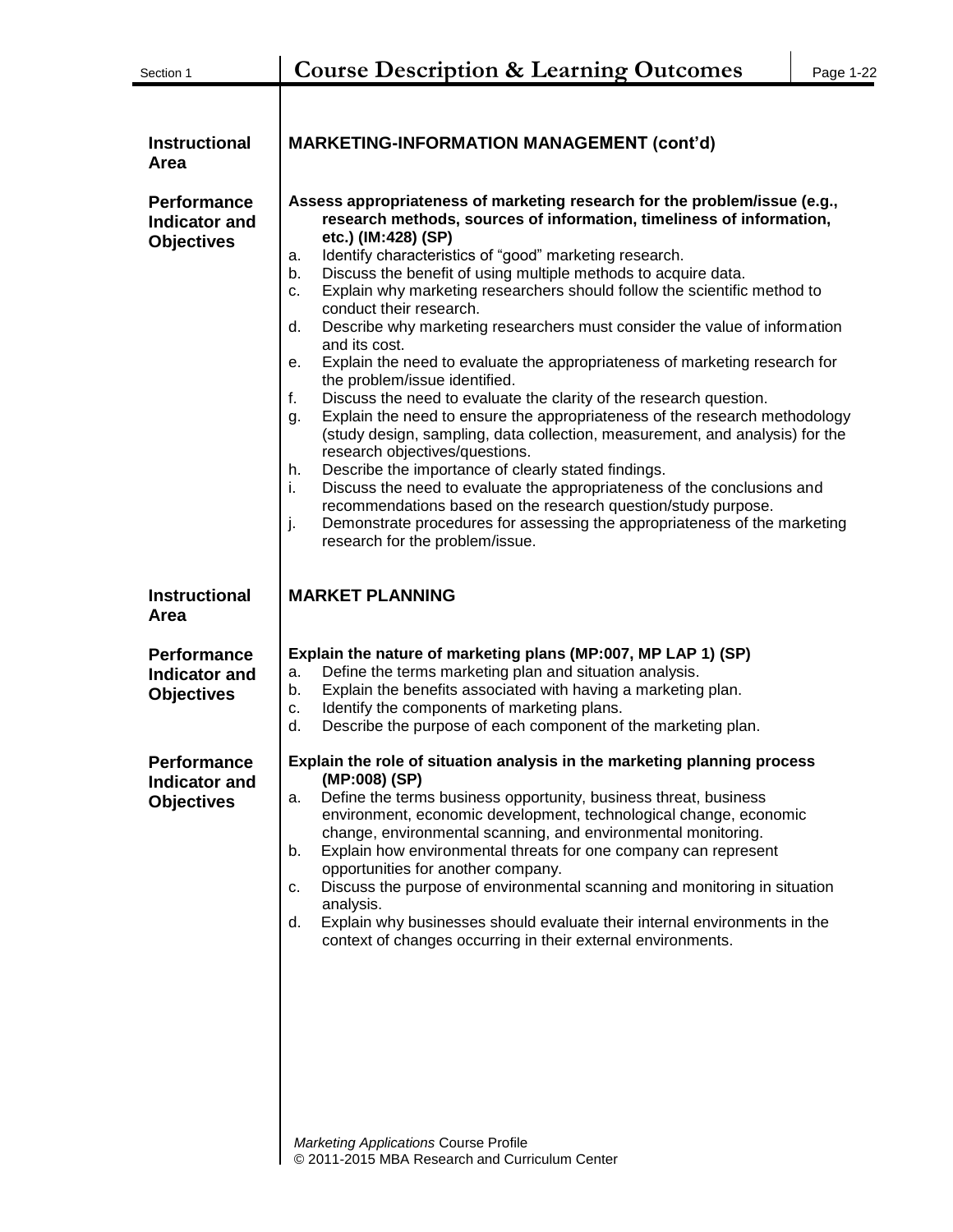| <b>Instructional</b><br><b>Area</b>                             | <b>MARKET PLANNING (cont'd)</b>                                                                                                                                                                                                                                                                                                                                                                                                                                                                                                                                                                                                                                                                                                                                                                                                                                                                                                             |
|-----------------------------------------------------------------|---------------------------------------------------------------------------------------------------------------------------------------------------------------------------------------------------------------------------------------------------------------------------------------------------------------------------------------------------------------------------------------------------------------------------------------------------------------------------------------------------------------------------------------------------------------------------------------------------------------------------------------------------------------------------------------------------------------------------------------------------------------------------------------------------------------------------------------------------------------------------------------------------------------------------------------------|
| Performance<br><b>Indicator and</b><br><b>Objectives</b>        | Explain the nature of sales forecasts (MP:013, MP LAP 5) (SP)<br>Define the following terms: sales forecast, qualitative forecasting, and<br>a.<br>quantitative forecasting.<br>Identify items/factors for which sales forecasts can be used.<br>b.<br>Discuss the time frame of sales forecasts.<br>c.<br>d.<br>Explain factors affecting how far ahead a business should predict sales.<br>Distinguish between qualitative and quantitative forecasting methods.<br>е.<br>f.<br>Describe factors affecting the sales forecast.<br>Explain business activities in which sales forecast information is used as a<br>g.<br>planning tool.<br>Explain reasons that not all businesses use sales forecasts.<br>h.                                                                                                                                                                                                                              |
| <b>Instructional</b><br><b>Area</b>                             | <b>PRODUCT/SERVICE MANAGEMENT</b>                                                                                                                                                                                                                                                                                                                                                                                                                                                                                                                                                                                                                                                                                                                                                                                                                                                                                                           |
| <b>Performance</b><br><b>Indicator and</b><br><b>Objectives</b> | Identify methods/techniques to generate a product idea (PM:127, PM LAP 11)<br>(SP)<br>Define the terms attribute listing, lateral thinking, analogies, associations,<br>а.<br>brainstorming, synectics, sketching and doodling, forced questioning, and<br>morphological analysis.<br>Explain the role of criticism in idea creation.<br>b.<br>Describe types of brainstorming techniques.<br>c.<br>d.<br>Distinguish among free association techniques, forced relations techniques,<br>and analytical techniques used to generate business/product ideas.<br>Explain sources of business/product ideas.<br>е.<br>f.<br>Discuss the importance of evaluating a business owner's strengths when<br>generating business/product ideas.<br>Describe pitfalls to idea identification.<br>g.<br>Discuss the importance of generating business/product ideas.<br>h.<br>Explain methods/techniques used to identify business/product ideas.<br>i. |
| <b>Performance</b><br><b>Indicator and</b><br><b>Objectives</b> | Generate product ideas (PM:128) (SP)<br>Identify purposes of idea-generating methods/techniques.<br>a.<br>Discuss advantages/disadvantages of idea-generating methods/techniques.<br>b.<br>Explain the role of a facilitator in generating product/business ideas.<br>c.<br>List questions to ask to facilitate idea generation.<br>d.<br>Implement methods/techniques to generate product/business ideas.<br>е.                                                                                                                                                                                                                                                                                                                                                                                                                                                                                                                            |
| <b>Performance</b><br><b>Indicator and</b><br><b>Objectives</b> | Describe the nature of product bundling (PM:041) (SP)<br>Explain how product bundling works.<br>a.<br>Describe occasions when the use of product bundling makes good business<br>b.<br>sense.<br>Discuss benefits associated with product bundling.<br>С.<br>Identify challenges with product bundling.<br>d.<br>Explain ways marketers bundle products (e.g., by product category, by<br>е.<br>customer, or by application).<br>Discuss the impact of product bundling on pricing decisions.<br>f.<br>Describe considerations in developing a product bundling strategy.<br>g.<br><b>Marketing Applications Course Profile</b>                                                                                                                                                                                                                                                                                                             |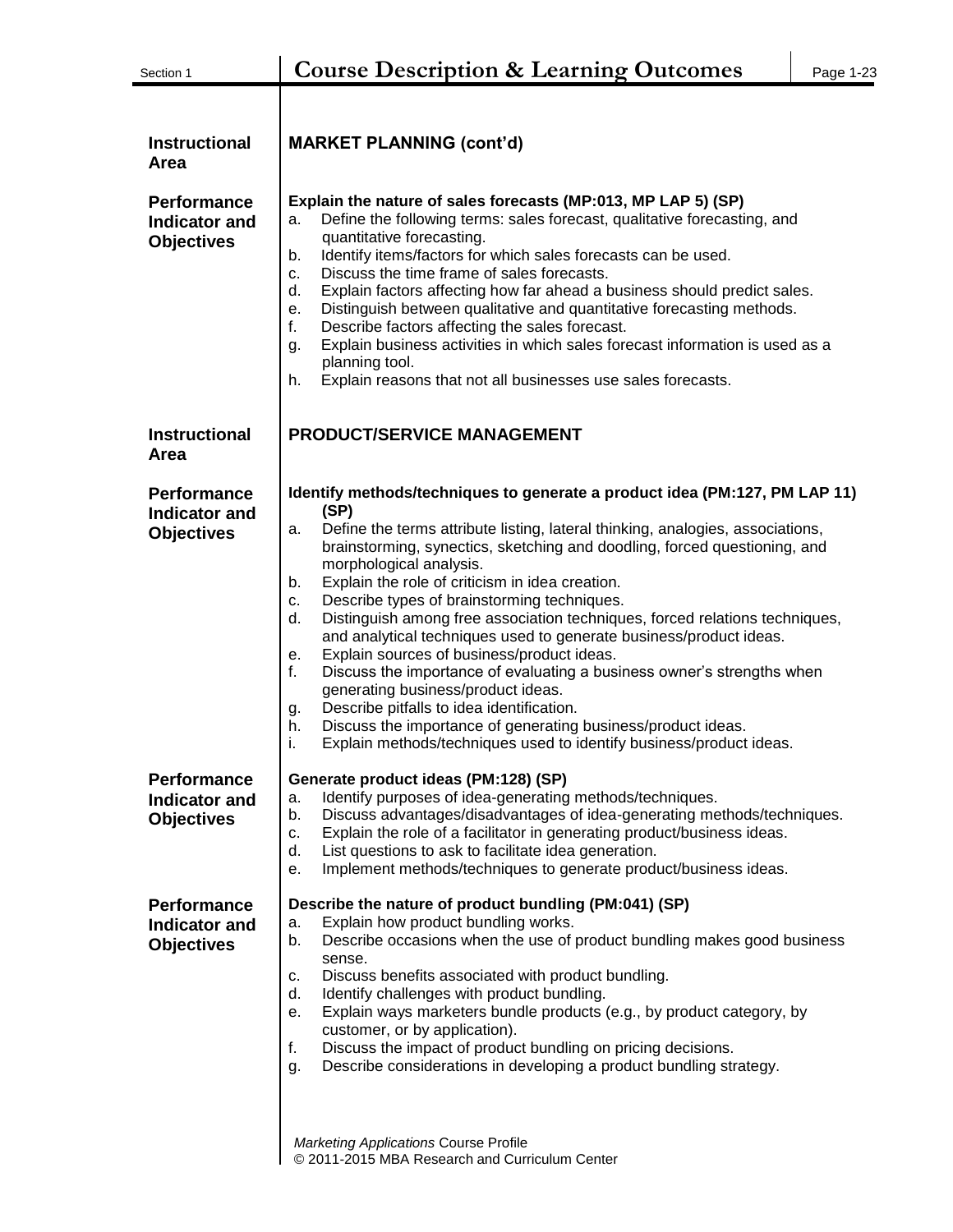| Section 1                                                       | <b>Course Description &amp; Learning Outcomes</b><br>Page 1-24                                                                                                                                                                                                                                                                                                                                                                                                                                                                                                                                                                                                                                                                                                      |
|-----------------------------------------------------------------|---------------------------------------------------------------------------------------------------------------------------------------------------------------------------------------------------------------------------------------------------------------------------------------------------------------------------------------------------------------------------------------------------------------------------------------------------------------------------------------------------------------------------------------------------------------------------------------------------------------------------------------------------------------------------------------------------------------------------------------------------------------------|
| <b>Instructional</b><br><b>Area</b>                             | <b>PRODUCT/SERVICE MANAGEMENT (cont'd)</b>                                                                                                                                                                                                                                                                                                                                                                                                                                                                                                                                                                                                                                                                                                                          |
| <b>Performance</b><br><b>Indicator and</b><br><b>Objectives</b> | Describe factors used by businesses to position corporate brands (PM:207)<br>(SP)<br>Define the following terms: brand identity, values, brand cues, brand<br>а.<br>personality, touch points, brand promise, and corporate brands.<br>Describe the elements that make up a corporate brand's identity.<br>b.<br>Explain the use of values in corporate brand development.<br>с.<br>Discuss the significance of a corporate brand's personality.<br>d.<br>Describe the use of corporate brand touch points.<br>е.<br>f.<br>Distinguish between corporate and distributor brands.                                                                                                                                                                                    |
| <b>Instructional</b><br><b>Area</b>                             | <b>PROMOTION</b>                                                                                                                                                                                                                                                                                                                                                                                                                                                                                                                                                                                                                                                                                                                                                    |
| <b>Performance</b><br>Indicator and<br><b>Objectives</b>        | Explain the components of advertisements (PR:014) (SP)<br>Define the following terms: headline, illustration, identification, copy, layout,<br>a.<br>and white space.<br>Explain the purpose of each element in an advertisement.<br>b.<br>Describe the purpose of an ad's layout.<br>c.<br>Identify approaches businesses can use with headlines to achieve the ad's<br>d.<br>objectives.<br>Explain ways businesses can use illustrations in advertisements to focus<br>е.<br>reader's attention on the product.<br>f.<br>Describe copy techniques that businesses can use to create desire for a<br>product in a print advertisement.<br>Identify types of information contained in the identification element of<br>g.<br>advertisements.                       |
| <b>Performance</b><br><b>Indicator and</b><br><b>Objectives</b> | Explain the importance of coordinating elements in advertisements (PR:251)<br>(SP)<br>Discuss the impact of color on an advertisement's message.<br>а.<br>Explain how the image/art used in an advertisement can support or detract<br>b.<br>from an ad's message/product being sold.<br>Discuss how the copy should coordinate with the headline.<br>c.<br>Describe how white space affects the elements of advertisements.<br>d.<br>Explain how the consistent use of design across media helps to promote<br>е.<br>brand identity.<br>Discuss the role of typography in creating brand identity.<br>f.<br>Describe the impact of layout in creating brand identity.<br>g.<br>Explain the importance of coordinating an ad's style with its other elements.<br>h. |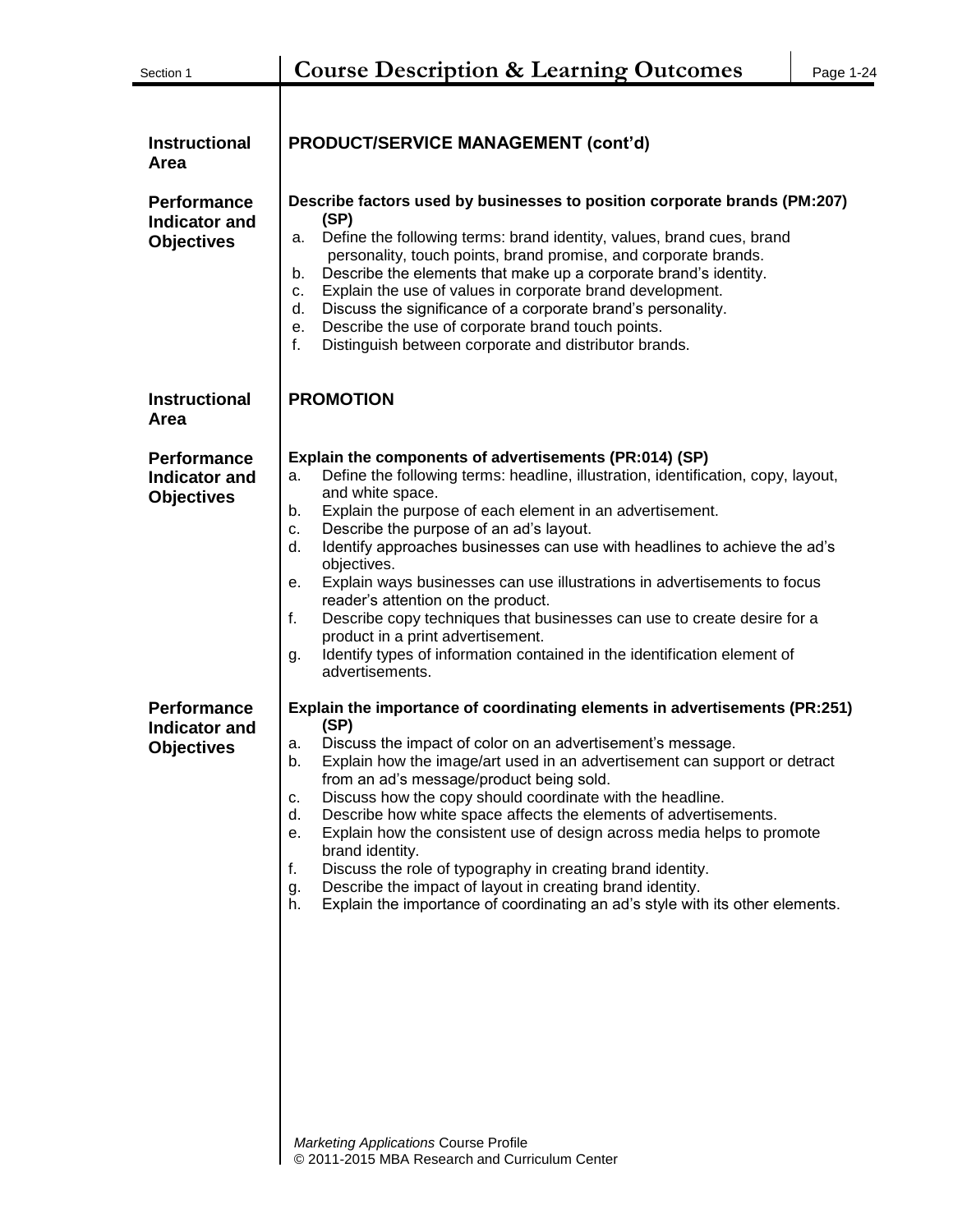| Section 1                                                       | <b>Course Description &amp; Learning Outcomes</b>                                                                                                                                                                                                                                                                                                                                                                                                                                                                                                                                                                                                                                                                                                                                                                                                                                                                                                                                                                                                                                                                                                                                                                                                                                                                     | Page 1-25 |
|-----------------------------------------------------------------|-----------------------------------------------------------------------------------------------------------------------------------------------------------------------------------------------------------------------------------------------------------------------------------------------------------------------------------------------------------------------------------------------------------------------------------------------------------------------------------------------------------------------------------------------------------------------------------------------------------------------------------------------------------------------------------------------------------------------------------------------------------------------------------------------------------------------------------------------------------------------------------------------------------------------------------------------------------------------------------------------------------------------------------------------------------------------------------------------------------------------------------------------------------------------------------------------------------------------------------------------------------------------------------------------------------------------|-----------|
| <b>Instructional</b><br>Area                                    | <b>PROMOTION (cont'd)</b>                                                                                                                                                                                                                                                                                                                                                                                                                                                                                                                                                                                                                                                                                                                                                                                                                                                                                                                                                                                                                                                                                                                                                                                                                                                                                             |           |
| <b>Performance</b><br><b>Indicator and</b><br><b>Objectives</b> | Identify types of public-relations activities (PR:252) (SP)<br>Discuss types of interactive public-relations activities (e.g., press conferences,<br>a.<br>speaking engagements, special events, sponsorships, blogs, web forums,<br>chat rooms, social media, media tours, email).<br>Explain types of one-way public-relations activities (e.g., search-engine<br>b.<br>optimization, newsletters, web sites, RSS feeds, podcasts, press releases,<br>press kits, audio/video releases, matte releases, direct mail)<br>Describe ways that interactive tools can be used to develop positive public<br>c.<br>relations.<br>d.<br>Discuss ways that one-way tools can be used to develop positive public<br>relations.<br>Explain the use of public relations for crisis management.<br>е.<br>f.<br>Describe trends in public relations activities.                                                                                                                                                                                                                                                                                                                                                                                                                                                                  |           |
| <b>Performance</b><br><b>Indicator and</b><br><b>Objectives</b> | Discuss internal and external audiences for public-relations activities<br>(PR:253) (SP)<br>Discuss reasons that public-relations specialists appeal to their company's<br>а.<br>employees.<br>Explain why public-relations specialists target communications to their<br>b.<br>customers.<br>Describe reasons that public-relations specialists target their communications<br>c.<br>activities at their community.<br>Discuss reasons that public-relations specialists target their communications<br>d.<br>activities at the company's vendors.<br>Explain why public-relations specialists target their investors with<br>е.<br>communications activities.<br>Describe reasons that public-relations specialists target the larger business<br>f.<br>community or industry members with their communications activities.<br>Identify topics appropriate for each of a company's audiences.<br>g.                                                                                                                                                                                                                                                                                                                                                                                                                 |           |
| <b>Performance</b><br><b>Indicator and</b><br><b>Objectives</b> | Explain how businesses can use trade-show/exposition participation to<br>communicate with targeted audiences (PR:254) (SP)<br>Discuss types of exhibits found at trade shows.<br>a.<br>Describe factors that contribute to an exhibit's visual appeal (e.g., color,<br>b.<br>lighting, motion, sound, and smell).<br>Explain techniques that can be used to increase booth traffic (e.g.,<br>c.<br>demonstrations, contests, and giveaways).<br>Describe types of displays used in exhibits (e.g., pop-up displays, panel<br>d.<br>displays, table-top displays, and pull-up displays).<br>Identify types of giveaways used at exhibits (e.g., canvas totes, bottled water,<br>е.<br>pens/pencils, and candy).<br>f.<br>Discuss purposes of giving out promotional items at trade shows (e.g., help to<br>attract traffic, create recall after the show, and provide contact information).<br>Describe pre-show marketing activities that can be used to attract booth<br>g.<br>traffic.<br>Explain marketing activities that can be used during a trade show (e.g., live<br>h.<br>entertainment, hands-on activities, games, prize wheel, drawings, AV<br>programs, food, cash cube money machine).<br>i.<br>Discuss post-show marketing activities that need to be carried out to increase<br>return on investment. |           |

*Marketing Applications* Course Profile © 2011-2015 MBA Research and Curriculum Center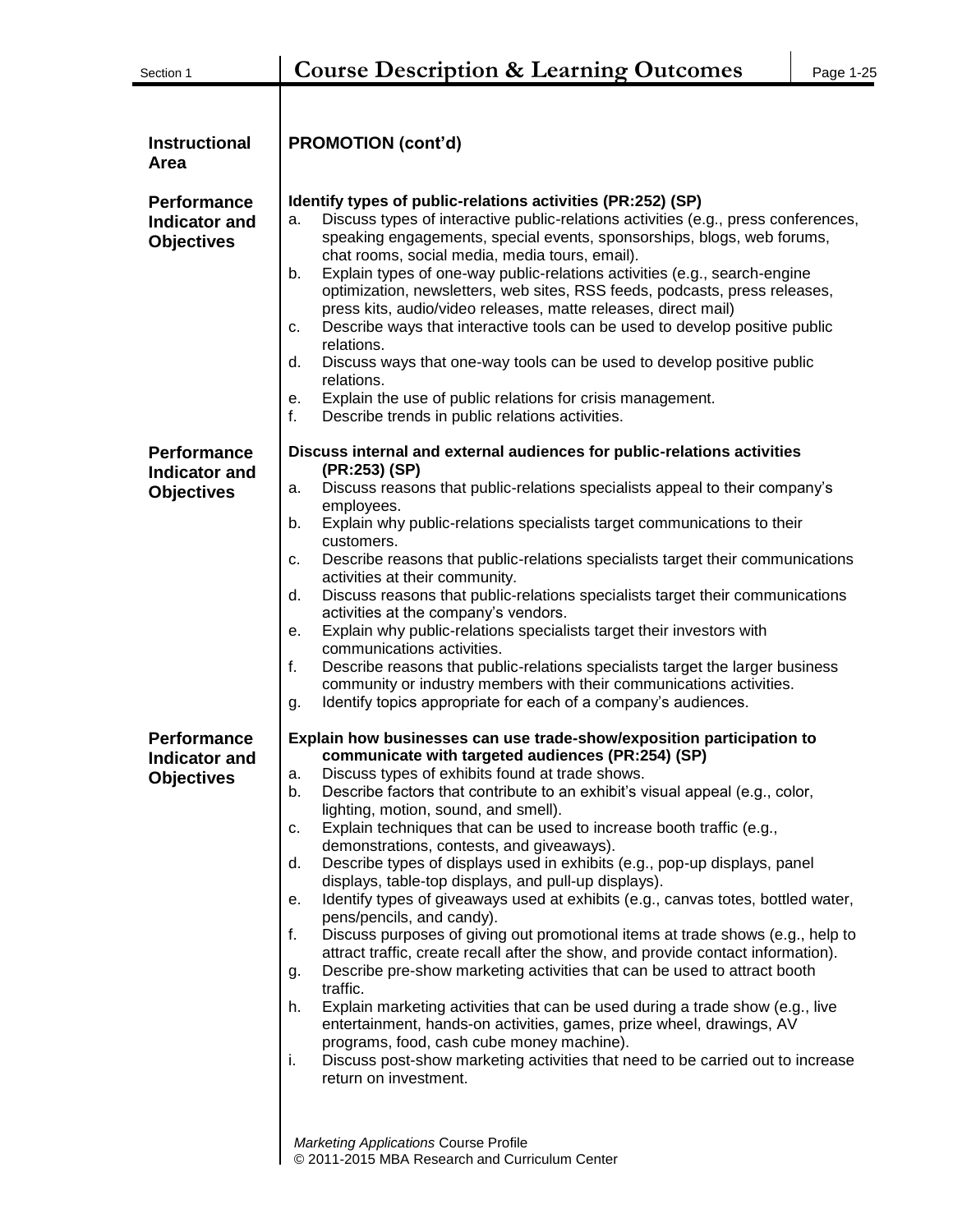| Section 1                                                       | <b>Course Description &amp; Learning Outcomes</b><br>Page 1-26                                                                                                                                                                                                                                                                                                                                                                                                                                                                                                                                                                                                                                                                                                                                                                                                                               |  |  |  |  |  |  |  |
|-----------------------------------------------------------------|----------------------------------------------------------------------------------------------------------------------------------------------------------------------------------------------------------------------------------------------------------------------------------------------------------------------------------------------------------------------------------------------------------------------------------------------------------------------------------------------------------------------------------------------------------------------------------------------------------------------------------------------------------------------------------------------------------------------------------------------------------------------------------------------------------------------------------------------------------------------------------------------|--|--|--|--|--|--|--|
| <b>Instructional</b><br>Area                                    | <b>PROMOTION (cont'd)</b>                                                                                                                                                                                                                                                                                                                                                                                                                                                                                                                                                                                                                                                                                                                                                                                                                                                                    |  |  |  |  |  |  |  |
| <b>Performance</b><br><b>Indicator and</b><br><b>Objectives</b> | Explain considerations used to evaluate whether to participate in trade<br>shows/expositions (PR:255) (SP)<br>Explain reasons for exhibiting at trade shows (e.g., generating sales leads,<br>a.<br>making sales at the show, enhancing image and visibility, reaching a specific<br>audience, establishing a presence in the marketplace, improving marketing<br>efforts, meeting face-to-face with customers, prospecting, introducing new<br>products, demonstrating products, recruiting distributors/dealers, educating<br>the target audience, and gaining new industry information and contacts).<br>Describe factors to consider in selecting a trade show (e.g., target audience,<br>b.<br>how long the trade show has been held, number of attendees, geography,<br>timing, cost, and sponsor's reputation).<br>Identify sources useful in identifying relevant trade shows.<br>c. |  |  |  |  |  |  |  |
| <b>Performance</b><br>Indicator and<br><b>Objectives</b>        | Explain the nature of a promotional plan (PR:073) (SP)<br>Define promotional/integrated marketing communications plan.<br>a.<br>Describe types of promotional/integrated marketing communications plans.<br>b.<br>Identify the components of a promotional/integrated marketing<br>c.<br>communications plan.<br>Describe internal and external factors that can affect promotional/integrated<br>d.<br>marketing communications plans.<br>Explain the need for a promotional/integrated marketing communications<br>е.<br>plan.                                                                                                                                                                                                                                                                                                                                                             |  |  |  |  |  |  |  |
| <b>Performance</b><br><b>Indicator and</b><br><b>Objectives</b> | Coordinate activities in the promotional mix (PR:076) (SP)<br>Identify factors that should be coordinated for promotions.<br>a.<br>Identify types of promotional activities that should be coordinated.<br>b.<br>Describe ways to coordinate promotional efforts.<br>c.<br>Describe the importance of coordinating promotional activities.<br>d.<br>Explain procedures for coordinating promotional activities.<br>е.<br>f.<br>Use procedures to coordinate promotional activities.                                                                                                                                                                                                                                                                                                                                                                                                          |  |  |  |  |  |  |  |
| <b>Instructional</b><br>Area                                    | <b>SELLING</b>                                                                                                                                                                                                                                                                                                                                                                                                                                                                                                                                                                                                                                                                                                                                                                                                                                                                               |  |  |  |  |  |  |  |
| <b>Performance</b><br><b>Indicator and</b><br><b>Objectives</b> | Explain the impact of sales cycles (SE:380) (SP)<br>Define the term sales cycle.<br>a.<br>Discuss factors that affect the length of sales cycles.<br>b.<br>Describe the advantages/disadvantages of short sales cycles.<br>c.<br>d.<br>Discuss the advantages/disadvantages of long sales cycles.<br>Describe actions salespeople can take to shorten the sales cycle.<br>е.<br>f.<br>Discuss actions salespeople take that lengthen the sales cycle.                                                                                                                                                                                                                                                                                                                                                                                                                                        |  |  |  |  |  |  |  |
|                                                                 | Marketing Applications Course Profile<br>© 2011-2015 MBA Research and Curriculum Center                                                                                                                                                                                                                                                                                                                                                                                                                                                                                                                                                                                                                                                                                                                                                                                                      |  |  |  |  |  |  |  |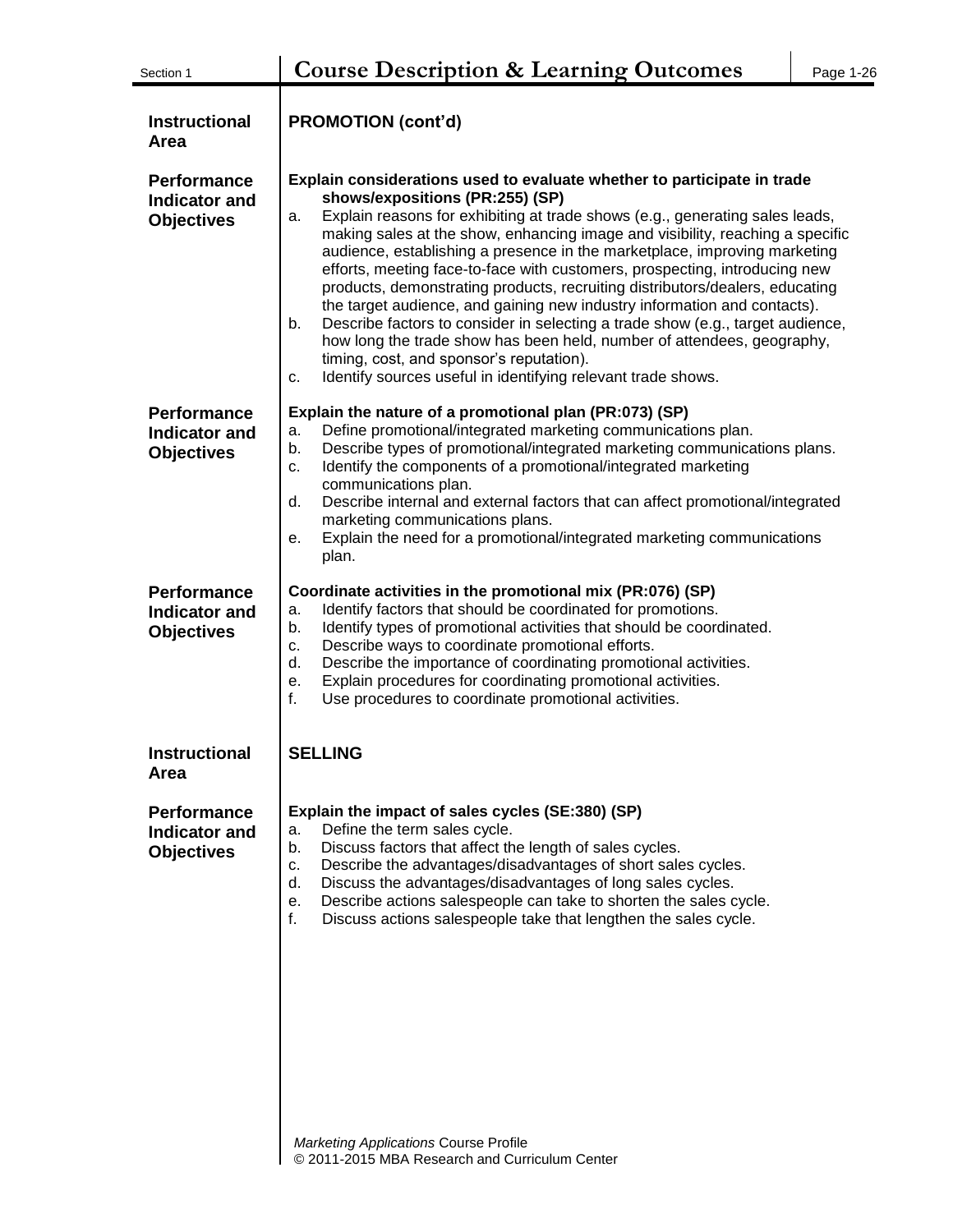| <b>Instructional</b><br>Area                                    | <b>SELLING (cont'd)</b>                                                                                                                                                                                                                                                                                                                                                                                                                                                                                                                                                                                                                                                                                                                                                                                                                                                                                                                                                                                                                                                                                                                                                                                                                                                                                                                                                                                                                                                                                                                                                                                                          |
|-----------------------------------------------------------------|----------------------------------------------------------------------------------------------------------------------------------------------------------------------------------------------------------------------------------------------------------------------------------------------------------------------------------------------------------------------------------------------------------------------------------------------------------------------------------------------------------------------------------------------------------------------------------------------------------------------------------------------------------------------------------------------------------------------------------------------------------------------------------------------------------------------------------------------------------------------------------------------------------------------------------------------------------------------------------------------------------------------------------------------------------------------------------------------------------------------------------------------------------------------------------------------------------------------------------------------------------------------------------------------------------------------------------------------------------------------------------------------------------------------------------------------------------------------------------------------------------------------------------------------------------------------------------------------------------------------------------|
| <b>Performance</b><br><b>Indicator and</b><br><b>Objectives</b> | Differentiate between consumer and organizational buying behavior (SE:112)<br>(SP)<br>Define the terms consumer and organizational buying behavior.<br>a.<br>Identify characteristics of consumer buying behavior.<br>b.<br>Identify characteristics of organizational buying behavior.<br>c.<br>d.<br>Explain the importance of distinguishing between consumer and<br>organizational buying behavior in selling.<br>Distinguish between the consumer buying process and the organizational<br>е.<br>buying process.                                                                                                                                                                                                                                                                                                                                                                                                                                                                                                                                                                                                                                                                                                                                                                                                                                                                                                                                                                                                                                                                                                            |
| <b>Performance</b><br><b>Indicator and</b><br><b>Objectives</b> | Identify emerging trends for use in selling (SE:404) (SP)<br>Explain a salesperson's need to stay up-to-date on sales trends.<br>a.<br>Discuss the impact of globalization on selling.<br>b.<br>Describe the impact of better informed customers on selling.<br>c.<br>d.<br>Explain the impact of social media on selling.<br>Discuss the impact that relationship building has on selling.<br>е.<br>f.<br>Describe the impact of mobile technology on selling.<br>Explain the impact of cloud technology on selling.<br>g.<br>Discuss how the availability of multiple channels (e.g., email, snail mail,,<br>h.<br>social media, networking, referrals, and phone) for reaching customers<br>impacts selling.<br>i.<br>Describe the impact that customer information sharing through Customer<br>Relationship Management (CRM) systems has on selling.<br>j.<br>Explain how salespeople are using electronic sales presentations (e.g., online<br>video conferencing, web/phone conferencing, online text chat)<br>Discuss how companies are using electronic sales training.<br>k.<br>Describe the use of customer teams in selling.<br>I.                                                                                                                                                                                                                                                                                                                                                                                                                                                                                    |
| <b>Performance</b><br><b>Indicator and</b><br><b>Objectives</b> | Discuss motivational theories that impact buying behavior (SE:359) (SP)<br>Define the terms motivation, valence, perceived probability<br>a.<br>Explain reward-measurement theory (i.e., motivation equals the benefits of<br>b.<br>buying).<br>Describe types of internal and external rewards that motivate buyers.<br>c.<br>d.<br>Explain why the two dimensions of valence (the importance or value) of the<br>reward and perceived probability need to be considered in risk-measurement<br>theory.<br>Describe how salespeople can apply the reward-measurement theory to<br>е.<br>motivate customers.<br>f.<br>Discuss behavior choice theory (i.e., the motivation is the situation).<br>Explain the choice process customers use to decide how they will buy (i.e.,<br>g.<br>identify situation [self-orientation or company-orientation], evaluate personal<br>relevance, evaluate alternative actions and requirements, and choose<br>behavior strategy).<br>Distinguish between offensive and defensive behavior strategies (i.e.,<br>h.<br>offensive strategies maximize gain, while defensive strategies minimize loss).<br>Describe role theory (i.e., the motivation is the norms or expectations).<br>i.<br>j.<br>Explain buying determinant theory (i.e., variety of factors motivate<br>customers-individual factors, organizational factors, market factors, and<br>environmental factors).<br>Discuss how Maslow's hierarchy of needs can be used to understand<br>k.<br>customer motivation when buying.<br><b>Marketing Applications Course Profile</b><br>© 2011-2015 MBA Research and Curriculum Center |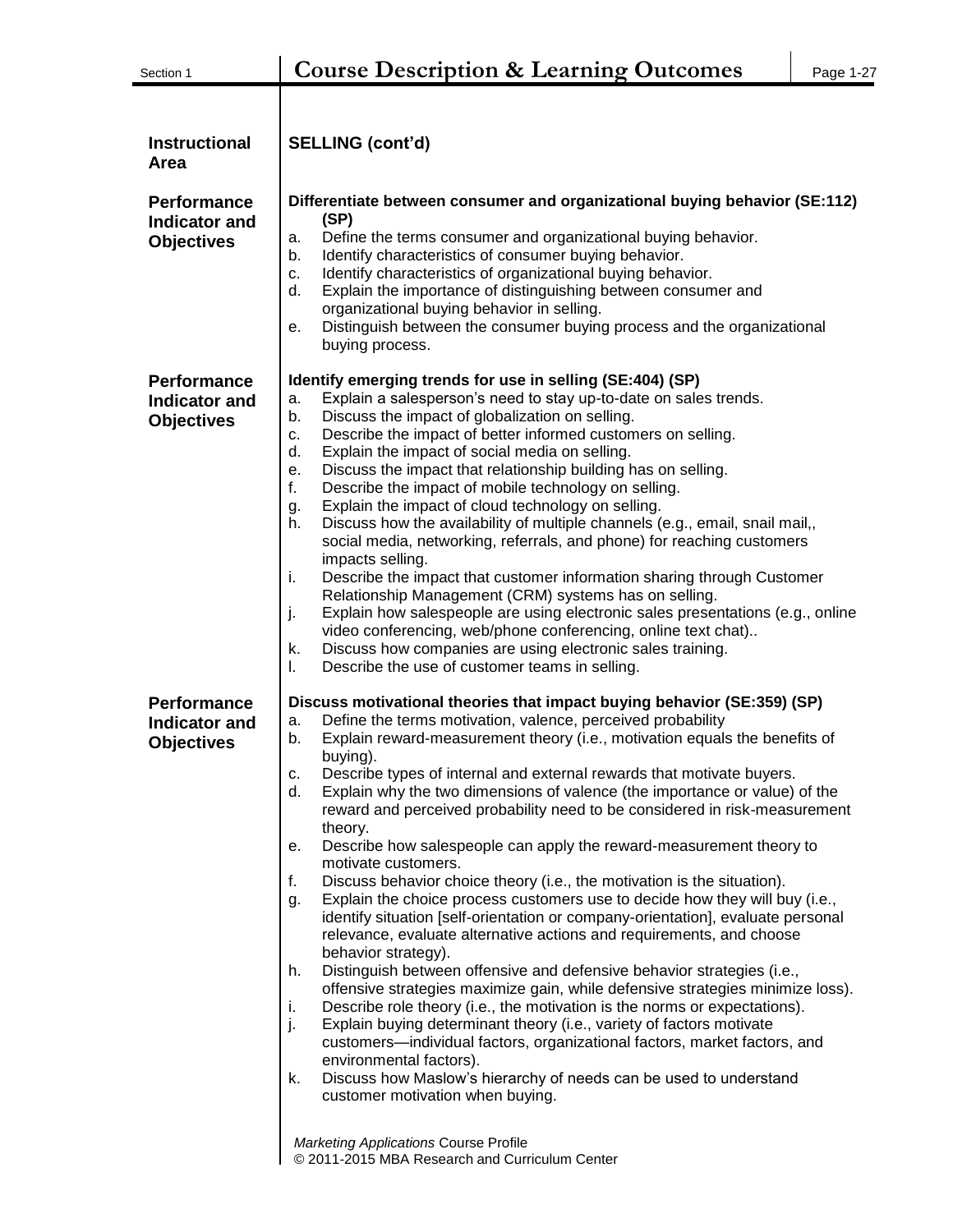| Section 1                                                       | <b>Course Description &amp; Learning Outcomes</b><br>Page 1-28                                                                                                                                                                                                                                                                                                                                                                                                                                                                                                                                                                                                                                                                                                                                                                                  |  |  |  |  |  |  |  |  |
|-----------------------------------------------------------------|-------------------------------------------------------------------------------------------------------------------------------------------------------------------------------------------------------------------------------------------------------------------------------------------------------------------------------------------------------------------------------------------------------------------------------------------------------------------------------------------------------------------------------------------------------------------------------------------------------------------------------------------------------------------------------------------------------------------------------------------------------------------------------------------------------------------------------------------------|--|--|--|--|--|--|--|--|
| <b>Instructional</b><br>Area                                    | <b>SELLING (cont'd)</b>                                                                                                                                                                                                                                                                                                                                                                                                                                                                                                                                                                                                                                                                                                                                                                                                                         |  |  |  |  |  |  |  |  |
| <b>Performance</b><br><b>Indicator and</b><br><b>Objectives</b> | Prospect for customers (SE:001, SE LAP 116) (SP)<br>Define the following terms: prospect, prospecting, lead, referral, endless<br>a.<br>chain, center of influence, bird dogs and cold calls.<br>Identify sources of prospects.<br>b.<br>Explain which salespeople should prospect.<br>c.<br>d.<br>Describe how prospecting can help salespeople.<br>Discuss why prospecting should be a continuous process.<br>е.<br>f.<br>Describe methods of prospecting.<br>Explain how to construct a prospect list.<br>g.<br>h.<br>Describe how to use a prospect list.<br>i.<br>Explain the importance of maintaining accurate prospect lists.<br>j.<br>Demonstrate procedures for prospecting for customers.                                                                                                                                            |  |  |  |  |  |  |  |  |
| <b>Performance</b><br>Indicator and<br><b>Objectives</b>        | Qualify customers/clients (SE:400) (SP)<br>Explain why salespeople need to qualify their prospects.<br>a.<br>Discuss reasons that some salespeople fail to qualify prospects.<br>b.<br>Identify the criteria that prospects need to meet in order to be qualified (i.e.,<br>c.<br>need the product, means and willingness to buy, the authority to buy).<br>Discuss steps a salesperson can take to qualify prospects prior to meeting<br>d.<br>with them.<br>Explain how to qualify a prospect's need for a product.<br>е.<br>f.<br>Describe how to qualify a prospect's means and willingness to buy a product<br>(e.g., budget, time to meet with salesperson, timing of sale, point in making<br>buying decision).<br>Discuss how to qualify a prospect's authority to buy a product.<br>g.<br>Demonstrate how to qualify a prospect.<br>h. |  |  |  |  |  |  |  |  |
| <b>Performance</b><br><b>Indicator and</b><br><b>Objectives</b> | Conduct pre-visit research (e.g., customer's markets/products, customer's<br>competitors, and competitors' offerings) (SE:369) (SP)<br>Explain why salespeople should conduct pre-visit research.<br>a.<br>Identify factors about a prospect that are useful in sales situations.<br>b.<br>Identify sources that provide company information that can be useful in sales<br>c.<br>situations.<br>d.<br>Describe how to use collected pre-visit research during a sale.<br>Demonstrate how to conduct pre-visit research.<br>е.                                                                                                                                                                                                                                                                                                                  |  |  |  |  |  |  |  |  |
| <b>Performance</b><br><b>Indicator and</b><br><b>Objectives</b> | Book appointments with prospective clients (SE:366) (SP)<br>Explain benefits associated with booking appointments with prospective<br>a.<br>clients.<br>Discuss the importance of the introduction when calling to set up a sales<br>b.<br>appointment.<br>Describe what to include in the introduction when calling to set up a sales<br>c.<br>appointment.<br>Explain factors that influence what to say when calling to set up a sales<br>d.<br>appointment.<br>Identify barriers encountered when attempting to book appointments with<br>е.<br>prospective clients.<br>f.<br>Explain how voice mail can be helpful in getting an appointment with a<br>customer.<br>Demonstrate how to book appointments with prospective clients.<br>g.<br><b>Marketing Applications Course Profile</b><br>© 2011-2015 MBA Research and Curriculum Center |  |  |  |  |  |  |  |  |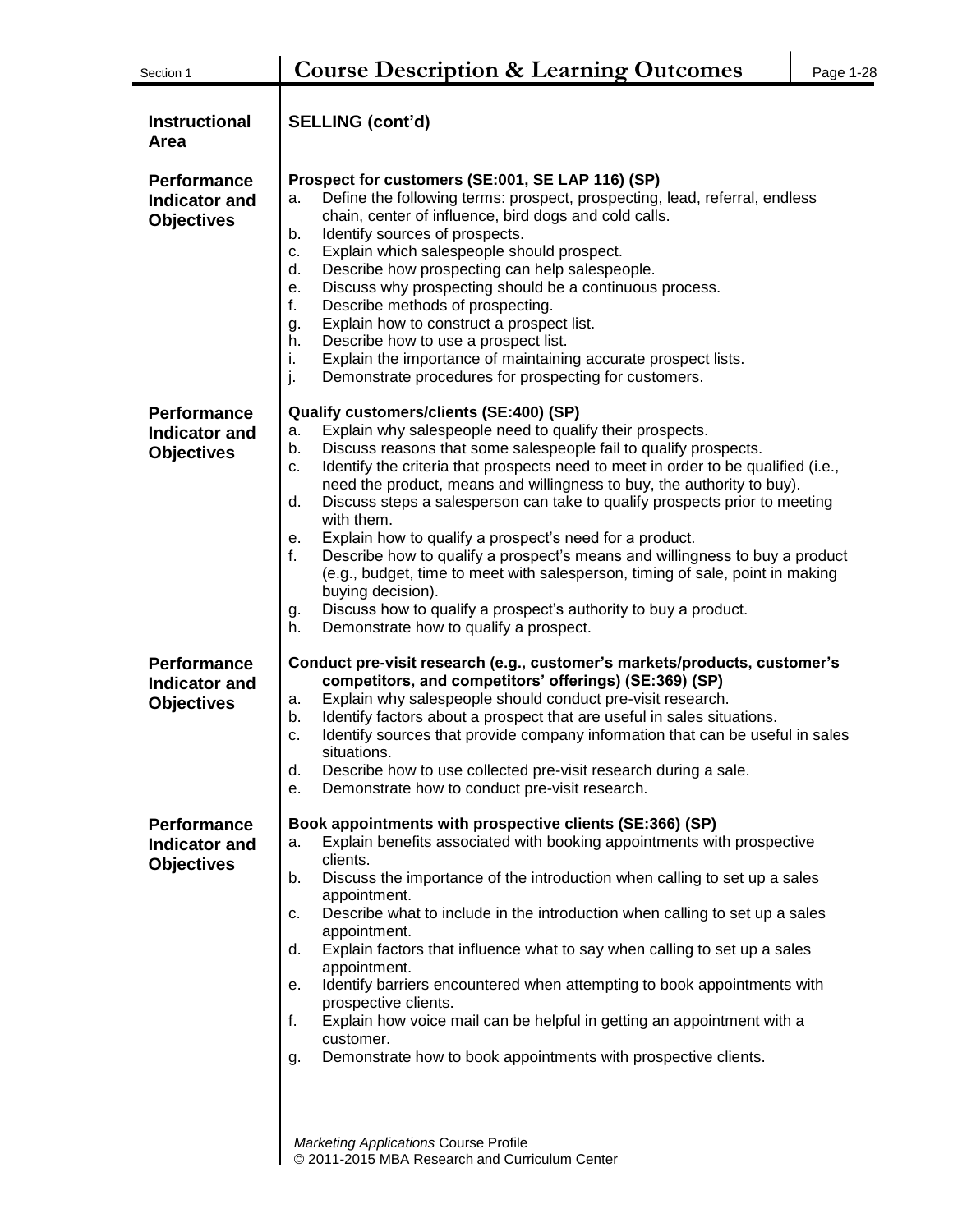| Section 1                                                       | <b>Course Description &amp; Learning Outcomes</b>                                                                                                                                                                                                                                                                                                                                                                                                                                                                                                                                                                                                                                                                                                                                                                                                                                                                                                                              | Page 1-29 |  |  |  |
|-----------------------------------------------------------------|--------------------------------------------------------------------------------------------------------------------------------------------------------------------------------------------------------------------------------------------------------------------------------------------------------------------------------------------------------------------------------------------------------------------------------------------------------------------------------------------------------------------------------------------------------------------------------------------------------------------------------------------------------------------------------------------------------------------------------------------------------------------------------------------------------------------------------------------------------------------------------------------------------------------------------------------------------------------------------|-----------|--|--|--|
|                                                                 |                                                                                                                                                                                                                                                                                                                                                                                                                                                                                                                                                                                                                                                                                                                                                                                                                                                                                                                                                                                |           |  |  |  |
| <b>Instructional</b><br>Area                                    | <b>SELLING (cont'd)</b>                                                                                                                                                                                                                                                                                                                                                                                                                                                                                                                                                                                                                                                                                                                                                                                                                                                                                                                                                        |           |  |  |  |
| <b>Performance</b><br><b>Indicator and</b><br><b>Objectives</b> | Prepare sales presentation (SE:067) (SP)<br>Identify reasons for preparing for a sales presentation.<br>a.<br>Identify factors about the customer/client that should be determined prior to<br>b.<br>making a sales presentation.<br>Describe preparation needed for sales presentations.<br>c.<br>Identify factors that affect the preparation needed for sales presentations.<br>d.<br>Describe ways to prepare for a sales presentation.<br>е.<br>f.<br>Create a tentative sales presentation.<br>Demonstrate procedures for preparing for a sales presentation.<br>g.                                                                                                                                                                                                                                                                                                                                                                                                      |           |  |  |  |
| <b>Performance</b><br><b>Indicator and</b><br><b>Objectives</b> | Create a presentation software package to support sales presentation.<br>(SE:119) (SP)<br>Identify characteristics of effective software sales presentations.<br>a.<br>Discuss purposes of using presentation software packages to support sales<br>b.<br>presentations.<br>Describe ways that salespeople can use presentation software packages to<br>c.<br>support sales presentations.<br>Explain how salespeople can use online sales presentations.<br>d.<br>Demonstrate procedures for creating a software presentation to support sales<br>е.<br>presentations.                                                                                                                                                                                                                                                                                                                                                                                                        |           |  |  |  |
| <b>Performance</b><br><b>Indicator and</b><br><b>Objectives</b> | Address needs of individual personalities (SE:810, SE LAP 112) (SP)<br>Explain why salespeople should be able to recognize types of customer<br>a.<br>personalities.<br>Explain the importance of acting appropriately for different customer<br>b.<br>personality types.<br>Identify types of customer personalities.<br>c.<br>Describe the characteristics of decisive personalities.<br>d.<br>Describe the characteristics of impulsive personalities.<br>е.<br>f.<br>Describe the characteristics of fact-finder personalities.<br>Describe the characteristics of practical or frugal personalities.<br>g.<br>Describe the characteristics of informed personalities.<br>h.<br>Describe the characteristics of difficult personalities.<br>i.<br>Describe actions to take in handling each type of customer personality.<br>j.<br>Discuss guidelines for handling all personality types.<br>k.<br>Handle types of customer personalities to address customer needs.<br>I. |           |  |  |  |
| <b>Performance</b><br><b>Indicator and</b><br><b>Objectives</b> | Determine customer's buying motives for use in selling (SE:883,<br><b>SE LAP 109) (SP)</b><br>Define the terms buying motive, emotional motives, rational motives, and<br>a.<br>patronage motives.<br>Describe reasons that salespeople should understand customers' needs and<br>b.<br>wants.<br>Identify reasons that customers buy.<br>c.<br>Classify buying motives as emotional, rational or patronage.<br>d.<br>Describe techniques for identifying buying motives.<br>е.<br>Demonstrate procedures for determining customer buying motives for use in<br>f.<br>selling.                                                                                                                                                                                                                                                                                                                                                                                                 |           |  |  |  |
|                                                                 | <b>Marketing Applications Course Profile</b>                                                                                                                                                                                                                                                                                                                                                                                                                                                                                                                                                                                                                                                                                                                                                                                                                                                                                                                                   |           |  |  |  |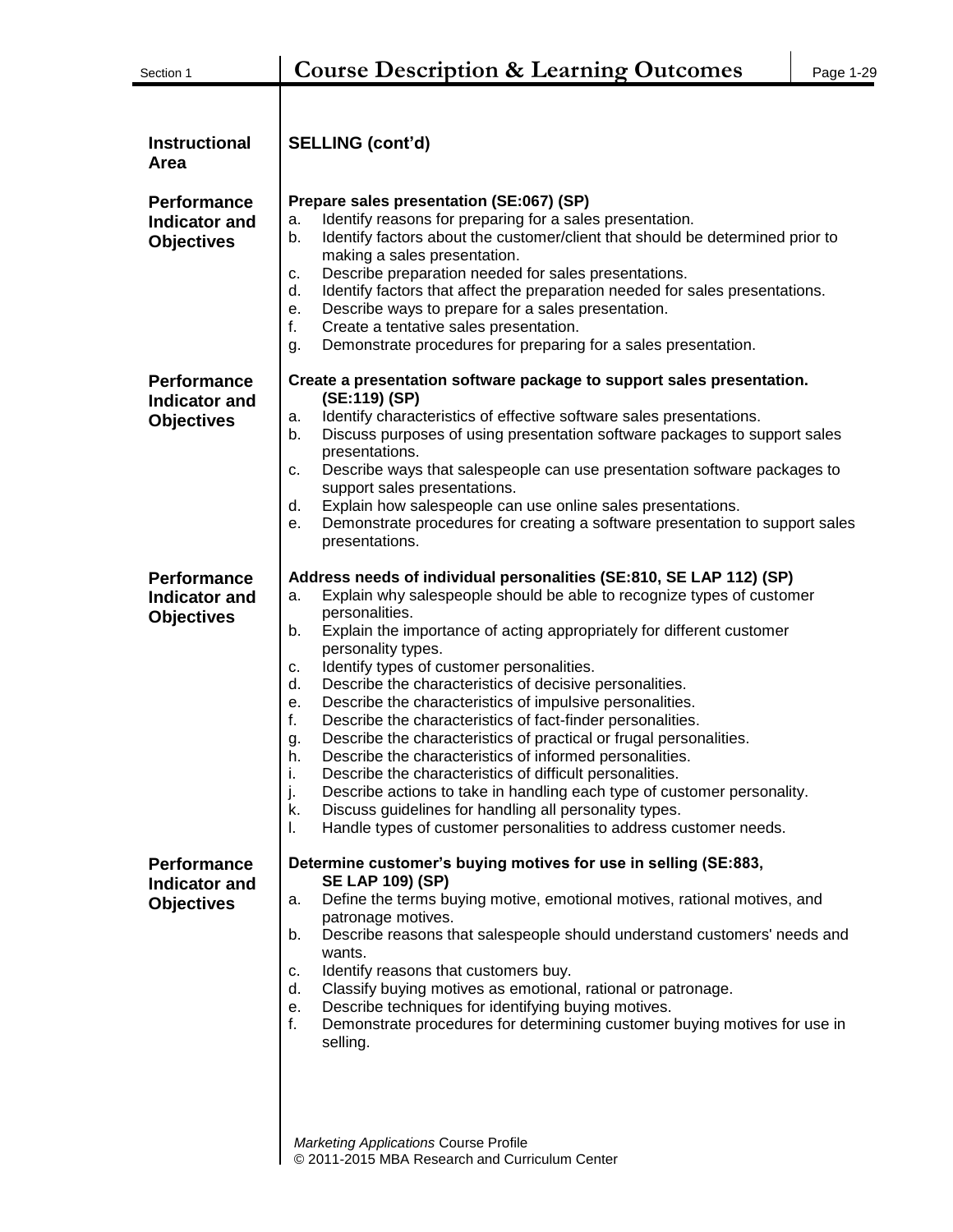| <b>Instructional</b><br><b>Area</b>                             | <b>SELLING (cont'd)</b>                                                                                                                                                                                                                                                                                                                                                                                                                                                                                                                                                                                                                                                                                                                                                                                                                                    |
|-----------------------------------------------------------------|------------------------------------------------------------------------------------------------------------------------------------------------------------------------------------------------------------------------------------------------------------------------------------------------------------------------------------------------------------------------------------------------------------------------------------------------------------------------------------------------------------------------------------------------------------------------------------------------------------------------------------------------------------------------------------------------------------------------------------------------------------------------------------------------------------------------------------------------------------|
| <b>Performance</b><br><b>Indicator and</b><br><b>Objectives</b> | Facilitate customer/client buying decisions (SE:811, SE LAP 108) (SP)<br>Define the following terms: buying decision, need decision, product decision,<br>а.<br>place decision, price decision, and time decision.<br>Identify types of buying decisions.<br>b.<br>Identify factors affecting place decisions.<br>c.<br>Cite factors affecting price decisions.<br>d.<br>List factors affecting time decisions.<br>е.<br>Explain the importance of salespeople's helping customers to make buying<br>f.<br>decisions.<br>Describe guidelines to follow in order to facilitate customers' buying decisions.<br>g.<br>Assist customer in reaching favorable buying decisions.<br>h.                                                                                                                                                                          |
| <b>Performance</b><br><b>Indicator and</b><br><b>Objectives</b> | Assess customer/client needs (SE:113) (SP)<br>Define the following terms: probing, information-gathering probes, opinion-<br>a.<br>gathering probes, and confirming probes.<br>Distinguish between probing and questioning.<br>b.<br>Describe reasons for probing.<br>c.<br>Explain benefits of probing to assess customer/client needs.<br>d.<br>Identify probing techniques.<br>е.<br>f.<br>Explain guidelines for assessing customer/client needs.<br>Demonstrate procedures for assessing customer/client needs.<br>g.                                                                                                                                                                                                                                                                                                                                 |
| <b>Performance</b><br><b>Indicator and</b><br><b>Objectives</b> | Demonstrate product (SE:893, SE LAP 103) (SP)<br>Define the following terms: sales talk and product demonstration.<br>a.<br>Explain the importance of an effective product demonstration.<br>b.<br>Describe guidelines to follow in selecting a product to demonstrate to a<br>c.<br>customer.<br>Explain guidelines to use in demonstrating products.<br>d.<br>Demonstrate a product.<br>е.                                                                                                                                                                                                                                                                                                                                                                                                                                                               |
| <b>Performance</b><br><b>Indicator and</b><br><b>Objectives</b> | Prescribe solution to customer/client needs (SE:115) (SP)<br>Discuss the importance of feature-benefit selling.<br>a.<br>Describe product features that should be considered in preparing to use<br>b.<br>feature-benefit selling.<br>Explain the importance of determining which features and benefits appeal to<br>c.<br>each customer.<br>Explain the guidelines for prescribing a solution to customer needs.<br>d.<br>Demonstrate procedures for prescribing solutions to customer needs.<br>е.                                                                                                                                                                                                                                                                                                                                                       |
| <b>Performance</b><br><b>Indicator and</b><br><b>Objectives</b> | Convert customer/client objections into selling points (SE:874, SE LAP 100)<br>(SP)<br>Define the following terms: objection; yes, but.; toss-it-back; deny it; point-<br>а.<br>counterpoint; inquiry; show 'em; testimonial; and try it.<br>Distinguish between objections and excuses.<br>b.<br>Explain the importance of properly converting customer objections into selling<br>c.<br>points.<br>Describe reasons that salespeople should be prepared to answer objections.<br>d.<br>Classify types of objections.<br>е.<br>f.<br>Describe methods of converting objections into selling points.<br>Explain procedures for converting objections into selling points.<br>g.<br>Demonstrate skill in converting objections into selling points.<br>h.<br><b>Marketing Applications Course Profile</b><br>© 2011-2015 MBA Research and Curriculum Center |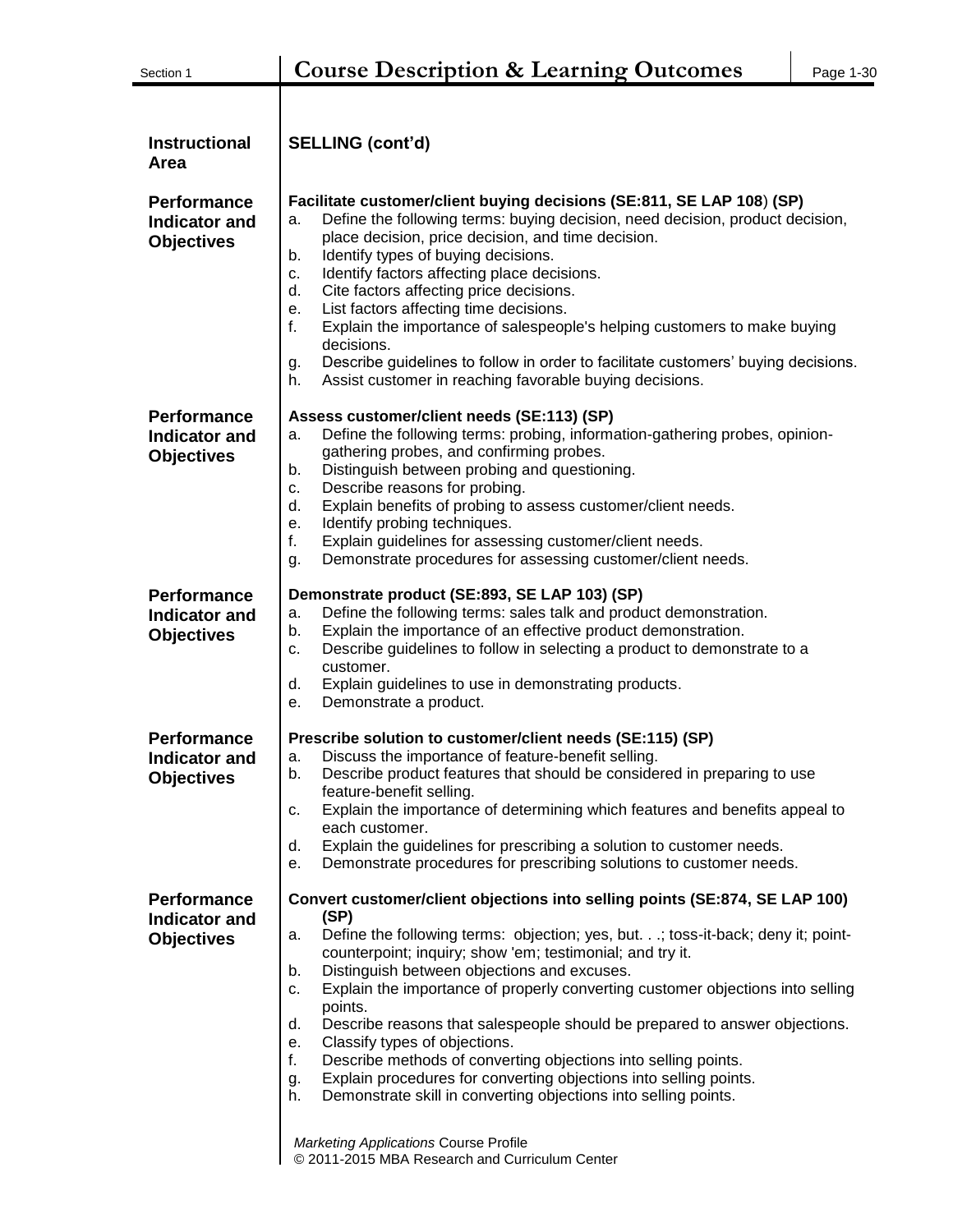| Section 1                                                       | <b>Course Description &amp; Learning Outcomes</b><br>Page 1-31                                                                                                                                                                                                                                                                                                                                                                                                                                                                                                                                                                                                                                                                                                                                             |
|-----------------------------------------------------------------|------------------------------------------------------------------------------------------------------------------------------------------------------------------------------------------------------------------------------------------------------------------------------------------------------------------------------------------------------------------------------------------------------------------------------------------------------------------------------------------------------------------------------------------------------------------------------------------------------------------------------------------------------------------------------------------------------------------------------------------------------------------------------------------------------------|
| <b>Instructional</b><br><b>Area</b>                             | <b>SELLING (cont'd)</b>                                                                                                                                                                                                                                                                                                                                                                                                                                                                                                                                                                                                                                                                                                                                                                                    |
| <b>Performance</b><br><b>Indicator and</b><br><b>Objectives</b> | Close the sale (SE:895, SE LAP 107) (SP)<br>Define the term sales close.<br>a.<br>List reasons that closing a sale is a courtesy to customers.<br>b.<br>Explain the importance of using an appropriate closing technique.<br>c.<br>Identify closing techniques.<br>d.<br>Describe the following closing techniques: direct, assumption, minor-points,<br>е.<br>summary, standing room only, closing on objection, contingent, contrasting<br>advantages and disadvantages, suggesting ownership, narrative, related<br>merchandise, bonus, and silence.<br>f.<br>Classify examples of closing techniques.<br>Describe guidelines for closing sales.<br>g.<br>Demonstrate how to close a sale.<br>h.                                                                                                        |
| <b>Performance</b><br><b>Indicator and</b><br><b>Objectives</b> | Demonstrate suggestion selling (SE:875, SE LAP 110) (SP)<br>Define the term suggestion selling.<br>a.<br>Identify examples of suggestion selling.<br>b.<br>Describe the importance of using suggestion selling.<br>c.<br>d.<br>Categorize items that are appropriate for suggestion selling.<br>Explain guidelines for using suggestion selling.<br>е.<br>f.<br>Demonstrate proper procedures to use in suggestion selling.                                                                                                                                                                                                                                                                                                                                                                                |
| <b>Performance</b><br><b>Indicator and</b><br><b>Objectives</b> | Negotiate sales terms (SE:392) (SP)<br>Identify benefits of negotiating sales terms.<br>a.<br>Discuss the importance of patience when negotiating sales terms.<br>b.<br>Explain the need to analyze the product's added value in comparison to that of<br>c.<br>competitors.<br>Describe the importance of being prepared for negotiations from the beginning<br>d.<br>of the sale.<br>Discuss information that the salesperson needs in order to negotiate<br>е.<br>effectively.<br>f.<br>Explain how to create win-win sales negotiations.<br>Discuss the importance of considering the buyer's feelings when negotiating<br>g.<br>sales.<br>Explain barriers to sales negotiations.<br>h.<br>Describe the use of silence in negotiating sales.<br>i.<br>j.<br>Demonstrate how to negotiate sales terms. |
| <b>Performance</b><br><b>Indicator and</b><br><b>Objectives</b> | Maintain sales standards (SE:387) (SP)<br>Distinguish between sales standards and sales policies (standards are best<br>a.<br>practices, lessons learned, and minimum operating procedures).<br>Explain the purposes of sales standards (provide structure for salespeople<br>b.<br>without stifling their personalities).<br>Discuss benefits of having sales standards.<br>C.<br>Describe common sections contained in sales standards documents (e.g.,<br>d.<br>corporate information, sales organization, on-boarding process, sales and<br>technology, prospecting, the engagement cycle, and sales tactics).<br>Demonstrate procedures for maintaining sales standards.<br>е.                                                                                                                        |
| <b>Performance</b><br><b>Indicator and</b><br><b>Objectives</b> | Sell good/service/idea to individuals (SE:046) (SP)<br>Identify appropriate selling techniques for use with a specific client/customer.<br>a.<br>Demonstrate procedures for selling a good or service.<br>b.<br>Marketing Applications Course Profile<br>© 2011-2015 MBA Research and Curriculum Center                                                                                                                                                                                                                                                                                                                                                                                                                                                                                                    |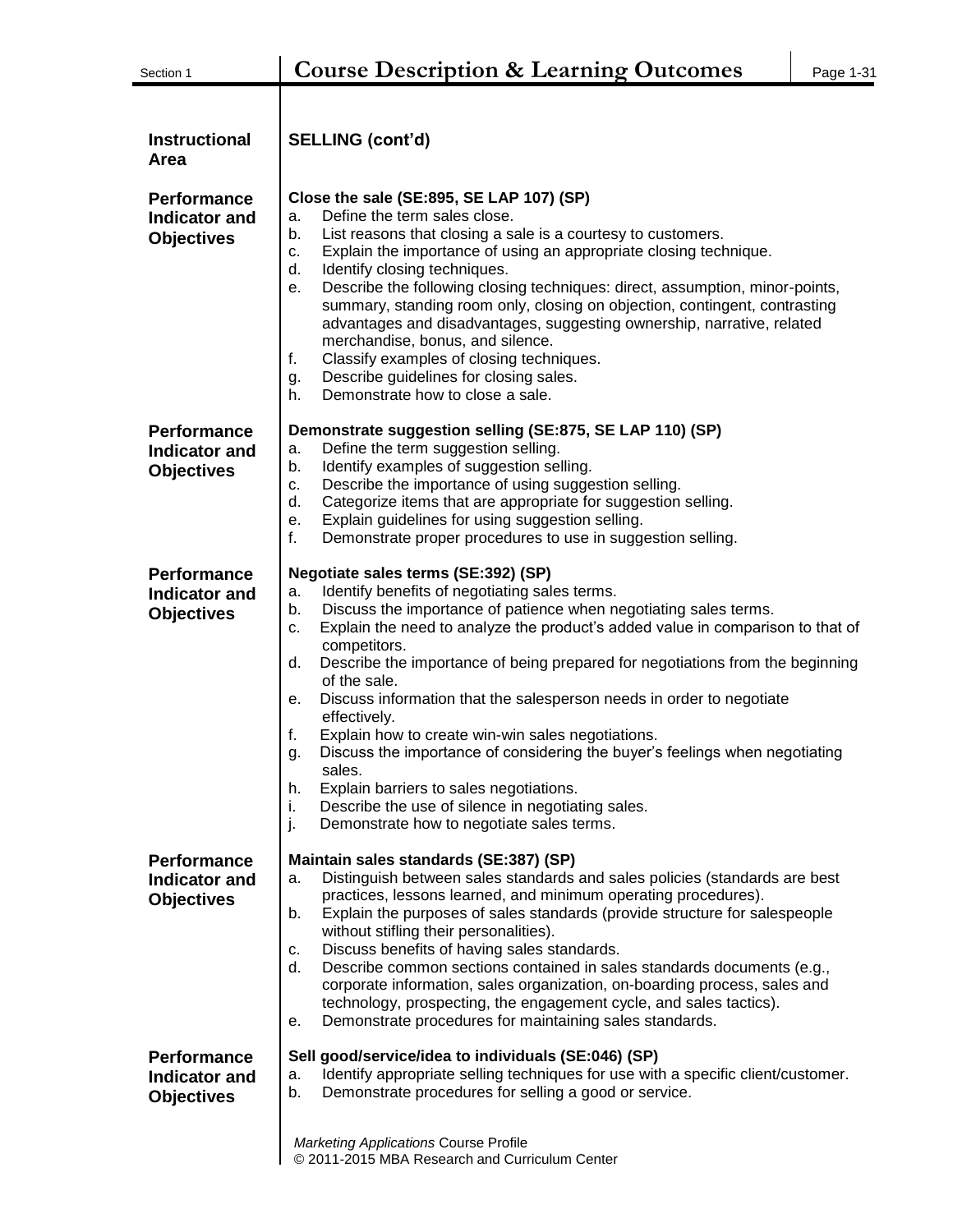| <b>Instructional</b><br>Area                                    | <b>SELLING (cont'd)</b>                                                                                                                                                                                                                                      |
|-----------------------------------------------------------------|--------------------------------------------------------------------------------------------------------------------------------------------------------------------------------------------------------------------------------------------------------------|
| <b>Performance</b><br><b>Indicator and</b><br><b>Objectives</b> | Sell good/service/idea to groups (SE:073) (SP)<br>Explain how sales techniques are modified to sell to groups.<br>a.<br>Explain the use of technology in selling to groups.<br>b.<br>Demonstrate procedures for selling to groups.<br>c.                     |
| <b>Performance</b><br><b>Indicator and</b><br><b>Objectives</b> | Process sales documentation (SE:117) (SP)<br>Identify types of information contained in sales documentation.<br>a.<br>Complete calculations needed to process sales documentation.<br>b.<br>Demonstrate procedures for processing sales documentation.<br>c. |
|                                                                 |                                                                                                                                                                                                                                                              |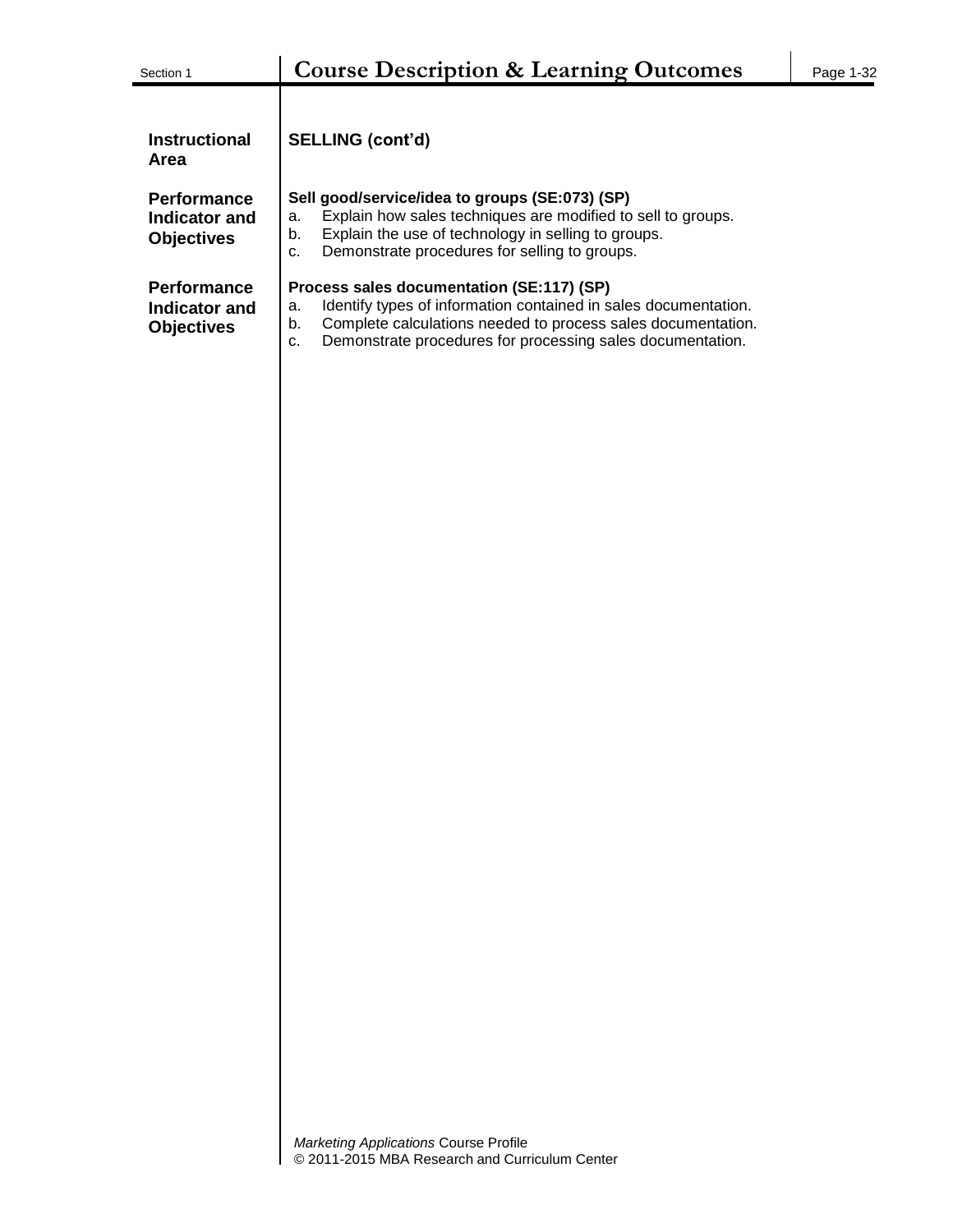## **Course Outline**

Section 2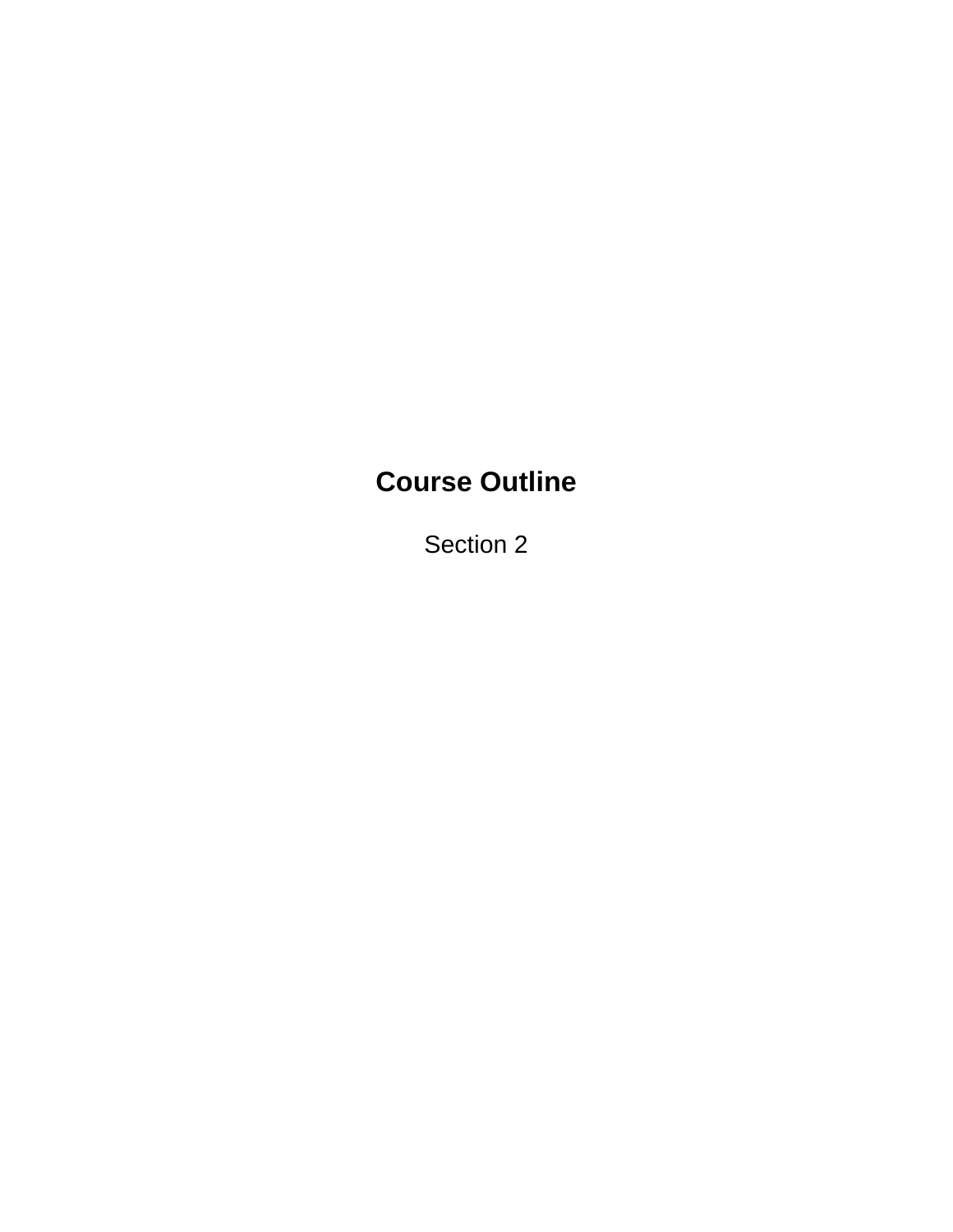| <b>Course Outline</b><br><b>Introduction</b> | An outline is provided to identify a recommended instructional sequence/<br>schedule for Marketing Applications. The outline identifies the week in which a<br>learning outcome should be taught and an abbreviated version of the<br>performance indicators, or learning outcomes. |
|----------------------------------------------|-------------------------------------------------------------------------------------------------------------------------------------------------------------------------------------------------------------------------------------------------------------------------------------|
| Week 1                                       |                                                                                                                                                                                                                                                                                     |
|                                              | Describe classroom expectations/procedures                                                                                                                                                                                                                                          |
|                                              | Overview of the major course outcomes                                                                                                                                                                                                                                               |
|                                              | Overview of student organization                                                                                                                                                                                                                                                    |
|                                              | Review marketing functions and related activities (MK:002, MK LAP 1) (CS)<br>Time-management skills (PD:019, PD LAP 1) (SP)                                                                                                                                                         |
| Week <sub>2</sub>                            |                                                                                                                                                                                                                                                                                     |
|                                              | Factors influencing buying behavior (MK:014, MK LAP 6) (SP)<br>Connections between company actions and results (MK:019, MK LAP 3) (SP)                                                                                                                                              |
| Week 3                                       |                                                                                                                                                                                                                                                                                     |
|                                              | Nature of marketing plans (MP:007, MP LAP 1) (SP)                                                                                                                                                                                                                                   |
|                                              | Role of situation analysis (MP:008) (SP)                                                                                                                                                                                                                                            |
| Week 4                                       |                                                                                                                                                                                                                                                                                     |
|                                              | Nature of sales forecasts (MP:013, MP LAP 5) (SP)                                                                                                                                                                                                                                   |
|                                              | Explain the impact of sales cycles (SE:380) (SP)                                                                                                                                                                                                                                    |
| Week <sub>5</sub>                            |                                                                                                                                                                                                                                                                                     |
|                                              | Need for financial information (FI:579, FI LAP 9) (CS) (SP)                                                                                                                                                                                                                         |
|                                              | Nature of cash flow statements (FI:091, FI LAP 6) (SP)                                                                                                                                                                                                                              |
| Week 6                                       |                                                                                                                                                                                                                                                                                     |
|                                              | Nature of balance sheets (FI:093, FI LAP 10) (SP)                                                                                                                                                                                                                                   |
|                                              | Nature of income statements (FI:094, FI LAP 4) (SP)                                                                                                                                                                                                                                 |
| Week 7                                       |                                                                                                                                                                                                                                                                                     |
|                                              | Nature of taxes (EC:072, EC LAP 27) (SP)                                                                                                                                                                                                                                            |
|                                              | Appropriate creativity (PD:012, QS LAP 5) (SP)                                                                                                                                                                                                                                      |
| Week 8                                       |                                                                                                                                                                                                                                                                                     |
|                                              | Methods/techniques to generate a product idea (PM:127, PM LAP 11) (SP)<br>Generation of product ideas (PM:128) (SP)                                                                                                                                                                 |
| Week 9                                       |                                                                                                                                                                                                                                                                                     |
|                                              | Ethical considerations in providing information (EI:038) (SP)                                                                                                                                                                                                                       |
|                                              | Persuading others (EI:012, QS LAP 10) (SP)                                                                                                                                                                                                                                          |
|                                              | Writing persuasive messages (CO:031) (SP)                                                                                                                                                                                                                                           |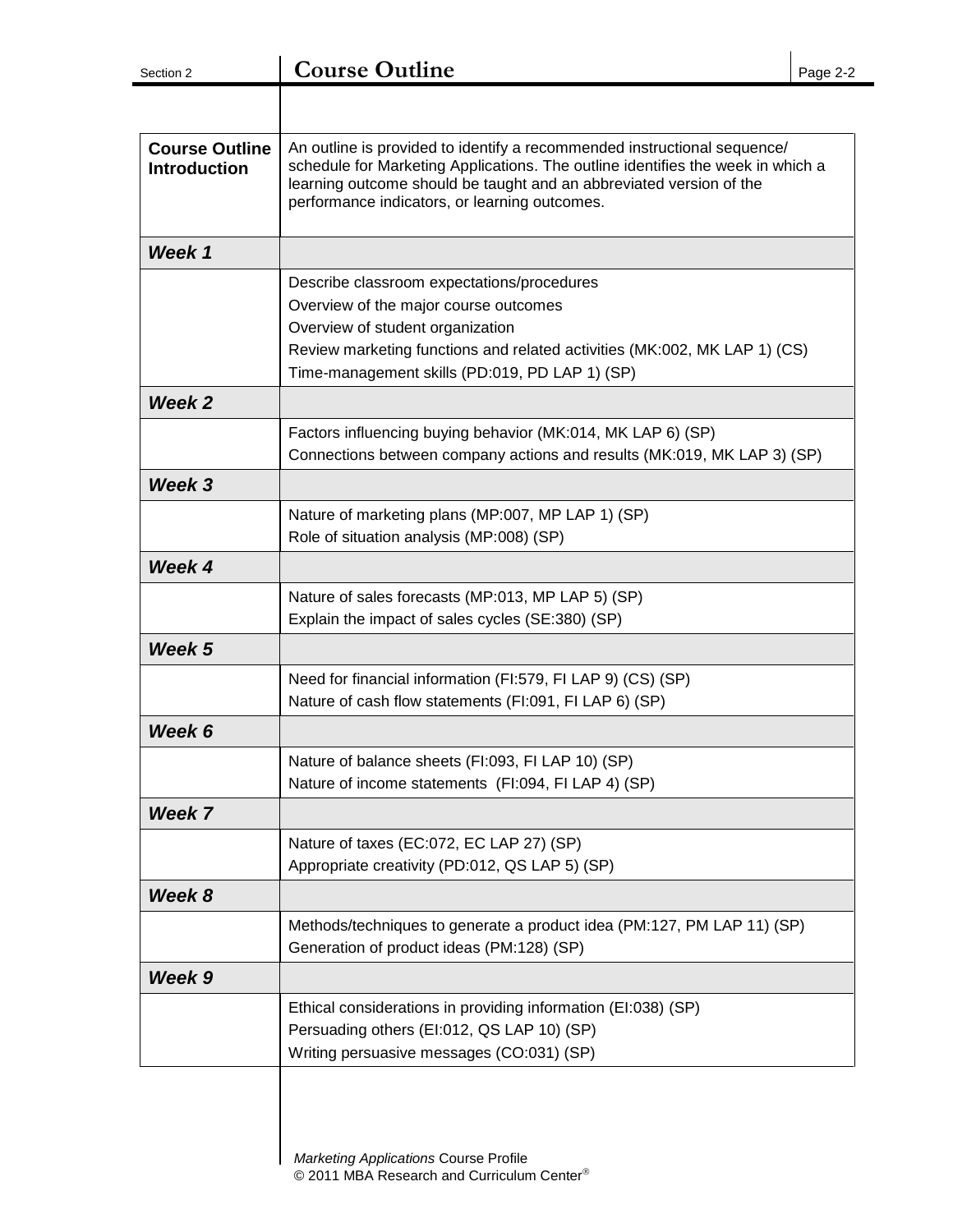| Section 2 | <b>Course Outline</b>                                                                   | Page 2-3 |
|-----------|-----------------------------------------------------------------------------------------|----------|
|           |                                                                                         |          |
| Week 10   |                                                                                         |          |
|           | Negotiation skills (EI:062, EI LAP 8) (SP)                                              |          |
|           | Nature of budgets (FI:106, FI LAP 3) (SP)                                               |          |
| Week 11   |                                                                                         |          |
|           | Techniques for processing marketing data (IM:062) (SP)                                  |          |
|           | Use of descriptive statistics (IM:191) (SP)                                             |          |
| Week 12   |                                                                                         |          |
|           | Consumer and organizational buying behavior (SE:112) (SP)                               |          |
|           | Emerging trends for use in selling (SE:404) (SP)                                        |          |
| Week 13   |                                                                                         |          |
|           | Nature of customer relationship management (CR:016, CR LAP 2) (CS)                      |          |
|           | Role of ethics in customer relationship management (CR:017) (SP)                        |          |
|           | Use of technology in customer relationship management (CR:018) (SP)                     |          |
| Week 14   |                                                                                         |          |
|           | Use of technology in customer relationship management (CR:018) (SP) (cont'd)            |          |
|           | Nature of product bundling (PM:041) (SP)                                                |          |
|           | Factors used to position corporate brands (PM:207) (SP)                                 |          |
| Week 15   |                                                                                         |          |
|           | Coordinating channel management with other marketing functions (CM:007)<br>(SP)         |          |
|           | Nature of channel member relationships (CM:008) (SP)                                    |          |
|           | Motivational theories (SE:359) (SP)                                                     |          |
| Week 16   |                                                                                         |          |
|           | Motivational theories (SE:359) (SP) (cont'd)                                            |          |
|           | Prospecting for customers (SE:001, SE LAP 116) (SP)                                     |          |
|           | Qualifying customers (SE:400) (SP)                                                      |          |
| Week 17   |                                                                                         |          |
|           | Qualifying customers (SE:400) (SP) (cont'd)                                             |          |
|           | Conducting pre-visit research (SE:369) (SP)                                             |          |
|           | Booking appointments with customers (SE:366) (SP)                                       |          |
| Week 18   |                                                                                         |          |
|           | Preparing sales presentation (SE:067) (SP)                                              |          |
|           | Creating a presentation software package to support sales presentation<br>(SE:119) (SP) |          |
|           | Addressing needs of individual personalities (SE:810, SE LAP 112) (SP)                  |          |
|           |                                                                                         |          |

I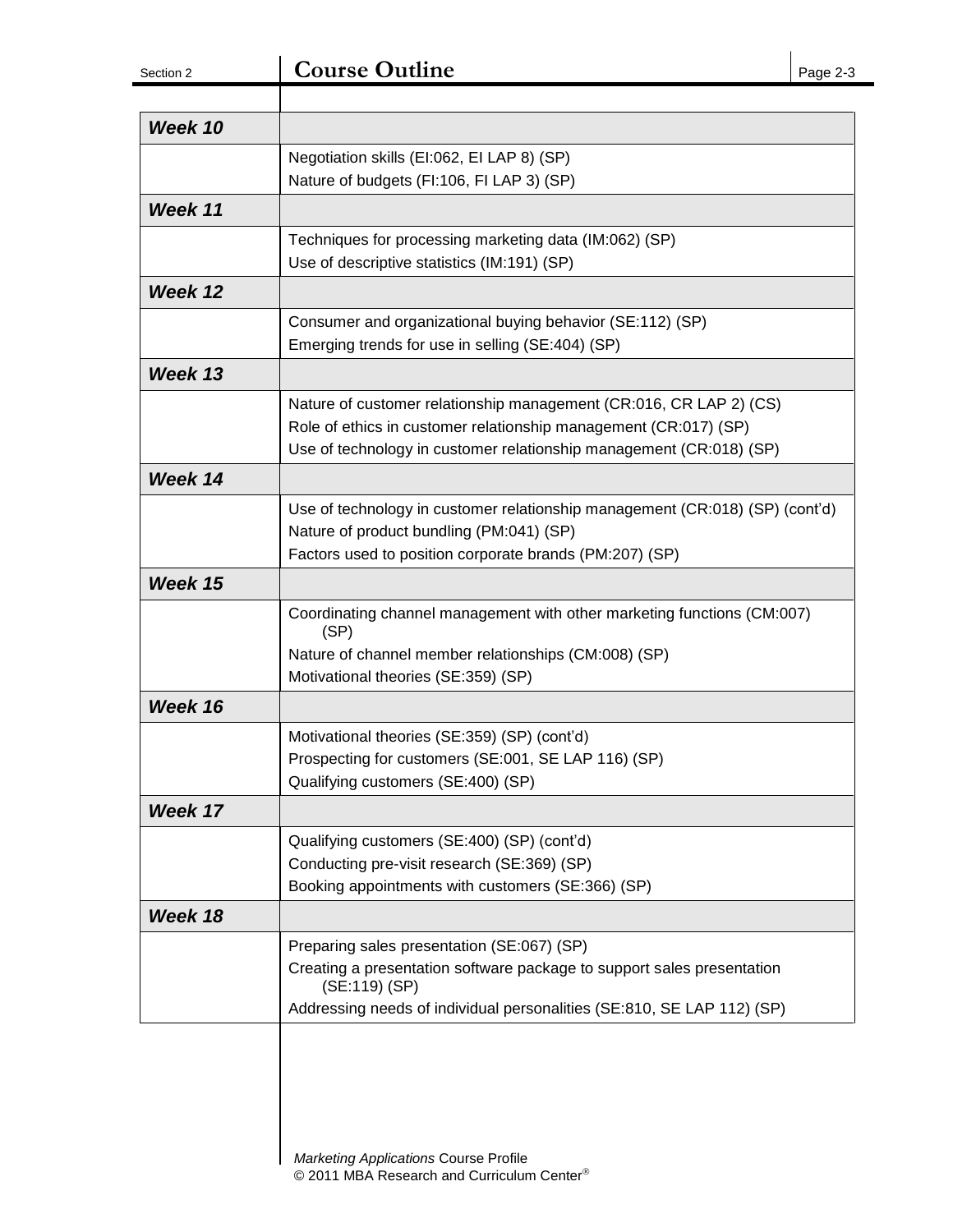| Week 19 |                                                                                                                                                 |
|---------|-------------------------------------------------------------------------------------------------------------------------------------------------|
|         | Addressing needs of individual personalities (SE:810, SE LAP 112) (SP) (cont'd)<br>Determining buying motives (SE:883, SE LAP 109) (SP)         |
|         | Facilitating buying decisions (SE:811, SE LAP 108) (SP)                                                                                         |
| Week 20 |                                                                                                                                                 |
|         | Assessing customer needs (SE:113) (SP)                                                                                                          |
|         | Demonstrating products (SE:893, SE LAP 103) (SP)                                                                                                |
|         | Prescribing solution to customer needs (SE:115) (SP)                                                                                            |
| Week 21 |                                                                                                                                                 |
|         | Prescribing solution to customer needs (SE:115) (SP) (cont'd)                                                                                   |
|         | Converting objections into selling points (SE:874, SE LAP 100) (SP)                                                                             |
|         | Closing the sale (SE:895, SE LAP 107) (SP)                                                                                                      |
| Week 22 |                                                                                                                                                 |
|         | Closing the sale (SE:895, SE LAP 107) (SP) (cont'd)                                                                                             |
|         | Demonstrating suggestion selling (SE:875, SE LAP 110) (SP)<br>Negotiating sales terms (SE:392) (SP)                                             |
| Week 23 |                                                                                                                                                 |
|         | Negotiating sales terms (SE:392) (SP) (cont'd)                                                                                                  |
|         | Maintaining sales standards (SE:387) (SP)                                                                                                       |
|         | Selling good/service/idea to an individual (SE:046) (SP)                                                                                        |
| Week 24 |                                                                                                                                                 |
|         | Selling good/service/idea to a group (SE:073) (SP)                                                                                              |
|         | Processing sales documentation (SE:117) (SP)                                                                                                    |
|         | Preparing simple written reports (CO:094) (SP)                                                                                                  |
| Week 25 |                                                                                                                                                 |
|         | Components of advertisements (PR:014) (SP)                                                                                                      |
|         | Importance of coordinating elements in advertisements (PR:251) (SP)                                                                             |
| Week 26 |                                                                                                                                                 |
|         | Nature of stress management (EI:028, EI LAP 25) (SP)                                                                                            |
|         | Types of public relations activities (PR:252) (SP)<br>Internal and external audiences for public relations activities (PR:253) (SP)             |
| Week 27 |                                                                                                                                                 |
|         |                                                                                                                                                 |
|         | Using trade show/exposition participation (PR:254) (SP)<br>Considerations used to evaluate trade show/exposition participation (PR:255)<br>(SP) |
|         |                                                                                                                                                 |
|         |                                                                                                                                                 |
|         |                                                                                                                                                 |
|         |                                                                                                                                                 |
|         |                                                                                                                                                 |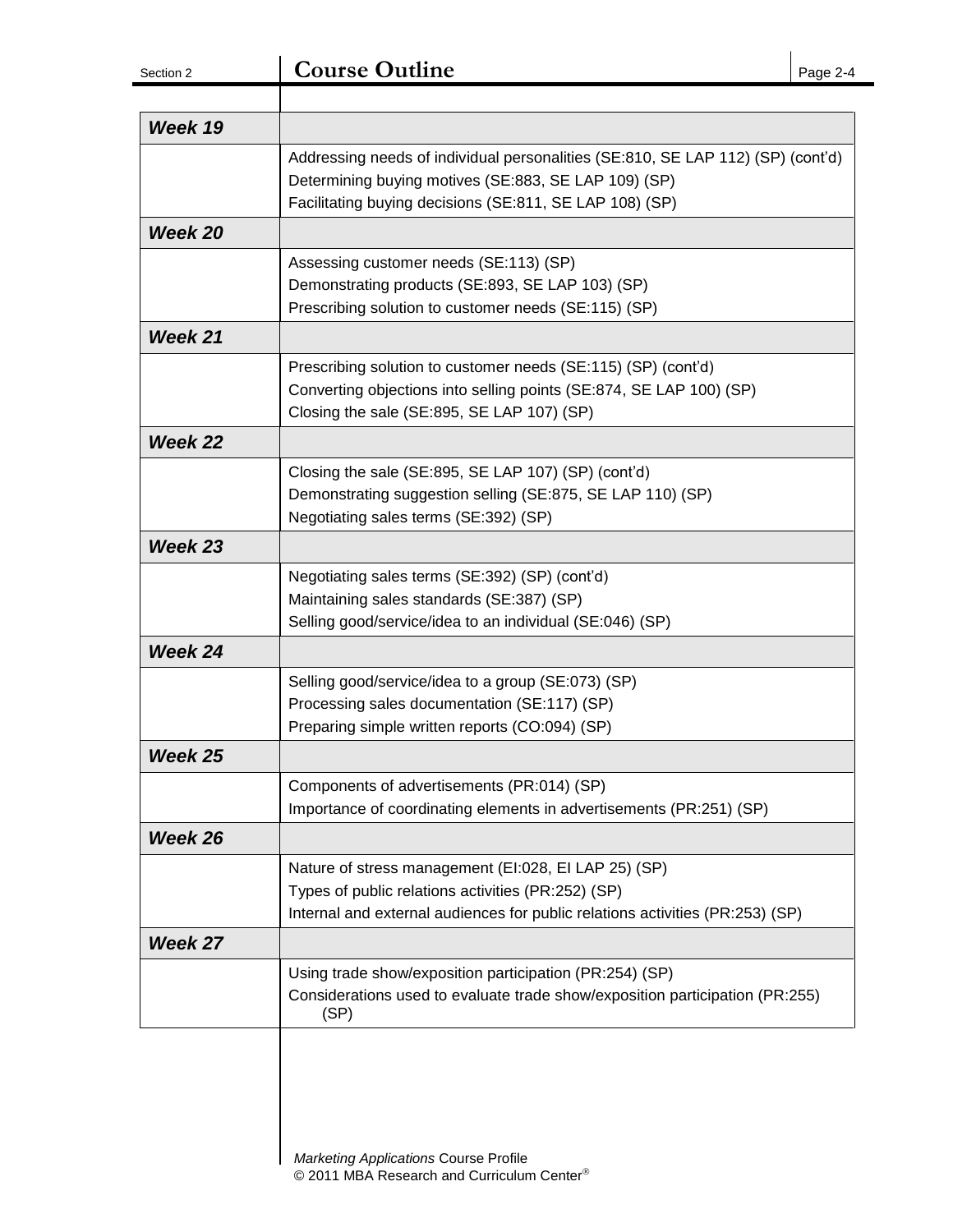| Week 28 |                                                                                                       |
|---------|-------------------------------------------------------------------------------------------------------|
|         | Nature of promotional plans (PR:073) (SP)                                                             |
|         | Coordinating activities in the promotional mix (PR:076) (SP)                                          |
| Week 29 |                                                                                                       |
|         | Identifying sources of error in a research project (IM:292) (SP)                                      |
|         | Evaluating questionnaire design (IM:293) (SP)                                                         |
| Week 30 |                                                                                                       |
|         | Assessing appropriateness of marketing research for problem/issue (IM:428)<br>(SP)                    |
|         | Writing executive summaries (CO:091) (SP)                                                             |
| Week 31 |                                                                                                       |
|         | Impact of specialization/division of labor on productivity (EC:014, EC LAP 7)<br>(SP)                 |
|         | Concept of organized labor and business (EC:015, EC LAP 5) (SP)                                       |
| Week 32 |                                                                                                       |
|         | Impact of the law of diminishing returns (EC:023) (SP)                                                |
|         | Impact of inflation on business (EC:083, EC LAP 28) (SP)                                              |
| Week 33 |                                                                                                       |
|         | Concept of Gross Domestic Product (GDP) (EC:017, EC LAP 1) (SP)                                       |
|         | Impact of a nation's unemployment rates (EC:082, EC LAP 29) (SP)                                      |
| Week 34 |                                                                                                       |
|         | Economic impact of interest-rate fluctuations (EC:084) (SP)                                           |
|         | Impact of business cycles on business activities (EC:018, EC LAP 9) (SP)                              |
| Week 35 |                                                                                                       |
|         | Nature of global trade (EC:016, EC LAP 4) (SP)                                                        |
|         | Describe the determinants of exchange rates and their effects (EC:100,<br>EC LAP 30) (SP)             |
| Week 36 |                                                                                                       |
|         | Impact of culture and social issues on global trade (EC:045) (SP)<br>Course evaluation and final exam |
|         |                                                                                                       |
|         |                                                                                                       |
|         |                                                                                                       |
|         |                                                                                                       |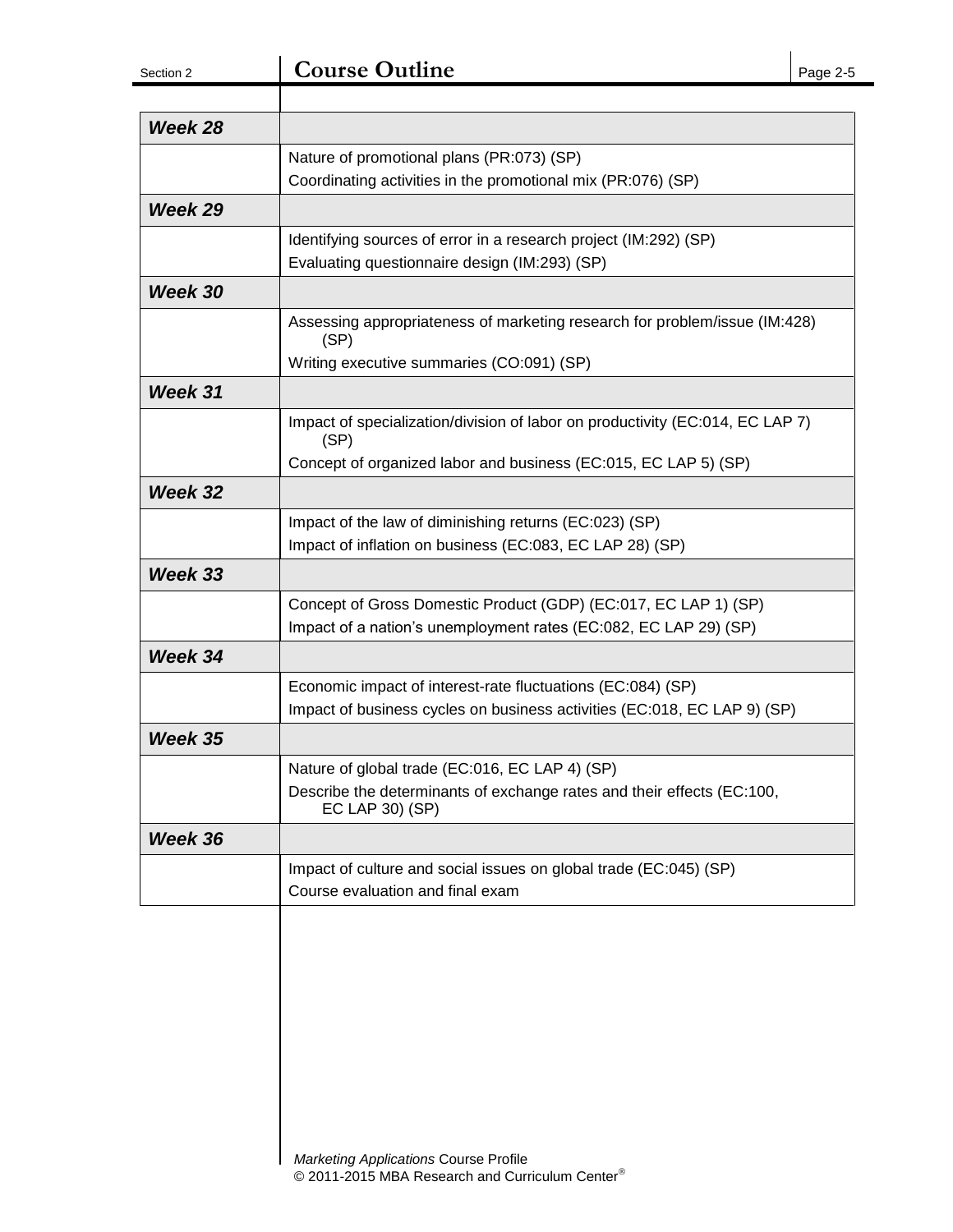### *Marketing Applications* **Resources Crosswalk**

Section 3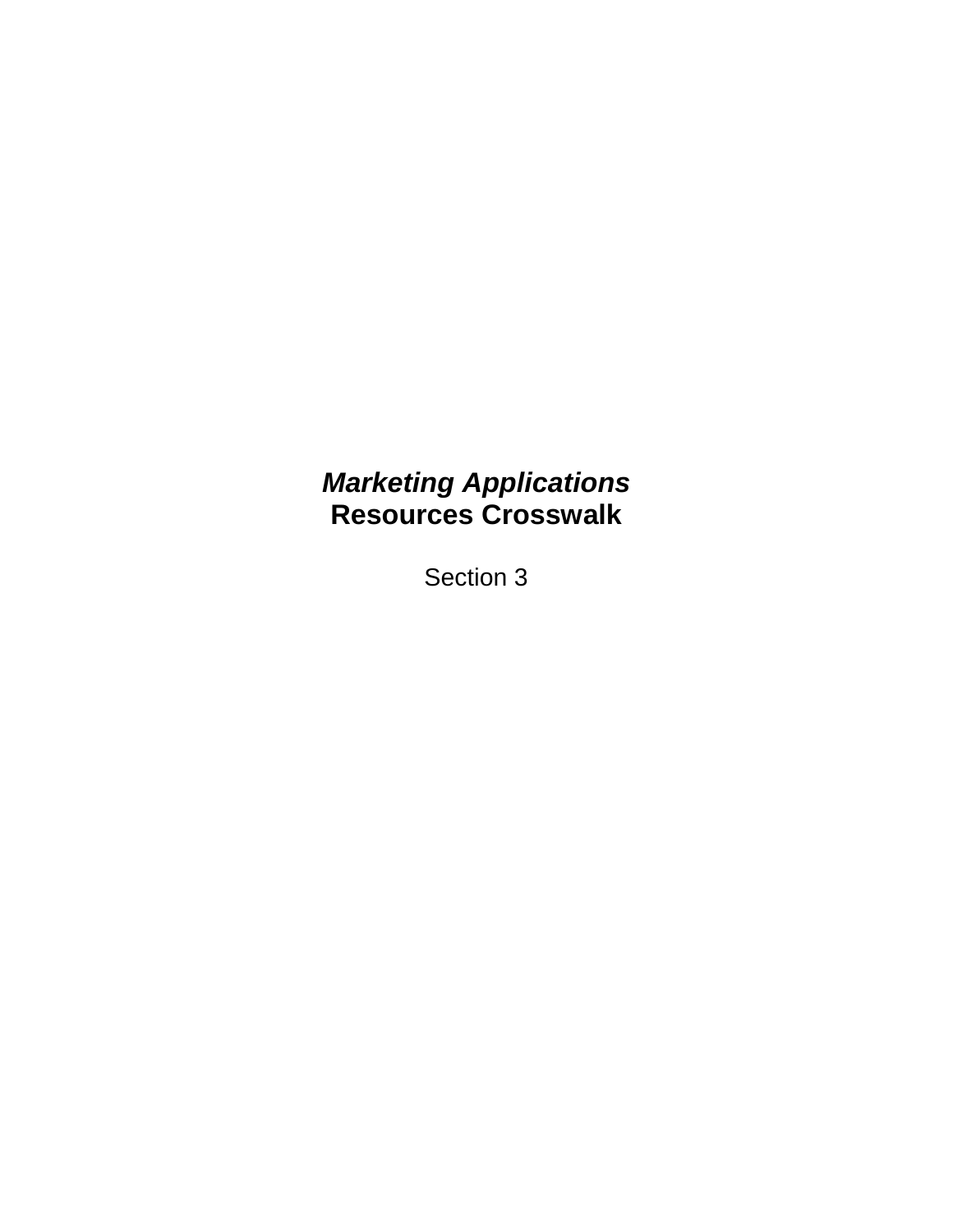#### **Textbook Information**

Boone, L.E. & Kurtz, D.L. (2006). *Contemporary marketing*. Mason, OH: Thomson South-Western. Burrow, J.L. (2006). *Marketing* (2nd ed.). Mason, OH: Thomson South-Western. Clark, B., Sobel, J., & Basteri, C.G. (2006). *Marketing dynamics.* Tinley Park, IL: The Goodheart-Willcox Company, Inc. Farese, L.S., Kimbrell, G., & Woloszyk, C.A. (2009). *Marketing essentials.* Woodland Hills, CA: Glencoe/McGraw-Hill. Kotler, P. & Armstrong, G. (2008). *Principles of marketing* (12<sup>th</sup> ed.). Upper Saddle River, NJ: Prentice-Hall.

#### **Instructional Area: COMMUNICATION SKILLS**

| <b>Performance Indicator</b>      | Perf.<br><b>Indicator</b><br># | Level     | LAP# | Contemporary<br><b>Marketing</b><br>Page # | <b>Marketing</b><br>Page # | <b>Marketing</b><br><b>Dynamics</b><br>Page # | <b>Marketing</b><br><b>Essentials</b><br>Page # | <b>Principles of</b><br><b>Marketing</b><br>Page # | <b>Other</b>                                                                                                                                                                                                                      |
|-----------------------------------|--------------------------------|-----------|------|--------------------------------------------|----------------------------|-----------------------------------------------|-------------------------------------------------|----------------------------------------------------|-----------------------------------------------------------------------------------------------------------------------------------------------------------------------------------------------------------------------------------|
| Write persuasive messages         | CO:031                         | <b>SP</b> |      |                                            | 405                        | 445, 447                                      | 185,<br>188-189                                 |                                                    |                                                                                                                                                                                                                                   |
| Prepare simple written<br>reports | CO:094                         | <b>SP</b> |      |                                            |                            |                                               | 190                                             |                                                    | Custom Writing. (2007,<br>January 18). Tips on report<br>writing: All you needed to<br>know on successful report<br>writing. Retrieved<br>September 19, 2011, from<br>http://custom-<br>writing.org/blog/writing-<br>tips/17.html |
| Write executive summaries         | CO:091                         | <b>SP</b> |      | 64-65                                      |                            | 747                                           | 33                                              | $A-2$                                              |                                                                                                                                                                                                                                   |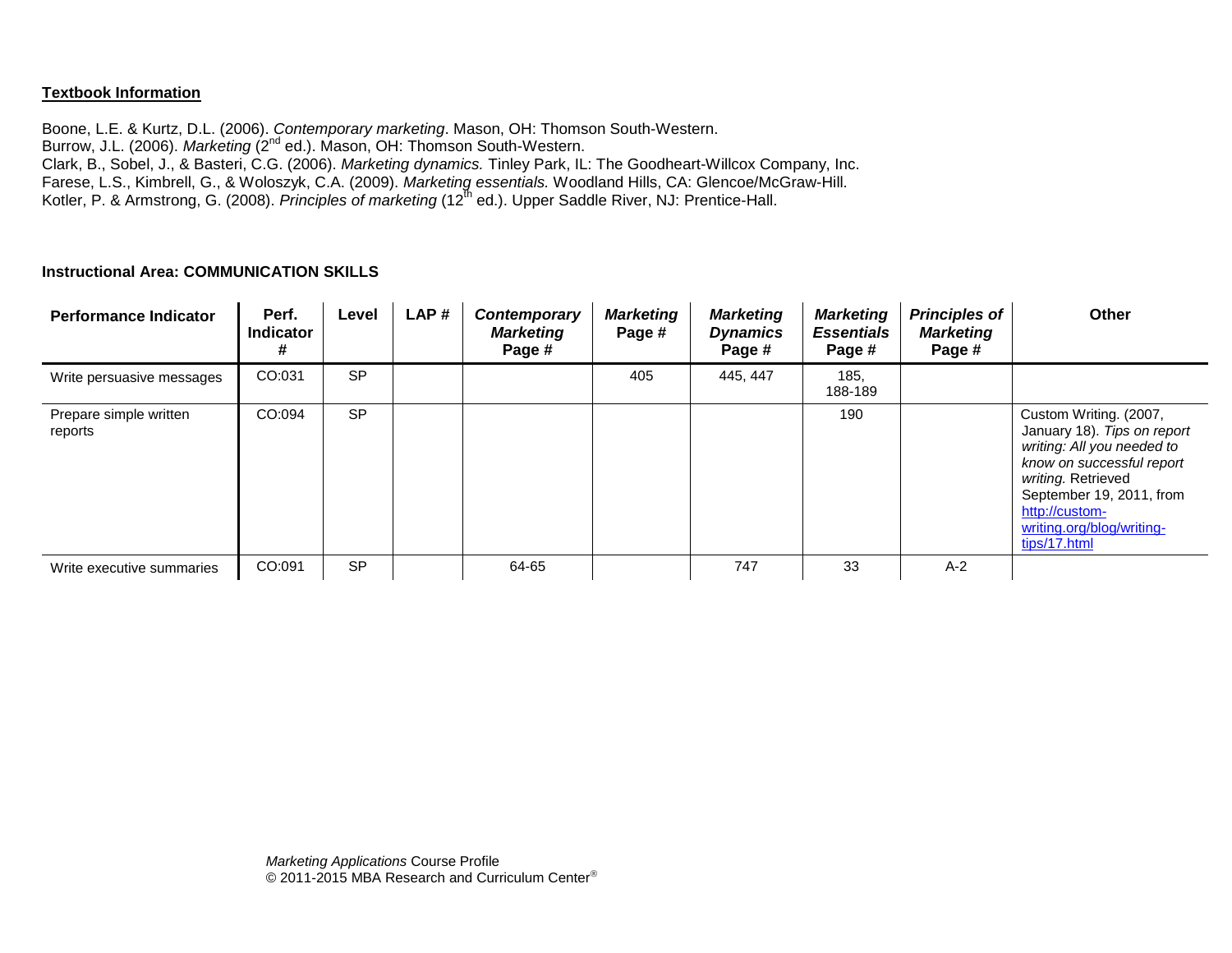#### **Instructional Area: CUSTOMER RELATIONS**

| <b>Performance Indicator</b>                                             | Perf.<br><b>Indicator</b><br># | Level     | LAP#            | Contemporary<br><b>Marketing</b><br>Page #     | <b>Marketing</b><br>Page #   | <b>Marketing</b><br><b>Dynamics</b><br>Page # | <b>Marketing</b><br><b>Essentials</b><br>Page # | <b>Principles of</b><br><b>Marketing</b><br>Page # | Other |
|--------------------------------------------------------------------------|--------------------------------|-----------|-----------------|------------------------------------------------|------------------------------|-----------------------------------------------|-------------------------------------------------|----------------------------------------------------|-------|
| Discuss the nature of<br>customer relationship<br>management             | CR:016                         | <b>CS</b> | CR <sub>2</sub> | 173, 194-195,<br>202, 329-332,<br>339, 345     | 353                          | 493-494                                       | 7, 206, 227,<br>326-327.<br>594-595             | $16-18, 45,$<br>112-113, 468                       |       |
| Explain the role of ethics in<br>customer relationship<br>management     | CR:017                         | <b>SP</b> |                 | 98-100                                         | 48, 123, 204                 | 69-71                                         | 594-595                                         |                                                    |       |
| Describe the use of<br>technology in customer<br>relationship management | CR:018                         | <b>SP</b> |                 | 22, 118-119, 132,<br>327, 328, 331,<br>564-565 | 59, 157,<br>331, 465,<br>472 | 493-494                                       | 206, 227,<br>326-327.<br>594-595                |                                                    |       |

#### **Instructional Area: ECONOMICS**

| <b>Performance Indicator</b>                                                 | Perf.<br><b>Indicator</b><br># | Level     | LAP#            | Contemporary<br><b>Marketing</b><br>Page # | <b>Marketing</b><br>Page # | <b>Marketing</b><br><b>Dynamics</b><br>Page # | <b>Marketing</b><br><b>Essentials</b><br>Page # | <b>Principles of</b><br><b>Marketing</b><br>Page # | Other                                                                                                                                                                          |
|------------------------------------------------------------------------------|--------------------------------|-----------|-----------------|--------------------------------------------|----------------------------|-----------------------------------------------|-------------------------------------------------|----------------------------------------------------|--------------------------------------------------------------------------------------------------------------------------------------------------------------------------------|
| Describe the nature of taxes                                                 | EC:072                         | <b>SP</b> | <b>EC 27</b>    |                                            | 383                        | 137, 141, 144                                 | 67, 85-86,<br>339-340                           |                                                    |                                                                                                                                                                                |
| Analyze the impact of<br>specialization/division of<br>labor on productivity | EC:014                         | <b>SP</b> | EC <sub>7</sub> |                                            | 11-12, 297                 |                                               | 53, 115                                         |                                                    |                                                                                                                                                                                |
| Explain the concept of<br>organized labor and<br>business                    | EC:015                         | <b>SP</b> | EC <sub>5</sub> |                                            |                            |                                               |                                                 |                                                    | Reynolds, M.O. (2008).<br>Labor unions, Retrieved<br>September 19, 2011, from<br>http://www.econlib.org/Librar<br>y/Enc/LaborUnions.html                                       |
| Explain the impact of the law<br>of diminishing returns                      | EC:023                         | <b>SP</b> |                 |                                            |                            |                                               | 114-115                                         |                                                    | Johnson, P.M. (1994-2005).<br>Diminishing returns, law of.<br>Retrieved September 19,<br>2011. from<br>http://www.auburn.edu/~john<br>spm/gloss/diminishing retur<br>ns law of |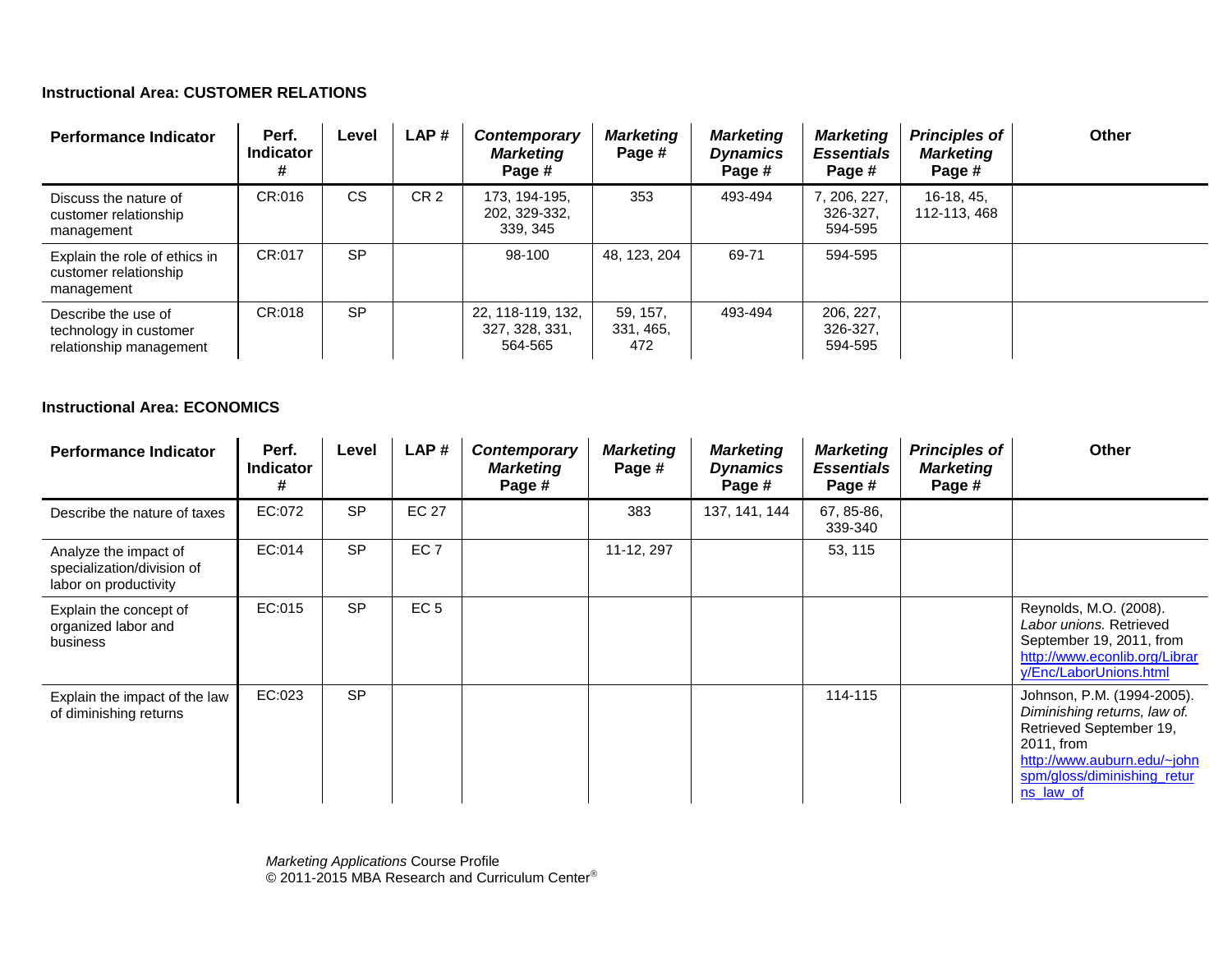#### **Instructional Area: ECONOMICS (cont'd)**

| <b>Performance Indicator</b>                                                                   | Perf.<br><b>Indicator</b><br># | Level     | LAP#            | Contemporary<br><b>Marketing</b><br>Page # | <b>Marketing</b><br>Page # | <b>Marketing</b><br><b>Dynamics</b><br>Page # | <b>Marketing</b><br><b>Essentials</b><br>Page # | <b>Principles of</b><br><b>Marketing</b><br>Page # | Other                                                                                                                                                                                            |
|------------------------------------------------------------------------------------------------|--------------------------------|-----------|-----------------|--------------------------------------------|----------------------------|-----------------------------------------------|-------------------------------------------------|----------------------------------------------------|--------------------------------------------------------------------------------------------------------------------------------------------------------------------------------------------------|
| Describe the economic<br>impact of inflation on<br>business                                    | EC:083                         | <b>SP</b> | <b>EC 28</b>    | 91                                         | 494-495                    | 117-120                                       | 62, 64                                          |                                                    |                                                                                                                                                                                                  |
| Explain the concept of Gross<br>Domestic Product (GDP)                                         | EC:017                         | <b>SP</b> | EC <sub>1</sub> |                                            | 482, 494                   | 114-116                                       | 61-63                                           |                                                    |                                                                                                                                                                                                  |
| Discuss the impact of a<br>nation's unemployment rates                                         | EC:082                         | <b>SP</b> | <b>EC 29</b>    |                                            |                            | 114-116                                       | 61-63                                           |                                                    |                                                                                                                                                                                                  |
| Explain the economic impact<br>of interest-rate fluctuations                                   | EC:084                         | <b>SP</b> |                 |                                            |                            |                                               | 67                                              |                                                    | Saywer, T. (2011).<br>Understanding interest rate<br>fluctuations. Retrieved<br>September 19, 2011, from<br>http://www.badcreditloancen<br>ter.com/understanding-<br>interest-rate-fluctuations/ |
| Determine the impact of<br>business cycles on business<br>activities                           | EC:018                         | <b>SP</b> | EC <sub>9</sub> |                                            | 495                        | 127-133                                       | 64-67                                           |                                                    |                                                                                                                                                                                                  |
| Explain the nature of global<br>trade                                                          | EC:016                         | <b>SP</b> | EC <sub>4</sub> | 227-243                                    | 37, 482-486                | 147-153, 176,<br>302-306                      | 74-89                                           |                                                    |                                                                                                                                                                                                  |
| Describe the determinants of<br>exchange rates and their<br>effects on the domestic<br>economy | EC:100                         | <b>SP</b> | <b>EC 30</b>    |                                            | 488                        | 151-153                                       | 86, 167                                         |                                                    |                                                                                                                                                                                                  |
| Discuss the impact of culture<br>and social issues on global<br>trade                          | EC:045                         | <b>SP</b> | <b>EC 24</b>    | 160, 228-230                               | 495-496                    | 169-176                                       | 86                                              |                                                    |                                                                                                                                                                                                  |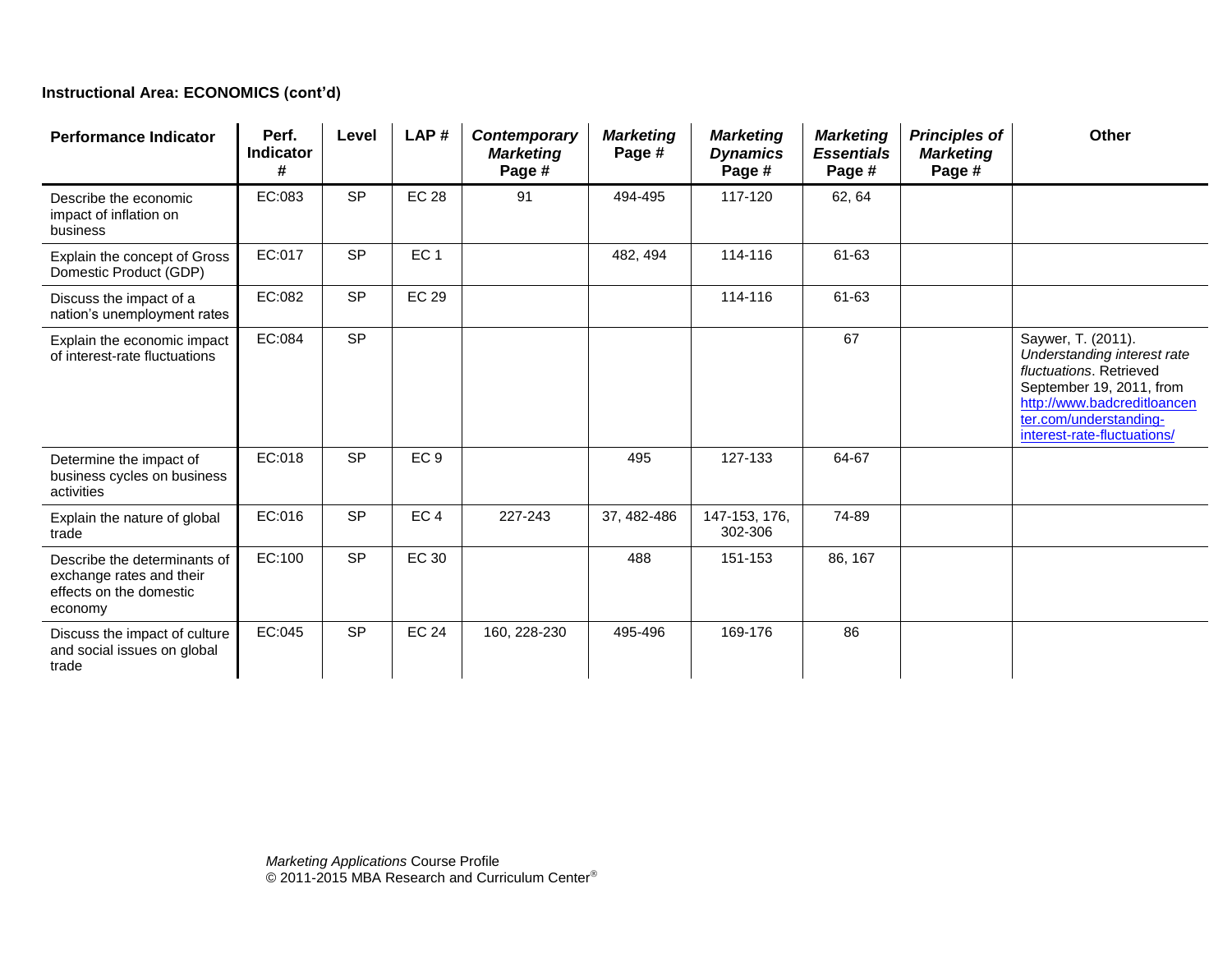#### **Instructional Area: EMOTIONAL INTELLIGENCE**

| <b>Performance Indicator</b>                                  | Perf.<br><b>Indicator</b><br># | Level     | LAP#  | Contemporary<br><b>Marketing</b><br>Page # | <b>Marketing</b><br>Page # | <b>Marketing</b><br><b>Dynamics</b><br>Page # | <b>Marketing</b><br><b>Essentials</b><br>Page # | <b>Principles of</b><br><b>Marketing</b><br>Page # | <b>Other</b>                                                                                                                                                                                                                                       |
|---------------------------------------------------------------|--------------------------------|-----------|-------|--------------------------------------------|----------------------------|-----------------------------------------------|-------------------------------------------------|----------------------------------------------------|----------------------------------------------------------------------------------------------------------------------------------------------------------------------------------------------------------------------------------------------------|
| Explain ethical<br>considerations in providing<br>information | EI:038                         | <b>SP</b> |       |                                            |                            | 70-71                                         |                                                 |                                                    | Hanson, J. & Ceppos, J.<br>(n.d.). The ethics of leaks.<br>Retrieved September 19,<br>2011, from<br>http://www.scu.edu/ethics/pu<br>blications/ethicalperspective<br>s/leaks.html                                                                  |
| Persuade others                                               | EI:012                         | <b>SP</b> | QS 10 |                                            |                            | 445                                           | 185, 188-<br>189                                |                                                    |                                                                                                                                                                                                                                                    |
| Demonstrate negotiation<br>skills                             | EI:062                         | <b>SP</b> | E18   | 644                                        |                            |                                               | 222-224                                         |                                                    |                                                                                                                                                                                                                                                    |
| Explain the nature of stress<br>management                    | EI:028                         | <b>SP</b> | EI 25 |                                            |                            |                                               | 220                                             |                                                    | Smith, M., Jaffe-Gill, E., &<br>Segal, R. (2011, July).<br>Stress management: How to<br>reduce, prevent, and cope<br>with stress. Retrieved<br>September 19, 2011, from<br>http://helpguide.org/mental/s<br>tress management relief c<br>oping.htm |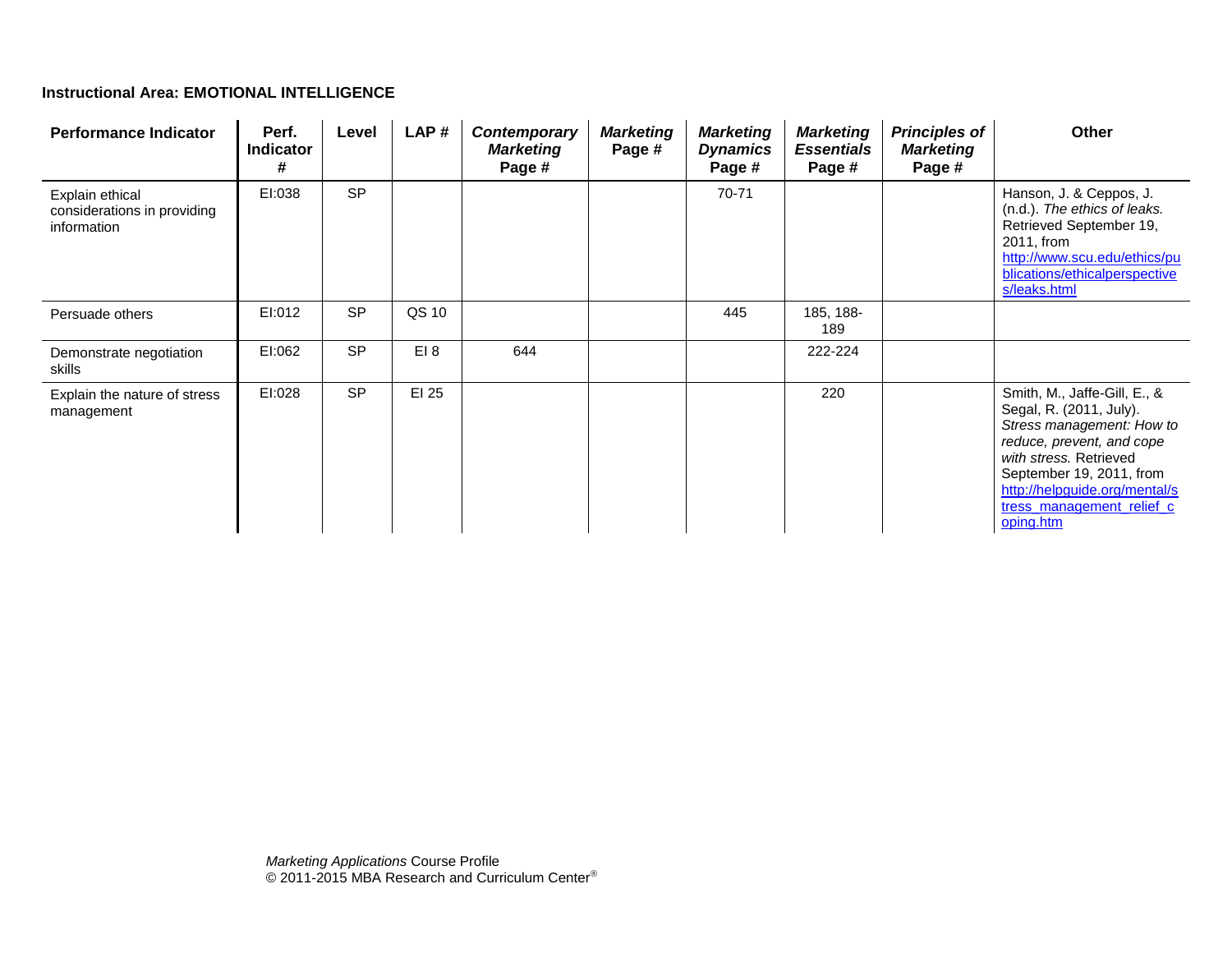#### **Instructional Area: FINANCIAL ANALYSIS**

| <b>Performance Indicator</b>                   | Perf.<br><b>Indicator</b><br># | Level     | LAP#            | Contemporary<br><b>Marketing</b><br>Page # | <b>Marketing</b><br>Page #  | <b>Marketing</b><br><b>Dynamics</b><br>Page # | <b>Marketing</b><br><b>Essentials</b><br>Page # | <b>Principles of</b><br><b>Marketing</b><br>Page # | Other                                                                                                                                                                                            |
|------------------------------------------------|--------------------------------|-----------|-----------------|--------------------------------------------|-----------------------------|-----------------------------------------------|-------------------------------------------------|----------------------------------------------------|--------------------------------------------------------------------------------------------------------------------------------------------------------------------------------------------------|
| Describe the need for<br>financial information | FI:579                         | <b>CS</b> | FI <sub>9</sub> |                                            |                             |                                               |                                                 |                                                    | <b>FAO Corporate Document</b><br>Repository. (n.d.). Chapter<br>5-Information for decision<br>making. Retrieved<br>September 19, 2011, from<br>http://www.fao.org/docrep/W<br>4343E/w4343e06.htm |
| Describe the nature of cash<br>flow statements | FI:091                         | <b>SP</b> | FI 6            |                                            |                             |                                               | 773-775                                         |                                                    | Heakal, R. (2010, May 23).<br>What is a cash flow<br>statement? Retrieved<br>September 19, 2011, from<br>http://www.investopedia.com<br>/articles/04/033104.asp                                  |
| Explain the nature of<br>balance sheets        | FI:093                         | <b>SP</b> | FI 10           |                                            | 541,<br>543-544             | 387, 389,<br>391, 402                         | 117, 772                                        |                                                    |                                                                                                                                                                                                  |
| Describe the nature of<br>income statements    | FI:094                         | <b>SP</b> | $FI$ 4          |                                            | 537.<br>540-541,<br>543-544 | 386-395                                       | $116 - 117$ ,<br>567,<br>767-769                |                                                    |                                                                                                                                                                                                  |
| Describe the nature of<br>budgets              | FI:106                         | <b>SP</b> | FI <sub>3</sub> |                                            | 14, 539, 542                | 39, 394                                       |                                                 |                                                    |                                                                                                                                                                                                  |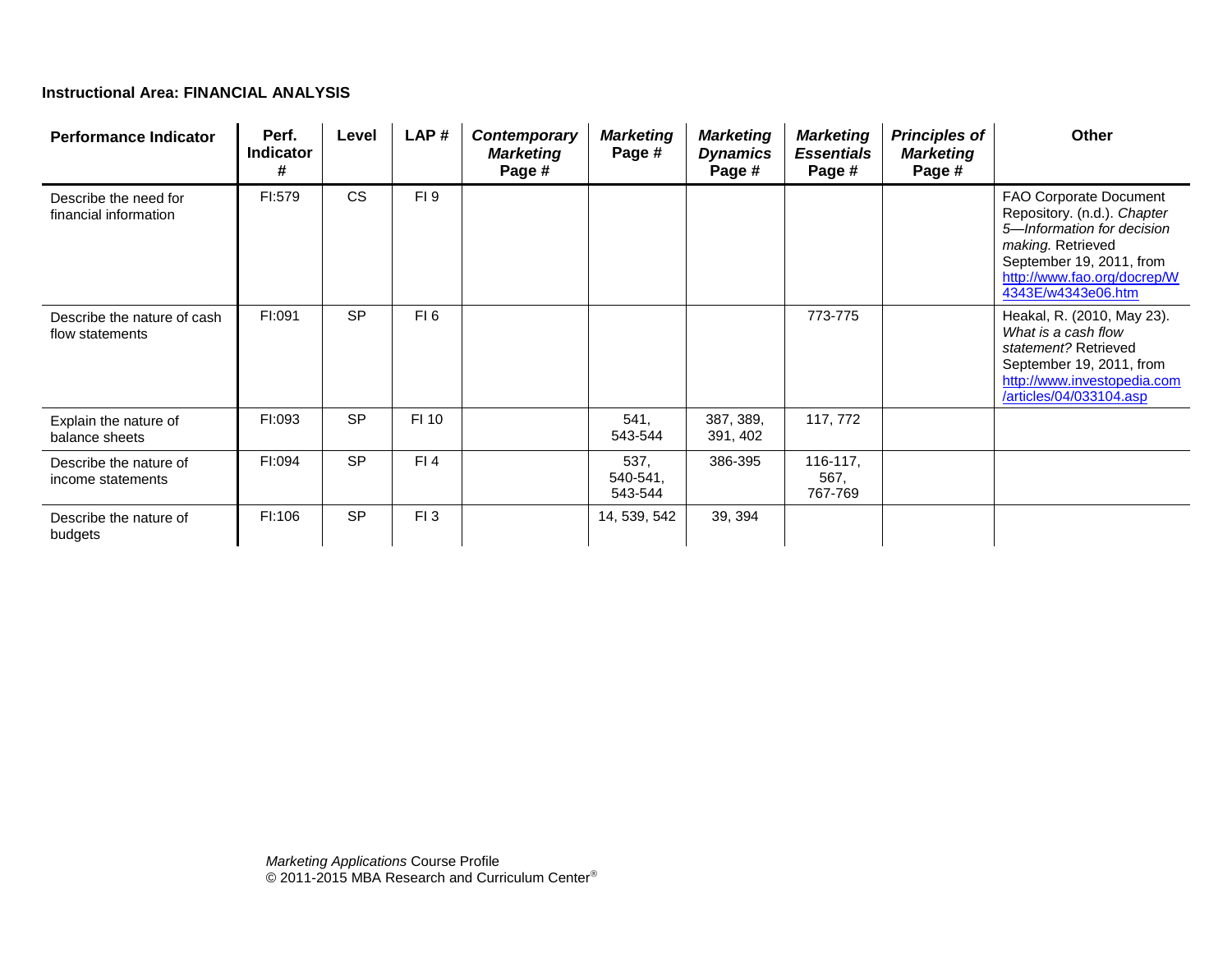#### **Instructional Area: MARKETING**

| <b>Performance Indicator</b>                                                                                                                     | Perf.<br><b>Indicator</b><br># | Level     | LAP#            | Contemporary<br><b>Marketing</b><br>Page # | <b>Marketing</b><br>Page #                                                   | <b>Marketing</b><br><b>Dynamics</b><br>Page # | <b>Marketing</b><br><b>Essentials</b><br>Page #                                           | <b>Principles of</b><br><b>Marketing</b><br>Page # | Other |
|--------------------------------------------------------------------------------------------------------------------------------------------------|--------------------------------|-----------|-----------------|--------------------------------------------|------------------------------------------------------------------------------|-----------------------------------------------|-------------------------------------------------------------------------------------------|----------------------------------------------------|-------|
| Explain factors that influence<br>customer/client/business<br>buying behavior                                                                    | MK:014                         | <b>SP</b> | MK <sub>6</sub> | 158-159, 163-175                           | 146-155                                                                      | $205 - 212$<br>215-217, 221                   | $28-29.$<br>31-32, 263,<br>743                                                            | 130-145,<br>162-163,<br>167-169                    |       |
| Demonstrate connections<br>between company actions<br>and results (e.g., influencing<br>consumer buying behavior,<br>gaining market share, etc.) | MK:019                         | <b>SP</b> | MK <sub>3</sub> | 54-56                                      | $.34-38,68,$<br>174, 350,<br>412-413.<br>414,<br>518-520,<br>534,<br>590-591 | 5, 18, 45, 66,<br>70-71, 294.<br>402, 623-627 | 5, 134, 226,<br>266, 270,<br>323-325,<br>367,<br>374-375,<br>528-530,<br>600, 640,<br>771 | 6-22, 112-113,<br>441-442.<br>459-460              |       |

#### **Instructional Area: PROFESSIONAL DEVELOPMENT**

| <b>Performance Indicator</b>          | Perf.<br><b>Indicator</b> | Level     | LAP #           | <b>Contemporary</b><br><b>Marketing</b><br>Page # | <b>Marketing</b><br>Page # | <b>Marketing</b><br><b>Dynamics</b><br>Page # | <b>Marketing</b><br><b>Essentials</b><br>Page # | <b>Principles of</b><br><b>Marketing</b><br>Page # | <b>Other</b> |
|---------------------------------------|---------------------------|-----------|-----------------|---------------------------------------------------|----------------------------|-----------------------------------------------|-------------------------------------------------|----------------------------------------------------|--------------|
| Use time-management skills            | PD:019                    | <b>SP</b> | PD <sub>1</sub> |                                                   |                            | 722-724                                       | 219                                             |                                                    |              |
| Demonstrate appropriate<br>creativity | PD:012                    | <b>SP</b> | QS <sub>5</sub> | $21 - 22$                                         | 99.442-443                 | 280                                           | 219, 244                                        |                                                    |              |

#### **Instructional Area: CHANNEL MANAGEMENT**

| <b>Performance Indicator</b>                                        | Perf.<br><b>Indicator</b> | Level     | LAP# | Contemporary<br><b>Marketing</b><br>Page # | <b>Marketing</b><br>Page # | <b>Marketing</b><br><b>Dynamics</b><br>Page # | <b>Marketing</b><br><b>Essentials</b><br>Page # | <b>Principles of</b><br><b>Marketing</b><br>Page # | <b>Other</b> |
|---------------------------------------------------------------------|---------------------------|-----------|------|--------------------------------------------|----------------------------|-----------------------------------------------|-------------------------------------------------|----------------------------------------------------|--------------|
| Coordinate channel<br>management with other<br>marketing activities | CM:007                    | <b>SP</b> |      |                                            | 103-104.<br>227, 368-369   | 48                                            | $16-19$                                         |                                                    |              |
| Explain the nature of<br>channel-member<br>relationships            | CM:008                    | <b>SP</b> |      | 424-427                                    | 352-353                    |                                               |                                                 | 338-339.<br>344-347                                |              |

*Marketing Applications* Course Profile © 2011-2015 MBA Research and Curriculum Center®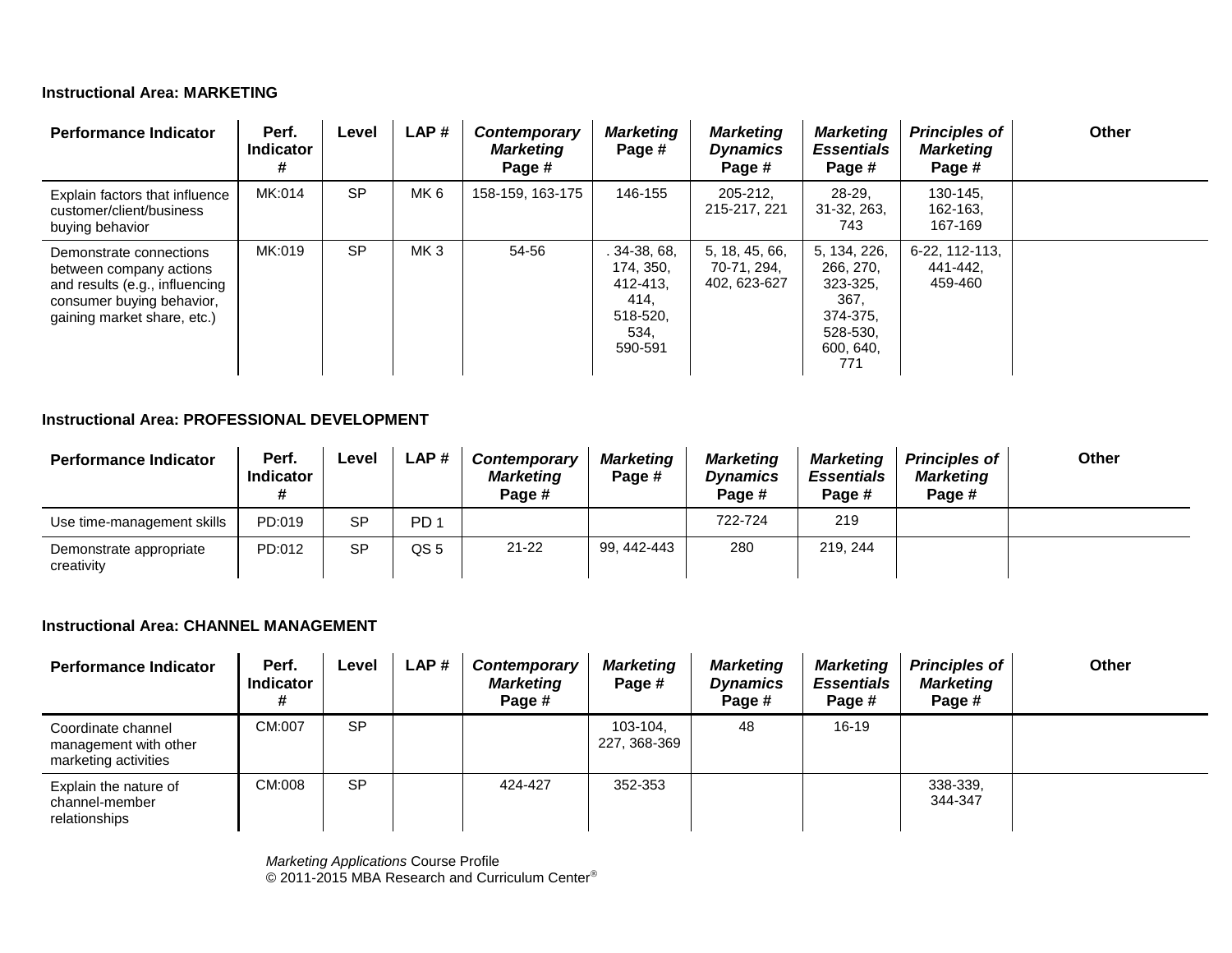#### **Instructional Area: MARKETING-INFORMATION MANAGEMENT**

| <b>Performance Indicator</b>                                                                                                                              | Perf.<br><b>Indicator</b><br># | Level     | LAP# | Contemporary<br><b>Marketing</b><br>Page # | <b>Marketing</b><br>Page # | <b>Marketing</b><br><b>Dynamics</b><br>Page # | <b>Marketing</b><br><b>Essentials</b><br>Page # | <b>Principles of</b><br><b>Marketing</b><br>Page # | Other                                                                                                                                                                                                                      |
|-----------------------------------------------------------------------------------------------------------------------------------------------------------|--------------------------------|-----------|------|--------------------------------------------|----------------------------|-----------------------------------------------|-------------------------------------------------|----------------------------------------------------|----------------------------------------------------------------------------------------------------------------------------------------------------------------------------------------------------------------------------|
| Explain techniques for<br>processing marketing data                                                                                                       | IM:062                         | <b>SP</b> |      |                                            |                            |                                               |                                                 |                                                    | QuickMBA. (1999-2010).<br>Marketing research.<br>Retrieved September 19,<br>2011, from<br>http://www.quickmba.com/m<br>arketing/research/                                                                                  |
| Explain the use of<br>descriptive statistics in<br>marketing decision making                                                                              | IM:191                         | <b>SP</b> |      |                                            | 136                        |                                               |                                                 |                                                    | Trochim, W.M.K. (2006).<br>Descriptive statistics.<br>Retrieved September 19,<br>2011, from<br>http://www.socialresearchm<br>ethods.net/kb/statdesc.htm                                                                    |
| Identify sources of error in a<br>research project (e.g.,<br>response errors, interviewer<br>errors, non-response errors,<br>sample design)               | IM:292                         | <b>SP</b> |      |                                            |                            |                                               |                                                 |                                                    | Cox, III, E.P. (n.d.).<br><b>Research for business</b><br>decisions: An<br>interdisciplinary approach.<br>Retrieved September 19,<br>2011, from<br>http://www.infosurv.com/ima<br>ges/ResearchforBusinessDe<br>cisions.pdf |
| Evaluate questionnaire<br>design (e.g., types of<br>questions, question wording,<br>routing, sequencing, length,<br>layout)                               | IM:293                         | <b>SP</b> |      |                                            |                            | 238                                           | 619-624                                         |                                                    |                                                                                                                                                                                                                            |
| Assess appropriateness of<br>research for problem /issue<br>(e.g., research methods,<br>sources of information,<br>timeliness of information,<br>$etc.$ ) | IM:296                         | <b>SP</b> |      | 260-262, 266,<br>274-275                   | 128-130                    | 242-245                                       | 610-612,<br>614, 617                            |                                                    |                                                                                                                                                                                                                            |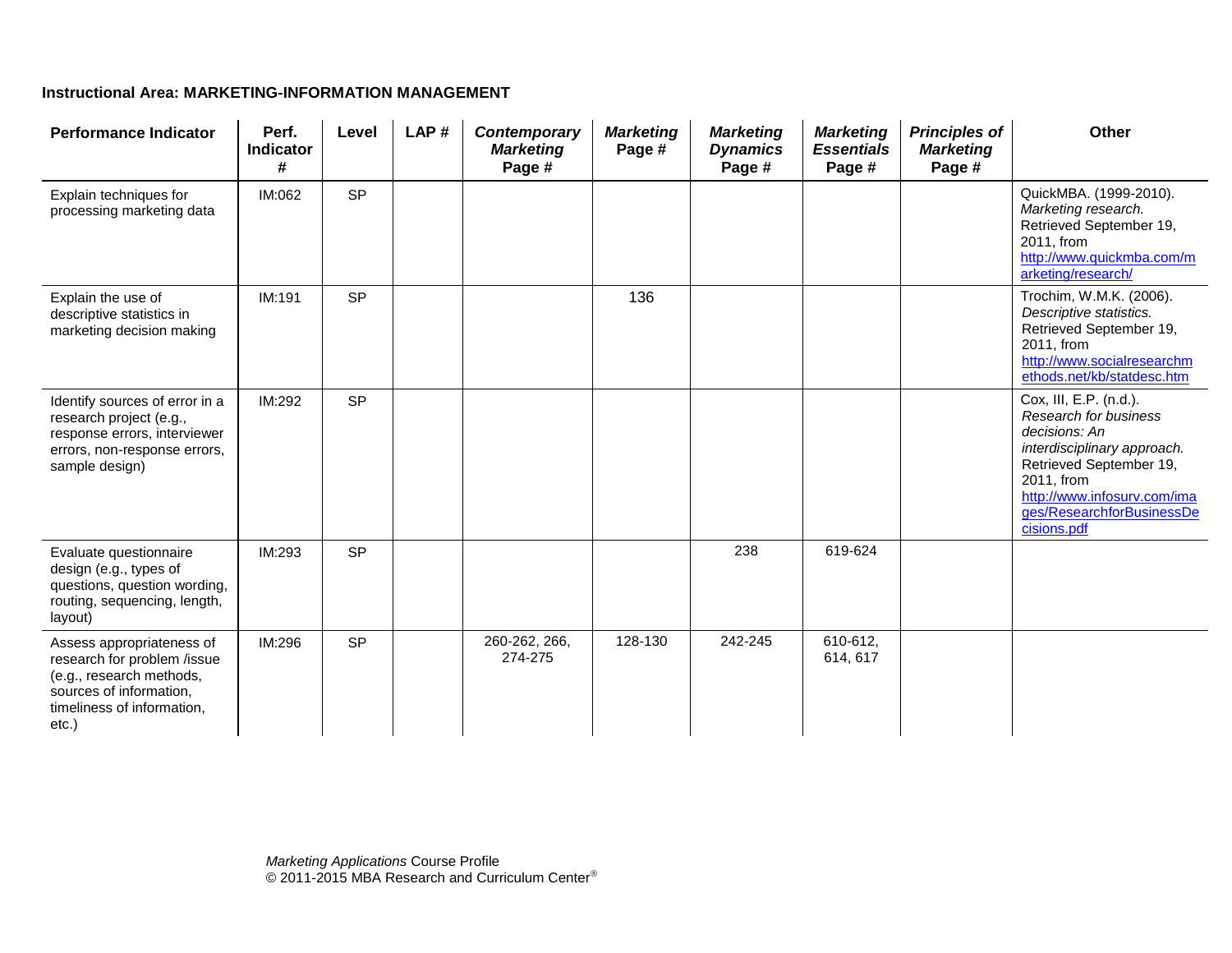#### **Instructional Area: MARKET PLANNING**

| <b>Performance Indicator</b>                                                   | Perf.<br><b>Indicator</b><br># | Level     | LAP#            | <b>Contemporary</b><br><b>Marketing</b><br>Page # | <b>Marketing</b><br>Page # | <b>Marketing</b><br><b>Dynamics</b><br>Page # | <b>Marketing</b><br><b>Essentials</b><br>Page # | <b>Principles of</b><br><b>Marketing</b><br>Page # | Other |
|--------------------------------------------------------------------------------|--------------------------------|-----------|-----------------|---------------------------------------------------|----------------------------|-----------------------------------------------|-------------------------------------------------|----------------------------------------------------|-------|
| Explain the nature of<br>marketing plans                                       | MP:007                         | <b>SP</b> | MP <sub>1</sub> | 62-75                                             | 238-240                    |                                               | $32 - 36$                                       |                                                    |       |
| Explain the role of situation<br>analysis in the marketing<br>planning process | MP:008                         | <b>SP</b> |                 | 66-67, 70                                         | 519, 599                   |                                               | 26-35                                           |                                                    |       |
| Explain the nature of sales<br>forecasts                                       | MP:013                         | <b>SP</b> | MP <sub>5</sub> | 277-280                                           | 538-539                    |                                               | 35, 599-600,<br>765, 767                        |                                                    |       |

#### **Instructional Area: PRODUCT/SERVICE MANAGEMENT**

| <b>Performance Indicator</b>                                           | Perf.<br><b>Indicator</b><br># | Level     | LAP#         | Contemporary<br><b>Marketing</b><br>Page # | <b>Marketing</b><br>Page # | <b>Marketing</b><br><b>Dynamics</b><br>Page # | <b>Marketing</b><br><b>Essentials</b><br>Page # | <b>Principles of</b><br><b>Marketing</b><br>Page #     | Other |
|------------------------------------------------------------------------|--------------------------------|-----------|--------------|--------------------------------------------|----------------------------|-----------------------------------------------|-------------------------------------------------|--------------------------------------------------------|-------|
| Identify methods/techniques<br>to generate a product idea              | PM:127                         | <b>SP</b> | <b>PM 11</b> | 401-402                                    | 278-279                    | 279-280                                       | 637, 638                                        |                                                        |       |
| Generate product ideas                                                 | PM:128                         | <b>SP</b> |              | 402-403                                    | 279-280                    | 279-280                                       | 637, 638                                        |                                                        |       |
| Describe the nature of<br>product bundling                             | PM:041                         | <b>SP</b> |              | 647-648                                    | 303                        | 553                                           |                                                 | 312                                                    |       |
| Describe factors used by<br>businesses to position<br>corporate brands | PM:207                         | <b>SP</b> |              | 309-310,<br>387-390, 394                   | 84, 170-178,<br>226        | 265-266,<br>267-270,<br>491-492               | 530,<br>534-535,<br>656-659                     | 48, 50,<br>185,196,<br>203-210,<br>238-239,<br>374-375 |       |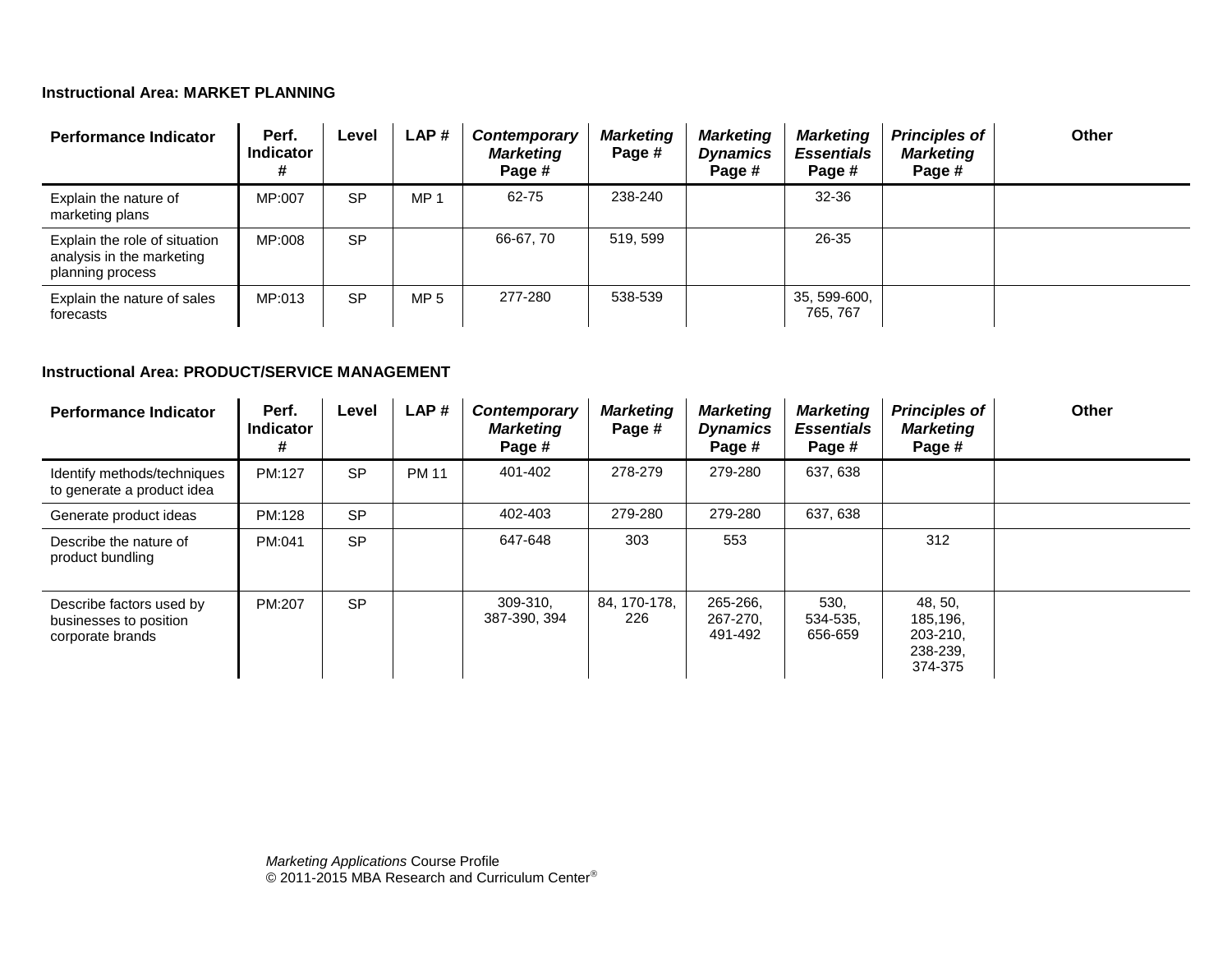#### **Instructional Area: PROMOTION**

| <b>Performance Indicator</b>                                                                                        | Perf.<br><b>Indicator</b><br># | Level     | LAP# | Contemporary<br><b>Marketing</b><br>Page # | <b>Marketing</b><br>Page # | <b>Marketing</b><br><b>Dynamics</b><br>Page # | <b>Marketing</b><br><b>Essentials</b><br>Page # | <b>Principles of</b><br><b>Marketing</b><br>Page # | <b>Other</b> |
|---------------------------------------------------------------------------------------------------------------------|--------------------------------|-----------|------|--------------------------------------------|----------------------------|-----------------------------------------------|-------------------------------------------------|----------------------------------------------------|--------------|
| Explain the components of<br>advertisements                                                                         | PR:014                         | <b>SP</b> |      |                                            |                            | 507-512                                       | 422-433                                         |                                                    |              |
| Explain the importance of<br>coordinating elements in<br>advertisements                                             | PR:251                         | <b>SP</b> |      |                                            |                            | 510-512                                       | 430-432                                         |                                                    |              |
| Identify types of public-<br>relations activities                                                                   | PR:252                         | <b>SP</b> |      | 539-540, 543                               | 412-414                    | 479-480                                       | 365-366                                         | 442-443                                            |              |
| Discuss internal and<br>external audiences for<br>public-relations activities                                       | PR:253                         |           |      | 495, 538                                   |                            |                                               |                                                 | 441-443                                            |              |
| Explain how businesses can<br>use trade-show/ exposition<br>participation to communicate<br>with targeted audiences | PR:254                         | <b>SP</b> |      | 584                                        | 182, 332                   | 478                                           | 267-268,<br>370                                 | 472-473                                            |              |
| Explain considerations used<br>to evaluate whether to<br>participate in trade<br>shows/expositions                  | PR:255                         | <b>SP</b> |      | 584                                        | 182, 332                   | 478                                           | 267-268,<br>370                                 | 472-473                                            |              |
| Explain the nature of a<br>promotional plan                                                                         | PR:073                         | <b>SP</b> |      |                                            | 418-421                    | 497                                           |                                                 | 404-412                                            |              |
| Coordinate activities in the<br>promotional mix                                                                     | PR:076                         | <b>SP</b> |      | 51, 482-486                                | 417-418                    | 494-495                                       | 373                                             | 402-418                                            |              |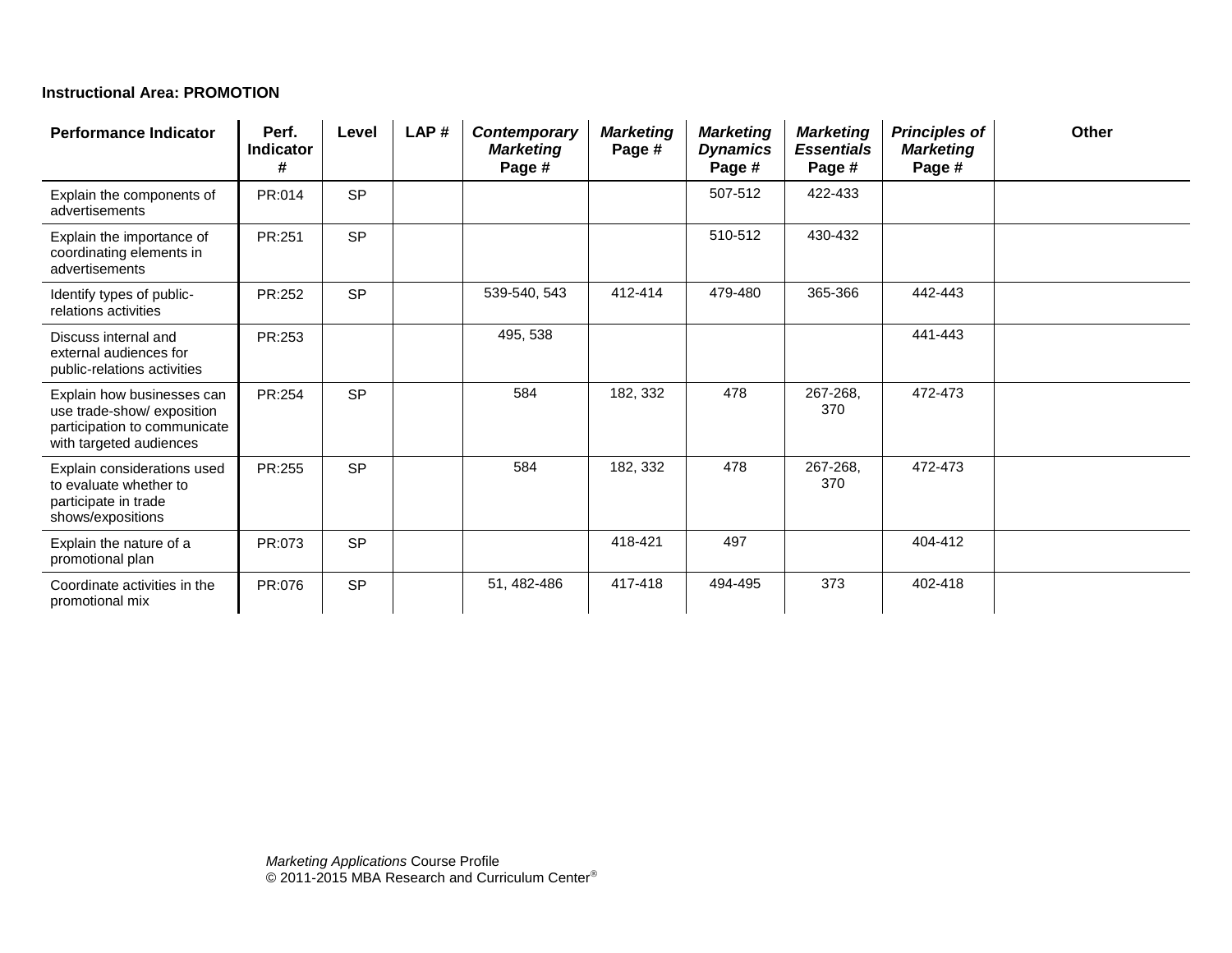#### **Instructional Area: SELLING**

| <b>Performance Indicator</b>                                                                                                    | Perf.<br>Indicator<br># | Level     | LAP#          | Contemporary<br><b>Marketing</b><br>Page # | <b>Marketing</b><br>Page # | <b>Marketing</b><br><b>Dynamics</b><br>Page # | <b>Marketing</b><br><b>Essentials</b><br>Page # | <b>Principles of</b><br><b>Marketing</b><br>Page # | <b>Other</b>                                                                                                                                                                                                                                         |
|---------------------------------------------------------------------------------------------------------------------------------|-------------------------|-----------|---------------|--------------------------------------------|----------------------------|-----------------------------------------------|-------------------------------------------------|----------------------------------------------------|------------------------------------------------------------------------------------------------------------------------------------------------------------------------------------------------------------------------------------------------------|
| Explain the impact of sales<br>cycles                                                                                           | SE:380                  | <b>SP</b> |               |                                            |                            |                                               |                                                 | 462-463                                            | Costigan, J. (2006, March<br>17). 3 tips to shorten the<br>selling cycle and boost your<br>performance. Retrieved<br>September 19, 2011, from<br>http://carolinanewswire.com/<br>news/News.cgi?database=c<br>olumns.db&command=view<br>$one$ &id=210 |
| Differentiate between<br>consumer and<br>organizational buying<br>behavior                                                      | SE:112                  | SP        |               | 175-179,<br>194-195,<br>202-207            | 152-156,<br>318-319        | 206-212,<br>218-221                           | 261,<br>269-270                                 |                                                    |                                                                                                                                                                                                                                                      |
| Identify emerging trends for<br>use in selling                                                                                  | SE:404                  | <b>SP</b> |               | 23-26, 134, 175-<br>179, 238-239           | 149,<br>192-193            | 682-683                                       | 204, 206                                        |                                                    |                                                                                                                                                                                                                                                      |
| Discuss motivational<br>theories that impact buying<br>behavior                                                                 | SE:359                  | SP        |               | 166-174                                    | 147-151                    | 205-209                                       | 263                                             |                                                    |                                                                                                                                                                                                                                                      |
| Prospect for customers                                                                                                          | SE:001                  | <b>SP</b> | <b>SE 116</b> | 568                                        | 461-463                    | 577-578                                       | 268-269                                         |                                                    |                                                                                                                                                                                                                                                      |
| Qualify customers/clients                                                                                                       | SE:400                  | <b>SP</b> |               | 567-568                                    | 463                        |                                               | 269-270                                         |                                                    |                                                                                                                                                                                                                                                      |
| Conduct pre-visit research<br>(e.g., customer's markets/<br>products, customer's<br>competitors, and<br>competitors' offerings) | SE:369                  | <b>SP</b> |               | 568                                        |                            |                                               | 265, 279                                        |                                                    |                                                                                                                                                                                                                                                      |
| Book appointments with<br>prospective clients                                                                                   | SE:366                  | <b>SP</b> |               |                                            |                            |                                               | 279                                             |                                                    | James, C. (2007, February<br>19). Getting the appointment<br>(part 1). Retrieved<br>September 19, 2011, from<br>http://www.eyesonsales.com<br>content/article/getting the a<br>ppointment part 1/                                                    |
| Prepare sales presentation                                                                                                      | SE:067                  | <b>SP</b> |               | 569                                        |                            | 588, 592-<br>594                              | 297-300                                         |                                                    |                                                                                                                                                                                                                                                      |

*Marketing Applications* Course Profile © 2011-2015 MBA Research and Curriculum Center®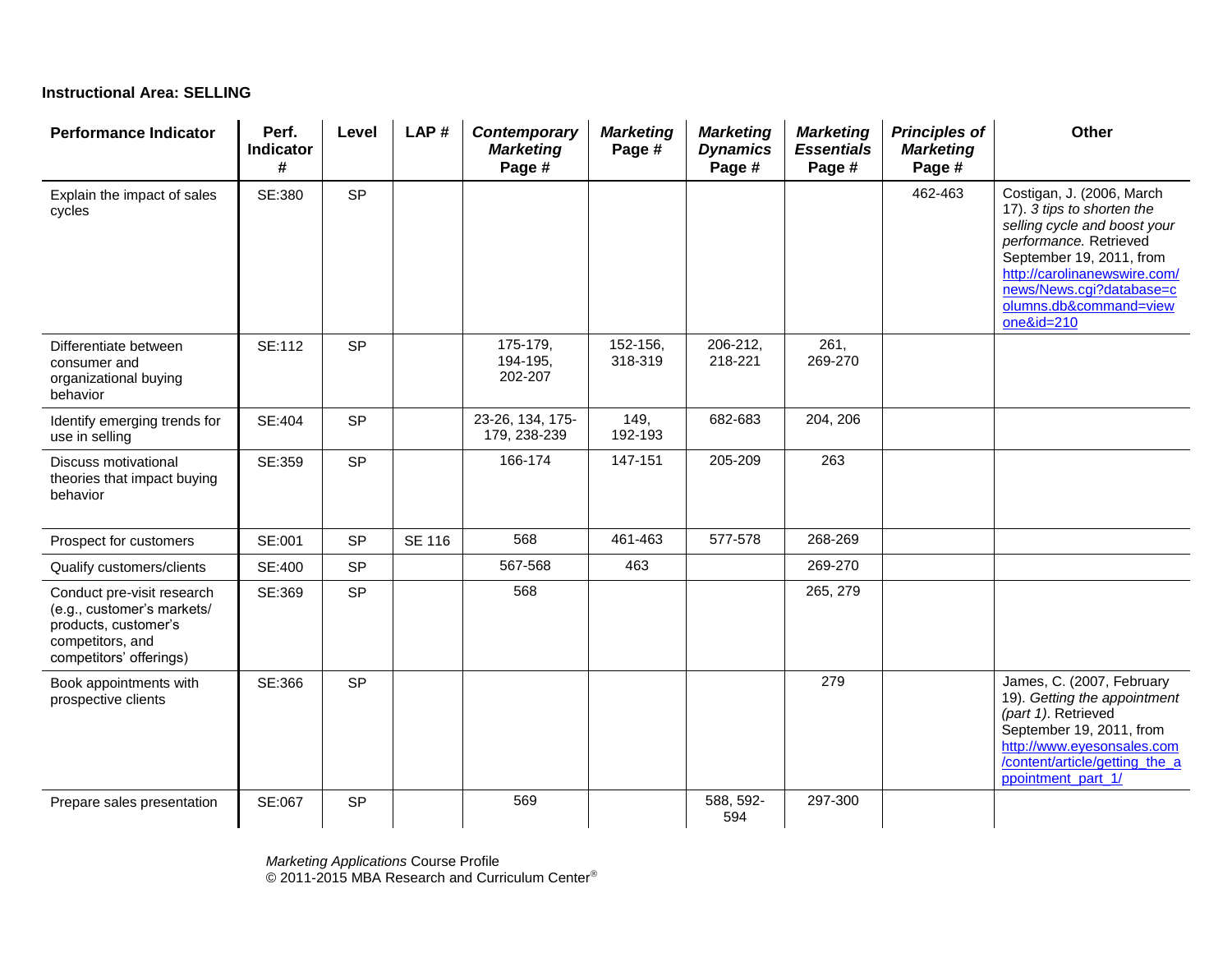#### **Instructional Area: SELLING (cont'd)**

| <b>Performance Indicator</b>                                               | Perf.<br><b>Indicator</b><br># | Level     | LAP#          | Contemporary<br><b>Marketing</b><br>Page # | <b>Marketing</b><br>Page # | <b>Marketing</b><br><b>Dynamics</b><br>Page # | <b>Marketing</b><br><b>Essentials</b><br>Page # | <b>Principles of</b><br><b>Marketing</b><br>Page # | <b>Other</b>                                                                                                                                                                                                   |
|----------------------------------------------------------------------------|--------------------------------|-----------|---------------|--------------------------------------------|----------------------------|-----------------------------------------------|-------------------------------------------------|----------------------------------------------------|----------------------------------------------------------------------------------------------------------------------------------------------------------------------------------------------------------------|
| Create a presentation<br>software package to support<br>sales presentation | SE:119                         | <b>SP</b> |               | 569                                        |                            |                                               | 201-202,<br>204                                 |                                                    |                                                                                                                                                                                                                |
| Address needs of individual<br>personalities                               | SE:810                         | <b>SP</b> | <b>SE 112</b> |                                            |                            |                                               |                                                 | 24-25, 144-145                                     | SlideShare. (n.d.). Selling to<br>personality types:<br>Customer's personality<br>types. Retrieved July 9,<br>2010, from<br>http://www.slideshare.net/sa<br>mw53/selling-to-personality-<br>types-presentation |
| Determine customer's<br>buying motives for use in<br>selling               | SE:883                         | <b>SP</b> | <b>SE 109</b> | 167                                        | 150-151                    | 205-208                                       | 263                                             |                                                    |                                                                                                                                                                                                                |
| Facilitate customer/client<br>buying decisions                             | SE:811                         | <b>SP</b> | <b>SE 108</b> | 175-179                                    | 152-157                    | 579,<br>588-589,<br>593                       | 263-265                                         |                                                    |                                                                                                                                                                                                                |
| Assess customer/client<br>needs                                            | SE:113                         | SP        |               |                                            |                            | 263-265                                       | 284-287                                         |                                                    |                                                                                                                                                                                                                |
| Demonstrate product                                                        | SE:893                         | <b>SP</b> | <b>SE 103</b> | 569                                        | 469-470                    | 594                                           | 295-300                                         |                                                    |                                                                                                                                                                                                                |
| Prescribe solution to<br>customer/client needs                             | SE:115                         | <b>SP</b> |               | 569                                        | 466                        | 593-594                                       | 261-263                                         |                                                    |                                                                                                                                                                                                                |
| Convert customer/client<br>objections into selling points                  | SE:874                         | <b>SP</b> | <b>SE 100</b> | 569-570                                    | 470-471                    | 595-597                                       | 301-307                                         |                                                    |                                                                                                                                                                                                                |
| Close the sale                                                             | SE:895                         | <b>SP</b> | <b>SE 107</b> | 570-571                                    | 471-472                    | 601-605                                       | 314-318                                         |                                                    |                                                                                                                                                                                                                |
| Demonstrate suggestion<br>selling                                          | SE:875                         | <b>SP</b> | <b>SE 110</b> |                                            | 472                        | 592                                           | 321, 323                                        |                                                    |                                                                                                                                                                                                                |
| Negotiate sales terms                                                      | SE:392                         | <b>SP</b> |               |                                            |                            |                                               | 222-224.<br>350-351                             |                                                    | Dolan, J. (2005,<br>July/August). Strategies to<br>negotiate any sale.<br>Retrieved July 9, 2010, from<br>http://www.connectionsmaga<br>zine.com/articles/5/063.html                                           |